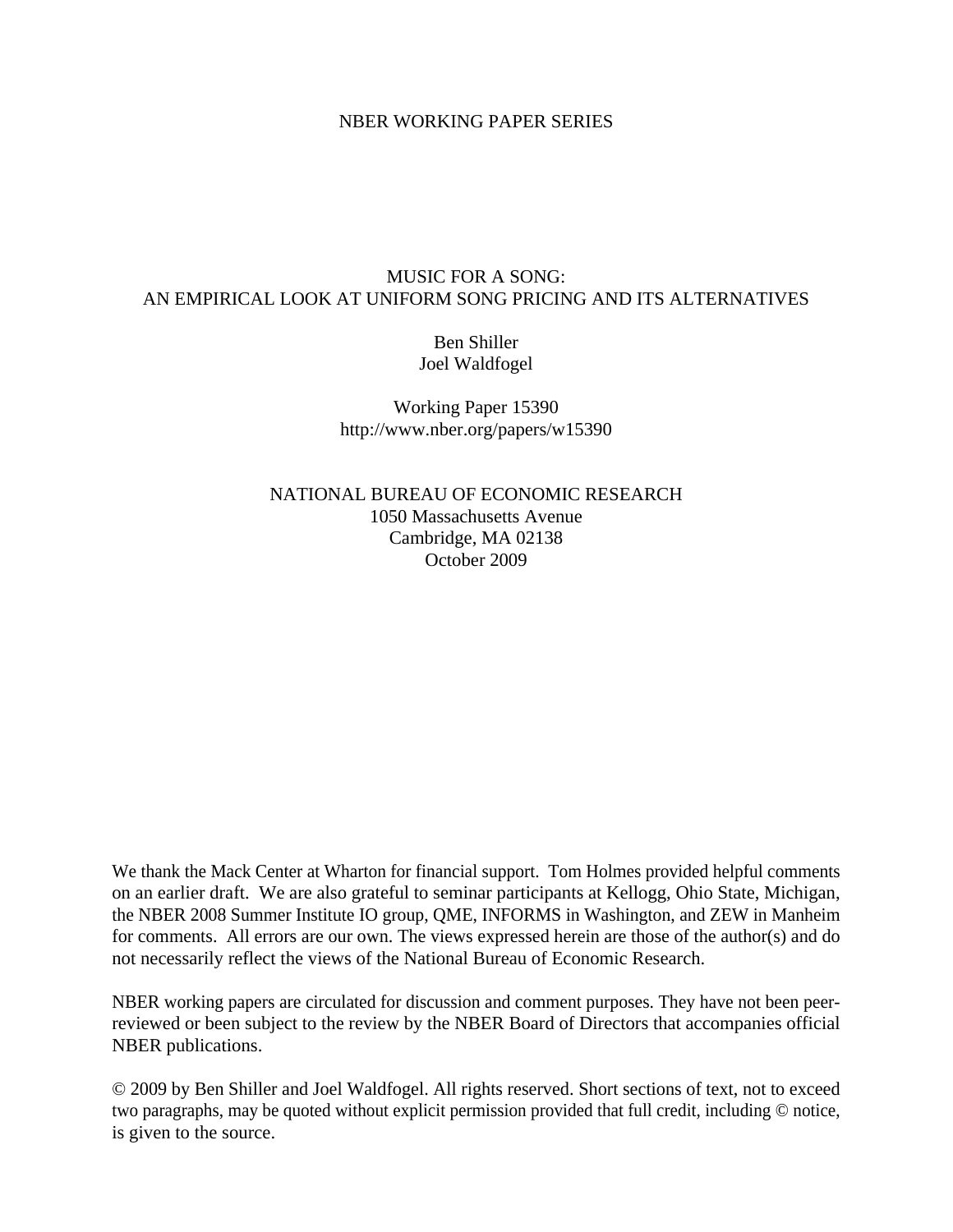Music for a Song: An Empirical Look at Uniform Song Pricing and its Alternatives Ben Shiller and Joel Waldfogel NBER Working Paper No. 15390 October 2009 JEL No. L12,L82

## **ABSTRACT**

Economists have well-developed theories that challenge the wisdom of the common practice of uniform pricing. With digital music as its context, this paper explores the profit and welfare implications of various alternatives, including song-specific pricing, various forms of bundling, two-part tariffs, nonlinear pricing, and third-degree price discrimination. Using survey-based data on nearly 1000 students' valuations of 100 popular songs in early 2008 and early 2009. We find that various alternatives – including simple schemes such as pure bundling and two-part tariffs – can raise both producer and consumer surplus. Revenue could be raised by between a sixth and a third relative to profit-maximizing uniform pricing. While person-specific uniform pricing can raise revenue by over 50 percent, none of the non-discriminatory schemes raise revenue's share of surplus above 40 percent of total surplus. Even with sophisticated pricing, much of the area under the demand curve for this product cannot be appropriated as revenue.

Ben Shiller University of Pennsylvania bshiller@wharton.upenn.edu

Joel Waldfogel Business and Public Policy University of Pennsylvania, Wharton School 1400 Steinberg Hall-Dietrich Hall Philadelphia, PA 19104-6372 and NBER waldfogj@wharton.upenn.edu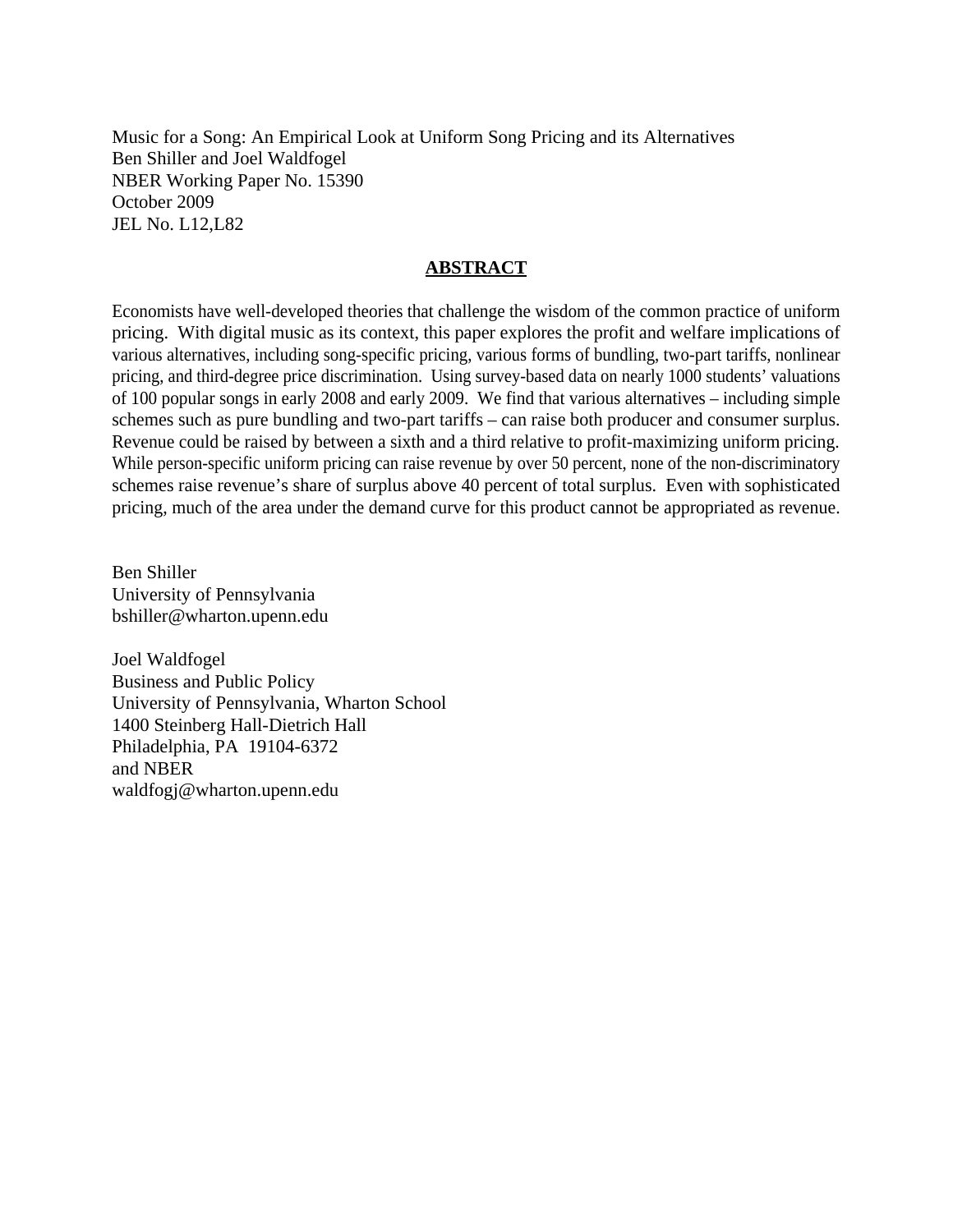The prominence of the iTunes Music store, where until recently all songs sold for \$0.99, has focused attention on uniform pricing and its alternatives. Economists have well-developed normative theories that raise questions, at least in theory, about the wisdom of uniform pricing. Alternatives to uniform pricing include song-specific pricing, various forms of bundling, two-part tariffs, and nonlinear pricing. Many of these approaches are well understood in theory.<sup>1</sup> But determining the amount of additional profit or consumer surplus available from using alternatives to uniform pricing is an empirical question in each context where it might be applied.

Quantifying the surplus foregone by uniform pricing is a matter of current practical as well as academic interest. Apple has now sold over 6 billion songs at iTunes, over 2 billion in 2008 alone (Christman, 2008; Musgrove, 2009), until recently using only uniform pricing. During the summer of 2007, some record labels declined to renew their contracts with Apple out of a desire for more flexibility in pricing.<sup>2</sup> In September 2007, Amazon launched a music downloading service featuring, among other things, songspecific, or "variable" pricing. $3$  Earlier this year Apple moved toward song-specific pricing with a three-tier pricing structure. Nokia implements a different alternative, pure bundling, with unlimited song downloads on phones sold with a "Comes with Music" surcharge.

In general, it is hard to know how much money uniform pricing leaves on the table because the data needed to evaluate this question – the full distribution of reservation prices across buyers and products – are hard to come by. Usually, researchers

 $\overline{a}$ 

<sup>&</sup>lt;sup>1</sup> See Stigler (1963), Adams and Yellen (1976), Schmalensee (1984), Armstrong (1999), Bakos and Brynjolfsson (1999) and others discussed below.

<sup>&</sup>lt;sup>2</sup> David Carr, "Steve Jobs: iCame, iSaw, iCaved," *New York Times*, section C, page 1, September 10, 2007.

<sup>&</sup>lt;sup>3</sup> Amazon's service also features music without digital rights management. See Ed Christman, "Amazon: Keeping it on the Down Low," Billboard, October 6, 2007.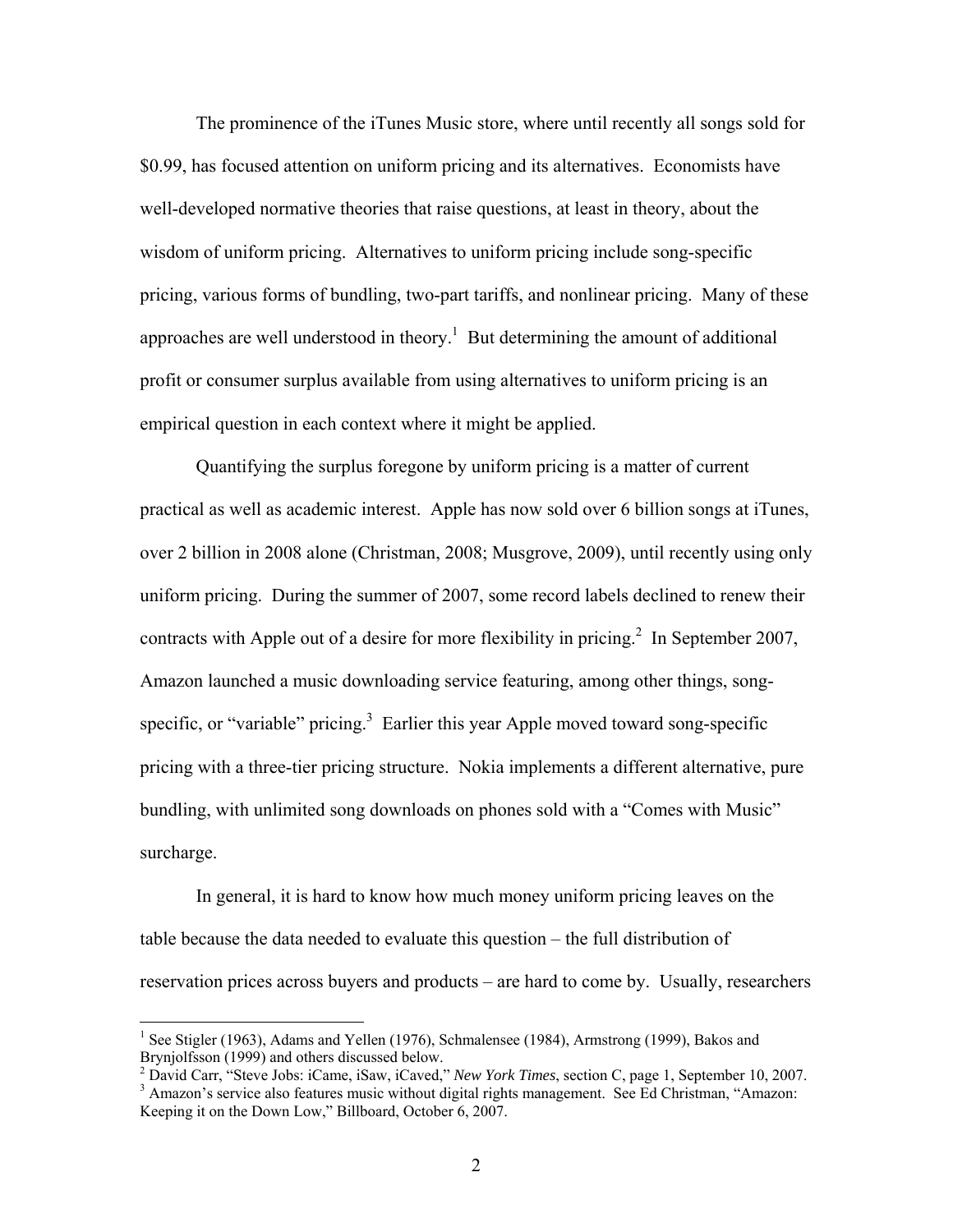estimate some sort of demand system allowing inference about individuals' valuations of various quantities of various products.<sup>4</sup> If one could directly observe buyers' reservation prices for products, some sophisticated forms of pricing would be easily implementable. This paper pursues this goal using survey-based direct elicitation of students' valuations of 100 popular songs at iTunes during January 2008 and January 2009.

The effect of sophisticated pricing on revenue has implications beyond pricing strategy. The welfare economics of imperfect competition depends crucially on the extent to which the social benefit of a product – the area under the demand curve – can be captured as revenue for the seller.<sup>5</sup> It's obvious that the producer surplus under singleprice monopoly can fall short of fixed and variable costs even when the joint surplus would exceed costs. Hence, the market can fail to provide goods with benefit in excess of costs. Of course, whether sellers can capture surplus as revenue depends on the effectiveness of price discrimination. Perfect first degree price discrimination eliminates, or at least substantially mitigates, the underprovision problem.<sup>6</sup> But we do not know what share of surplus is appropriable as revenue in practice. One of this paper's contributions is to show the share of surplus that is appropriable in one context.

 The paper proceeds in five sections. First, we briefly discuss the pricing problem, along with the relevant theoretical and empirical literatures on various kinds of pricing. In section 2 we discuss our data collected from two surveys in 2008 and 2009. Section 3 discusses our parametric approach to characterizing the valuation distributions needed for our pricing exercises. Section 4 presents our results on revenue and the distribution of

 4 See, for example, Chu, Leslie, and Sorenson (2007) and other studies discussed below.

 $<sup>5</sup>$  See Spence (1976ab), Dixit and Stiglitz (1977), and Heal (1980) for elaboration of these arguments.</sup>

<sup>&</sup>lt;sup>6</sup> See Edlin, Epelbaum, and Heller (1998) for a discussion of how price discrimination can bring about efficiency.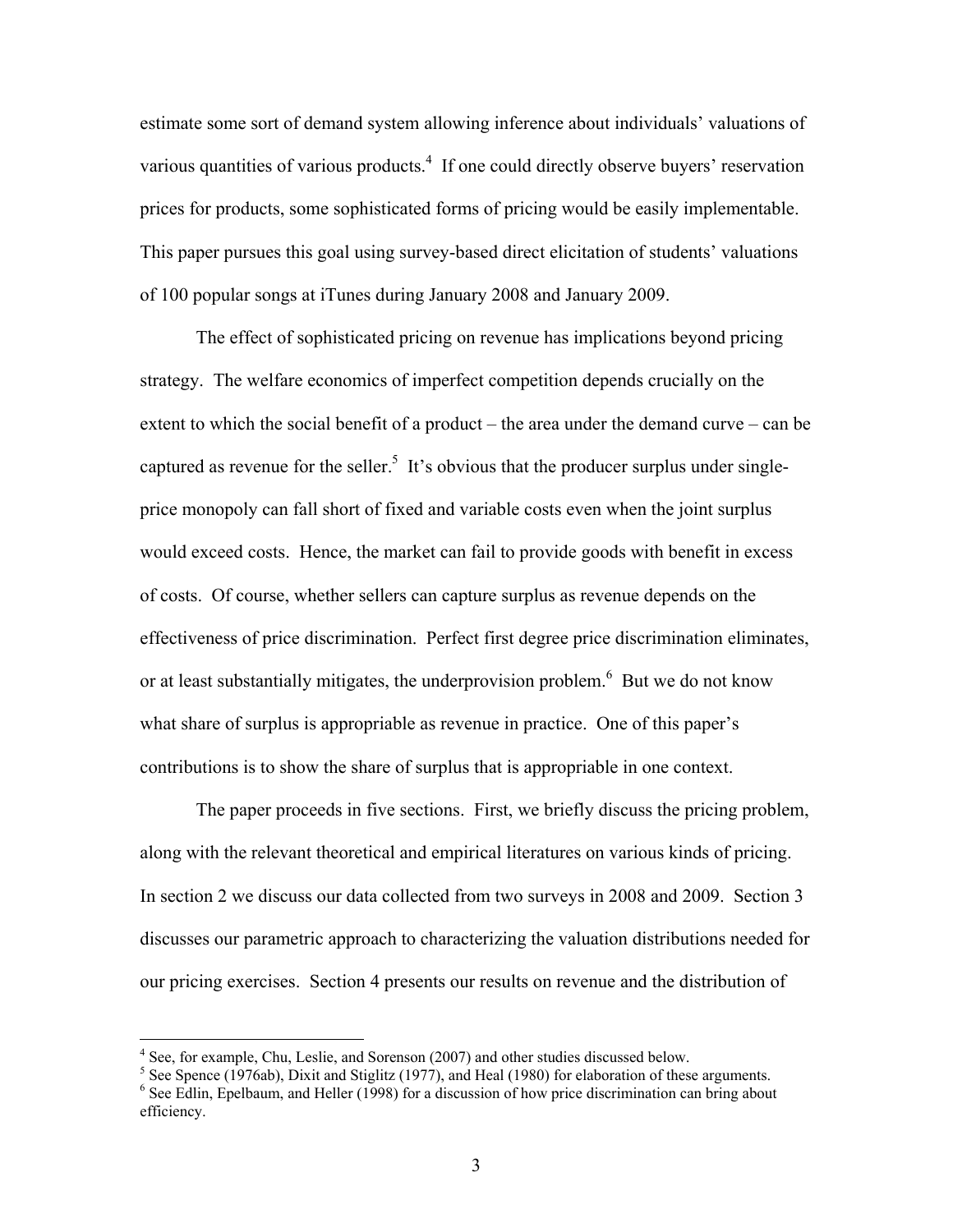surplus available under various pricing schemes, including revenue-maximizing uniform, song-specific pricing, two-part tariffs, nonlinear bundle-size pricing, pure bundling, (simple versions of) mixed bundling, and individual customer-specific pricing. Section 4 also presents bootstrap-based evidence on the precision of our estimates. Section 5 finds Pareto-improving pricing schemes that deliver at least the levels of consumer and producer surplus achieved under profit maximizing uniform pricing. A brief conclusion follows.

 Because our songs and respondents are not representative, we cannot prescribe an optimal pricing policy (or pass judgment on the wisdom of, say, a \$0.99 uniform price). But we can compare the breakdown of the area under the demand curve into producer surplus, consumer surplus, and deadweight loss under different pricing schemes. We find, for example, that revenue-maximizing uniform pricing collects just over a quarter of surplus as revenue, while leaving almost 45 percent of surplus as consumer surplus and the remainder as deadweight loss. Using revenue-maximizing uniform pricing as the benchmark, we find that various alternative schemes such as pure bundling and two part tariffs could raise revenue by about 17 percent in one sample and by about 30 percent in another. While none of the self-selecting schemes can raise revenue much beyond a third of total surplus, person-specific third degree price discrimination can raise producer surplus by more than 50 percent over its level under uniform pricing, allowing sellers to appropriate over half of surplus as revenue. Third degree price discrimination based on observables, by contrast, has very little effect on producer surplus.

#### **I. Theoretical Setup and Literature Review**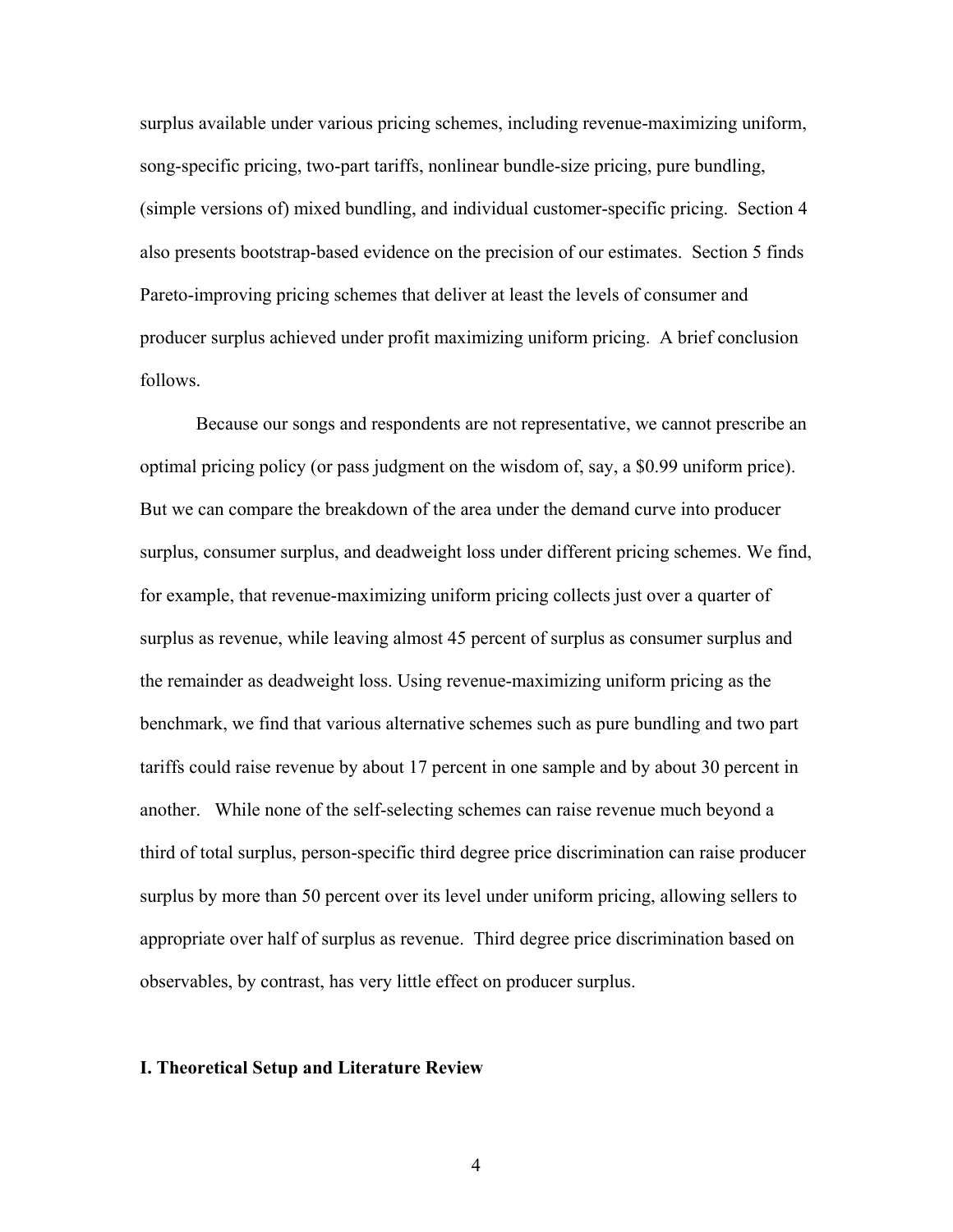## *1. Setup*

Each consumer *i* has a reservation price for each song  $s(V_i)$ . These reservation prices, in conjunction with the pricing schemes, determine whether the individual purchases 1 or 0 units of each song (and we assume resale impossible). Consumers evaluate bundles of songs by adding their valuations of each of the songs included in bundles.

 The seller's problem is to choose a vector of prices *P* for the songs, or groups of songs, to maximize his profit. For example, if the seller is a uniform single-price monopolist selling 50 different products, then he chooses only one price, and the price of each bundle depends proportionally on the number of songs on the bundle. That is, if bundle *k* contains 5 songs, and *p* is the single price per product, then  $P_k = 5p$ . With other pricing schemes, the *P* vector becomes more complicated. If the seller engages in component pricing, with a potentially different price for each song, then the bundle price is the sum of the prices of each of the elements of the bundle. If the seller employs a two part tariff, the first song purchased has one price, while each additional song has another. If the seller engages in "bundle size pricing," then  $P_k$  simply depends – generally nonlinearly – on the number of elements in the bundle purchased, so there are 50 separate prices to set. If the seller engages in mixed bundling, then each combination of products can potentially have its own price. With *n* products, there are  $(2<sup>n</sup> - 1)$ . With 3, this amounts to 7. With 50 products, the number of combinations is about a quadrillion. With pure bundling, the seller sets a single price for the entire bundle of 50 songs. Finally, under person-specific pricing, and extreme form of  $3<sup>rd</sup>$  degree price discrimination, the seller sets a (potentially different) price for each consumer.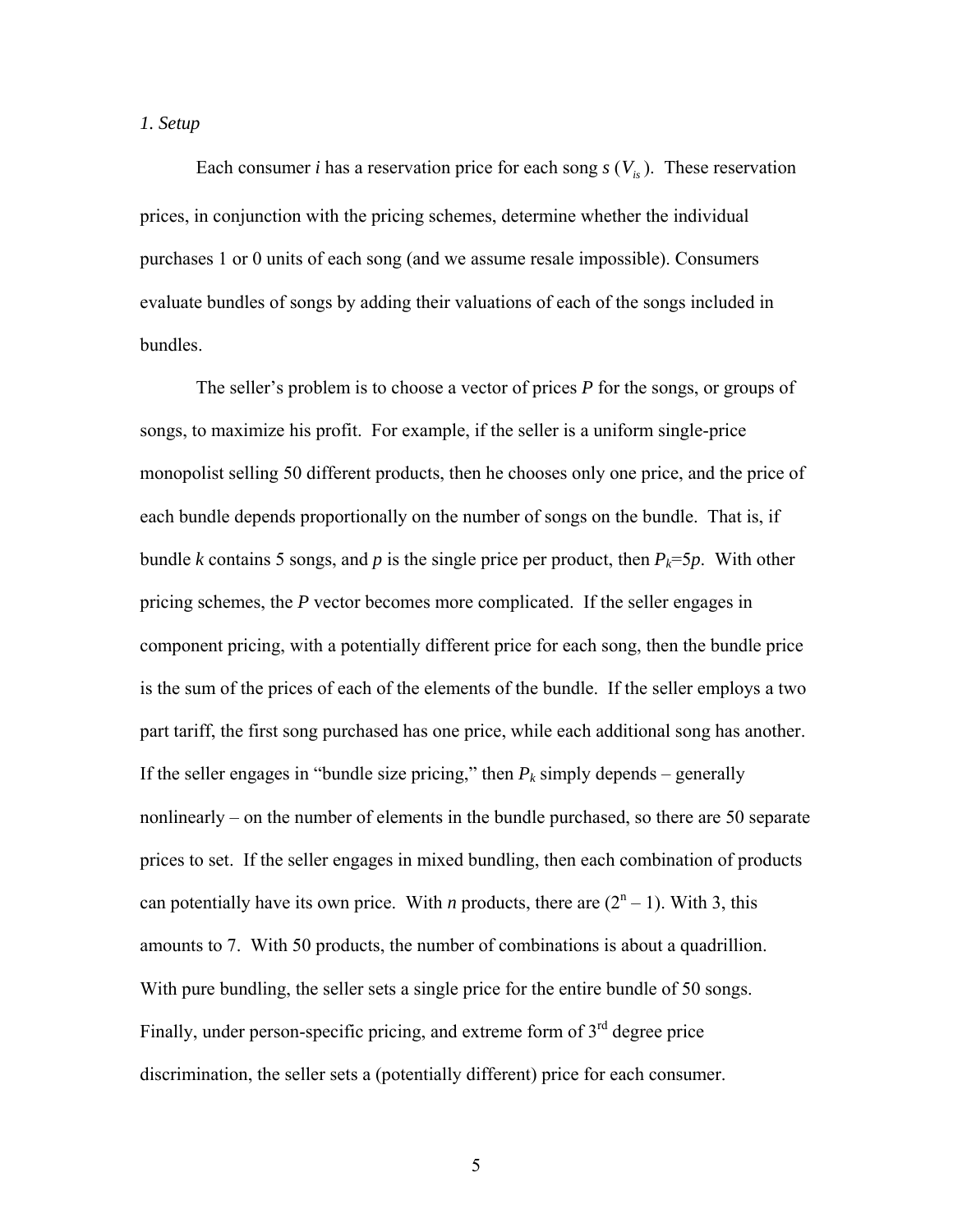Define  $V_{ik}$  as individual *i*'s valuation of song bundle *k*. (The bundle could be an individual song, or any combination of the 50 songs available). Each consumer's problem is to maximize  $V_{ik} - P_k$  by his choice of *k*, or which product (or bundle of songs) to consume.

 Given a pricing scheme along with consumers' valuations of products, a computer can mechanically determine how much revenue each scheme would collect. For some of these schemes – notably, nonlinear pricing and mixed bundling – the number of possible pricing schemes is large so that even a fast computer can examine only a limited range of schemes (in particular for nonlinear pricing with more than about 5 separate prices, and for mixed bundling just a few products).

## *2. Related Literature*

 The textbook theory of single price monopoly (see, for example, Pindyck and Rubinfeld, 2006) provides a guide to profit-maximizing uniform pricing. The simplest alternative to uniform pricing (UP) is song-specific, or component pricing (CP). Analytically, it involves the same apparatus as UP, albeit with a single separate price per song. Song-specific pricing is currently employed by digital music sellers Amazon as well as Aimee Street.com, and many observers consider Apple's recently abandoned practice of uniform pricing a blunt instrument for revenue maximization.<sup>7</sup> Because UP is a constrained special case of CP – with equal prices for all songs – UP cannot produce more revenue than CP, and CP would in general be expected to produce more.

<sup>&</sup>lt;sup>7</sup> The puzzle of uniform prices arises in other product markets, for example in movie theater pricing. See Orbach and Einav (2007).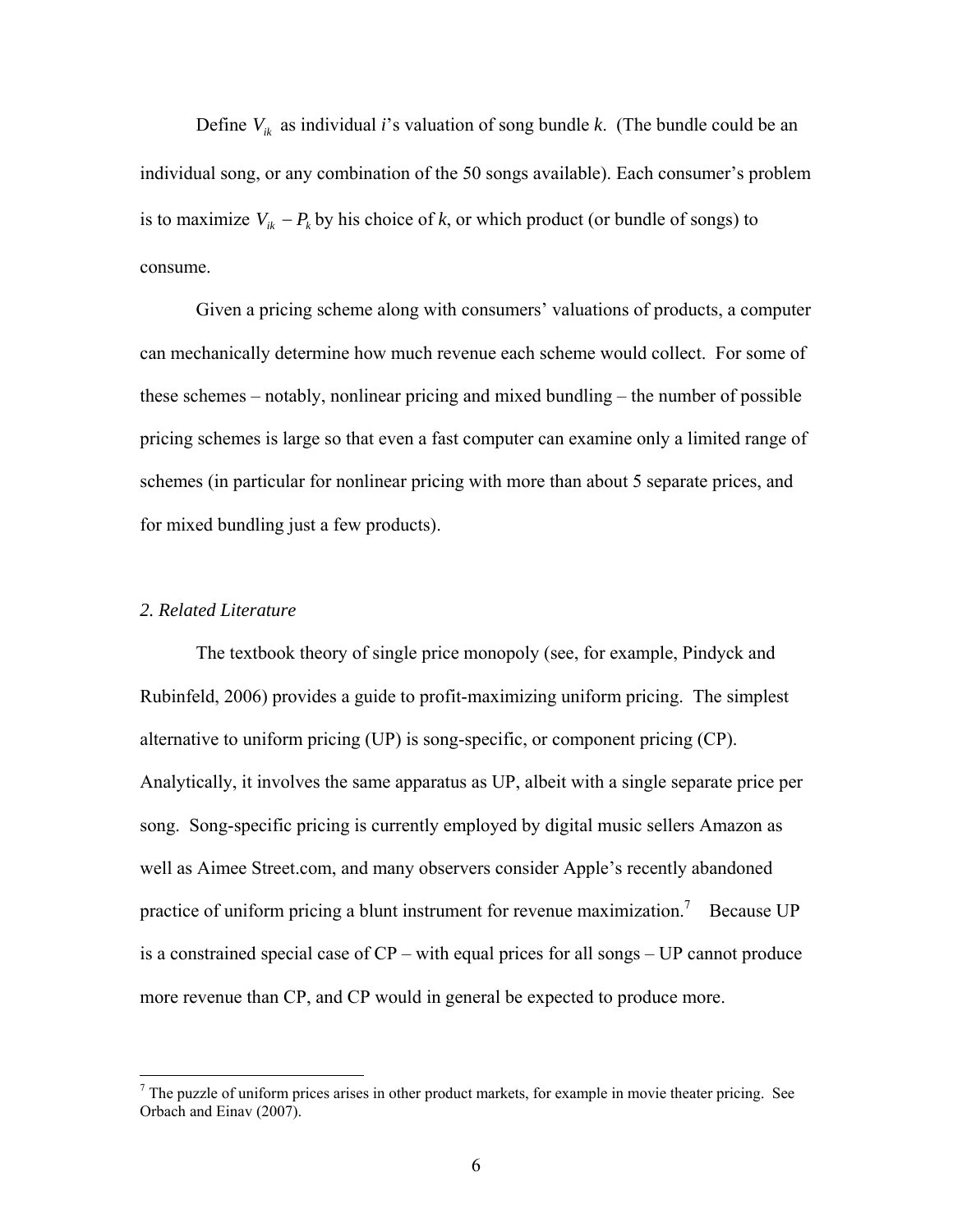There is a substantial theoretical literature on sophisticated alternatives to uniform pricing. This body of work provides guidance about how pricing schemes other than uniform pricing can be expected to affect profits and other aspects of surplus. Stigler (1963) presented a two-product example showing that bundling could produce more revenue pricing the products separately when consumers' valuations of the products are negatively correlated. Adams and Yellen (1976) introduced mixed bundling (MB) with examples where mixed bundling produced more profit than either pure bundling (PB) or product-specific pricing. Schmalensee (1984) shows that PB can be more profitable than product-specific pricing even when the correlations of consumer valuations are positive. McAfee, McMillan and Whinston (1989) show that mixed bundling (MB) always beats pure bundling although – again – it results in complex pricing schemes.

A few recent papers outline the situations in which a firm can extract surplus by selling large multiproduct bundles. Bakos & Brynjolffson (1999) show that if the valuation of a large bundle is more predictable than the valuation of individual products, then as the number of products grows large, pure bundling extracts the entire surplus as revenue. Fang and Norman (2006) obtain related results with finite numbers of products. Armstrong (1999) also shows that when tastes are correlated across products – for example because of income differences across consumers – a menu of two-part tariffs is almost optimal.<sup>8</sup>

A few papers use characterizations of demand to create pricing schemes. Chu, Leslie, and Sorenson (2007) estimate demand for eight plays at a Palo Alto theater using data on purchases of individual play tickets as well as bundles. They use their estimated

<sup>&</sup>lt;sup>8</sup> Sundararajan (2004) develops a model of optimal pricing for large bundles when there are costs of administration.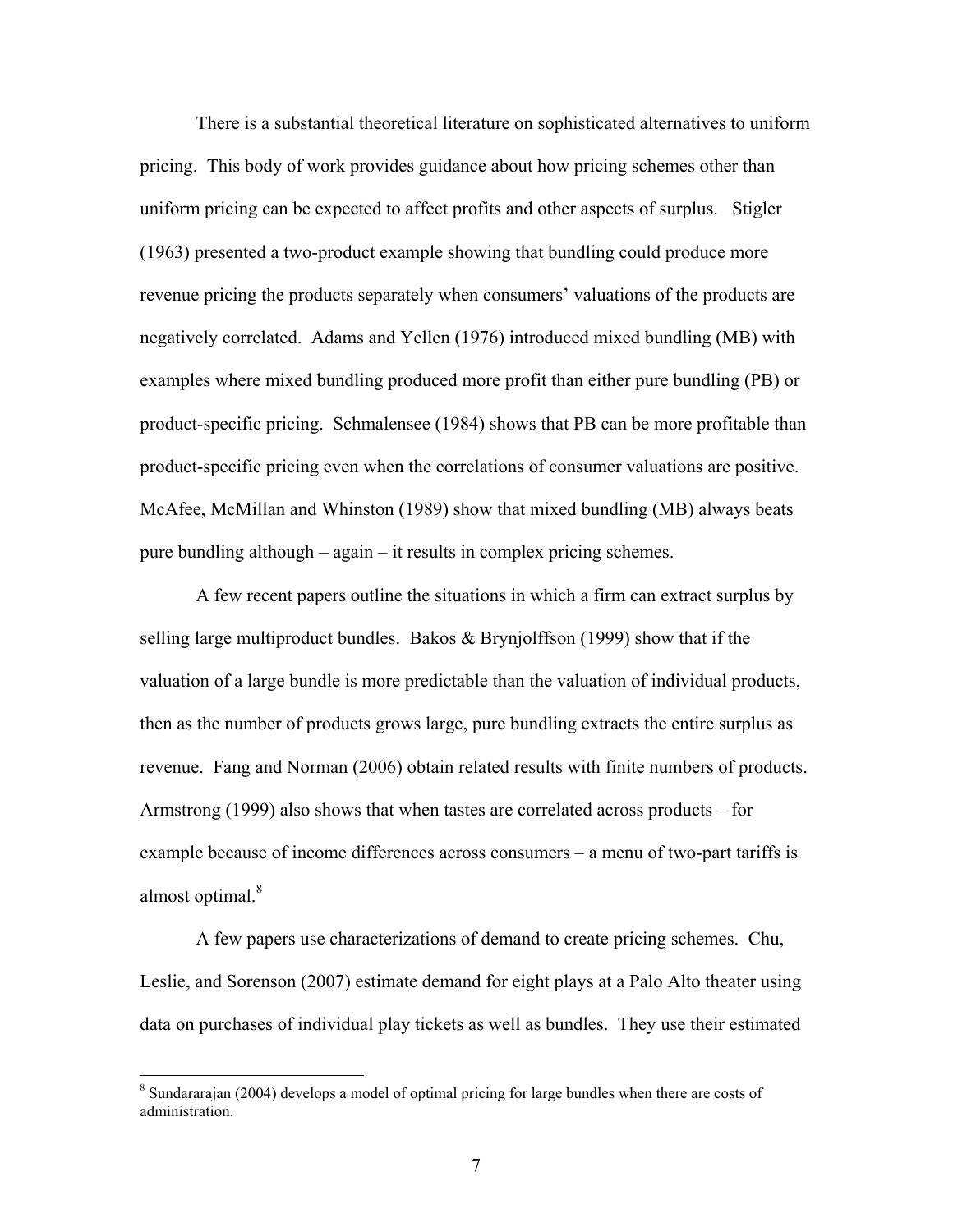model to create profit-maximizing pricing schemes under uniform pricing, component pricing, pure bundling, bundle-size pricing, and mixed bundling. Relative to uniform pricing, component pricing raises revenue 1.4 percent, bundle size pricing raises revenue 2.3 percent, and mixed bundling raises revenue 4 percent, but none of the alternatives to uniform pricing raises revenue by more than 5 percent. $9$  McMillan (2007) estimates a model of demand for soft-drinks at a grocery store which he uses to calculate that uniform pricing would cost the store \$60 in profit (on revenue of roughly \$10,000). Crawford (2008) estimates a model of demand for cable television bundles which he uses to simulate effects of adding channels to available bundles. He estimates that bundling an average top-15 special interest cable network gives rise to a 4.7 percent increase in profit, a 4.0 percent decrease in consumer surplus, and a 2.0 percent increase in total surplus.

## **II. Data**

 $\overline{a}$ 

## *1. Sources and Validity*

The basic data for this study are drawn from two surveys, each of about 500 Wharton undergraduates, performed in January of 2008 and January of 2009. In the 2008 survey, undergraduates – mostly freshmen – at Wharton were required to fill out an online survey which presented them with the top 50 songs at iTunes (as of January 11, 2008). Students were given instructions and paper worksheets in class on January 16 and 17. For each song, students were told to listen to a clip to remind themselves of the song, then to write down the maximum amount they would be willing to pay to get the song

<sup>&</sup>lt;sup>9</sup> They emphasize that bundle size pricing achieves 98 percent of the revenue of mixed bundling. Said another way, bundle size pricing achieves 60 percent of mixed bundling's improvement over uniform pricing.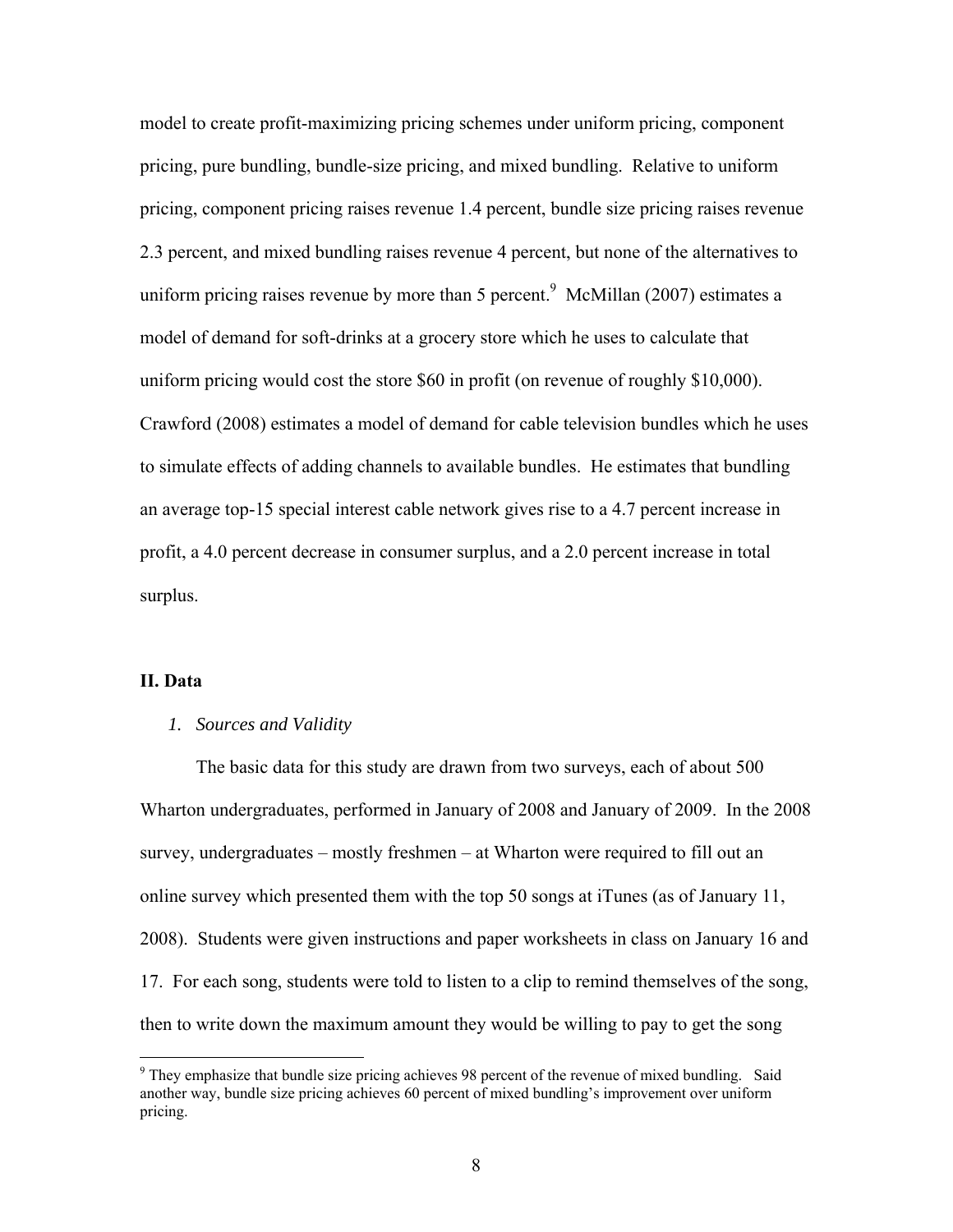from the sole authorized source. Completion of the assignment was necessary for

problem set credit to motivate students to participate carefully.

In particular, students were given the following instructions:

Imagine that, unlike in current reality, there is only one authorized source for each song. Put aside what you know about prices at existing outlets because for this survey we're pretending that they don't exist.

For each song listed in the survey, indicate the maximum amount you would be willing to pay to obtain it from the sole authorized source. **For this exercise, I'm asking you to report what it is worth to you, not what price you think would be fair or what price you are accustomed to paying. That is, I'm asking you to indicate the maximum amount you would be willing to pay to obtain it from the authorized source.** 

For example, if you already purchased it, then at the time you bought it, you were willing to pay at least the price you paid but you might have been willing to pay more. If you would prefer not to have it even if it were free, you would indicate 0.

On the following pages, you will be presented with a list of songs and artists. In the space provided for each song, enter the maximum amount you are willing to pay for the song (for example 1.75, NOT \$1.75). You must enter a dollar amount for each song.

The resulting 2008 dataset includes 23,150 observations on individual-song valuations for 463 people, as well as a small amount of information on the respondents: age (mostly 18-20), gender, race, self-reported level of interest in music (not interested, somewhat interested, very interested), and the size of their music library.

The 2009 data, which includes 21,650 observations from 433 respondents, differs in two respects. First, rather than the top 50 songs at iTunes, the 2009 data include the top 25 songs at iTunes, along with 10 songs that were the top 10 songs 6 months earlier, and 15 songs drawn randomly from those ranked between 26 and 100 at the time of the survey. The goal of the different sampling scheme is to explore if the effectiveness of alternative pricing schemes in the 2008 data arises from the narrow choice of songs. A second difference in the 2009 data is that respondents were asked not only their valuation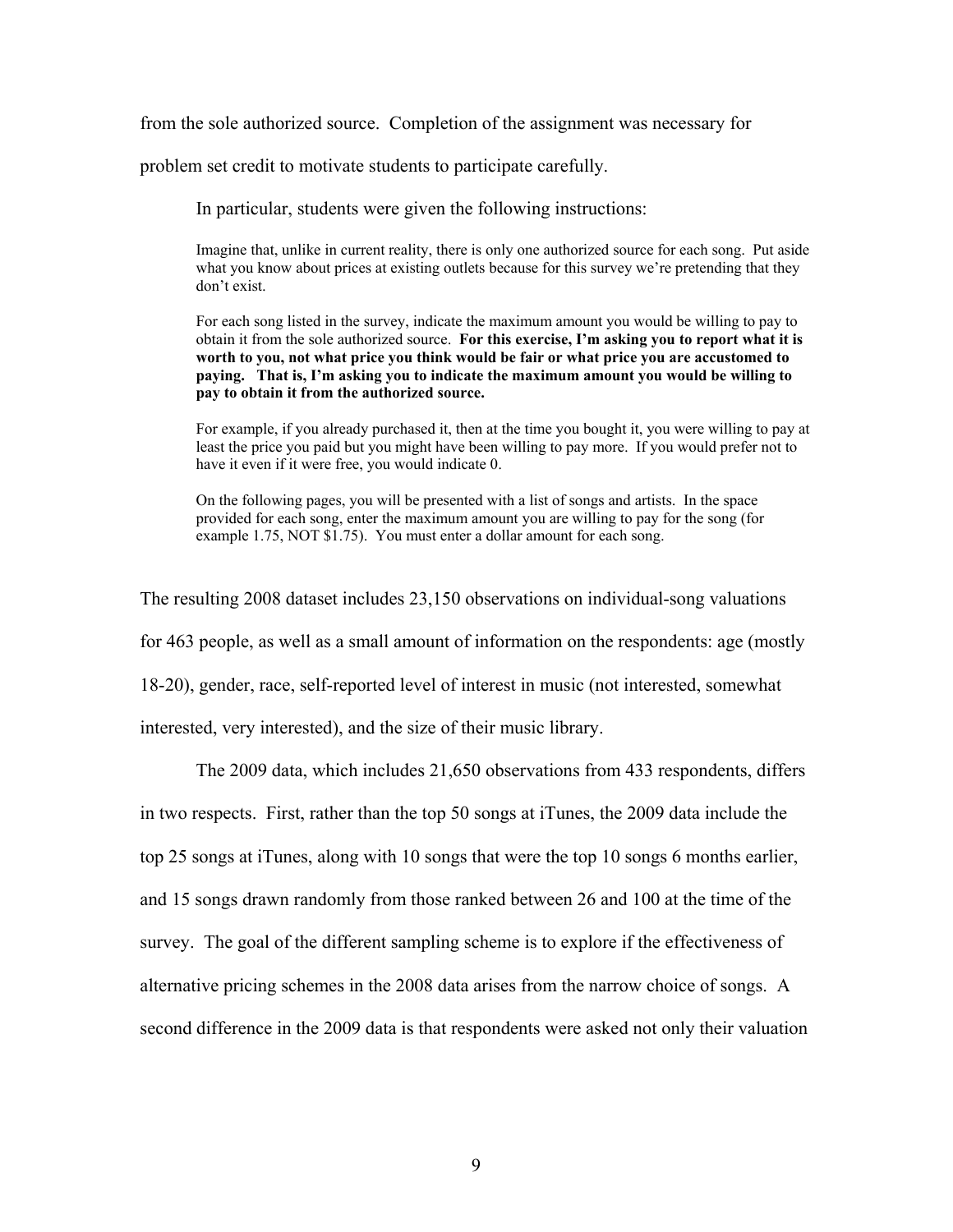of each song but also whether they possessed the song and, if so, whether they had purchased or obtained it via file sharing.

 One concern with valuation data drawn from surveys is that respondents would anchor on prices they know to be charged at actual websites, for example the well-known \$0.99 iTunes price employed when the data were collected. We are not interested in the students' beliefs about current pricing; we are interested in their maximum willingness to pay.

This leads us to visual inspection of the data, and nearly all of the valuations are "reasonable": 98 percent of valuations fall on [0,10], and 86 percent fall on [0,2]. There is some clustering at the familiar price around \$1 but not substantially more than the clustering on other multiples of \$0.25. Of nearly 24,000 responses for 2008, there are 7257 zeroes. Data for 2009 are similar (see Figure 1).<sup>10</sup> The clustering of valuation responses at round and focal numbers (notably, zero, multiples of \$0.25, \$0.99, and \$1.99) gives rises to plateaus on the demand curve that create "sawtooth" spikes in the relationship between revenue and price. If we believed that the reported valuations were literally true, we could use the raw data to find optimal pricing schemes. Instead, as we explain below, we will fit the data to some parametric distribution. (The four panels of Figure 1 cover data for 2008 and 2009, both raw – top – and fit to a parametric distribution – bottom – via a process we describe below at III.)

 It is prudent to ask whether surveys can elicit meaningful valuation information. It is well known that question wording affects responses. In earlier work on music valuation, questions asking for willingness to pay tended to elicit much lower valuations

 $\overline{a}$ 

<sup>&</sup>lt;sup>10</sup> Another test of reasonableness, pursued below, is whether optimal prices charged to these valuations are close to actual prices. Of course, such a test involves the joint hypothesis of "reasonable" data and profitmaximizing pricing decisions.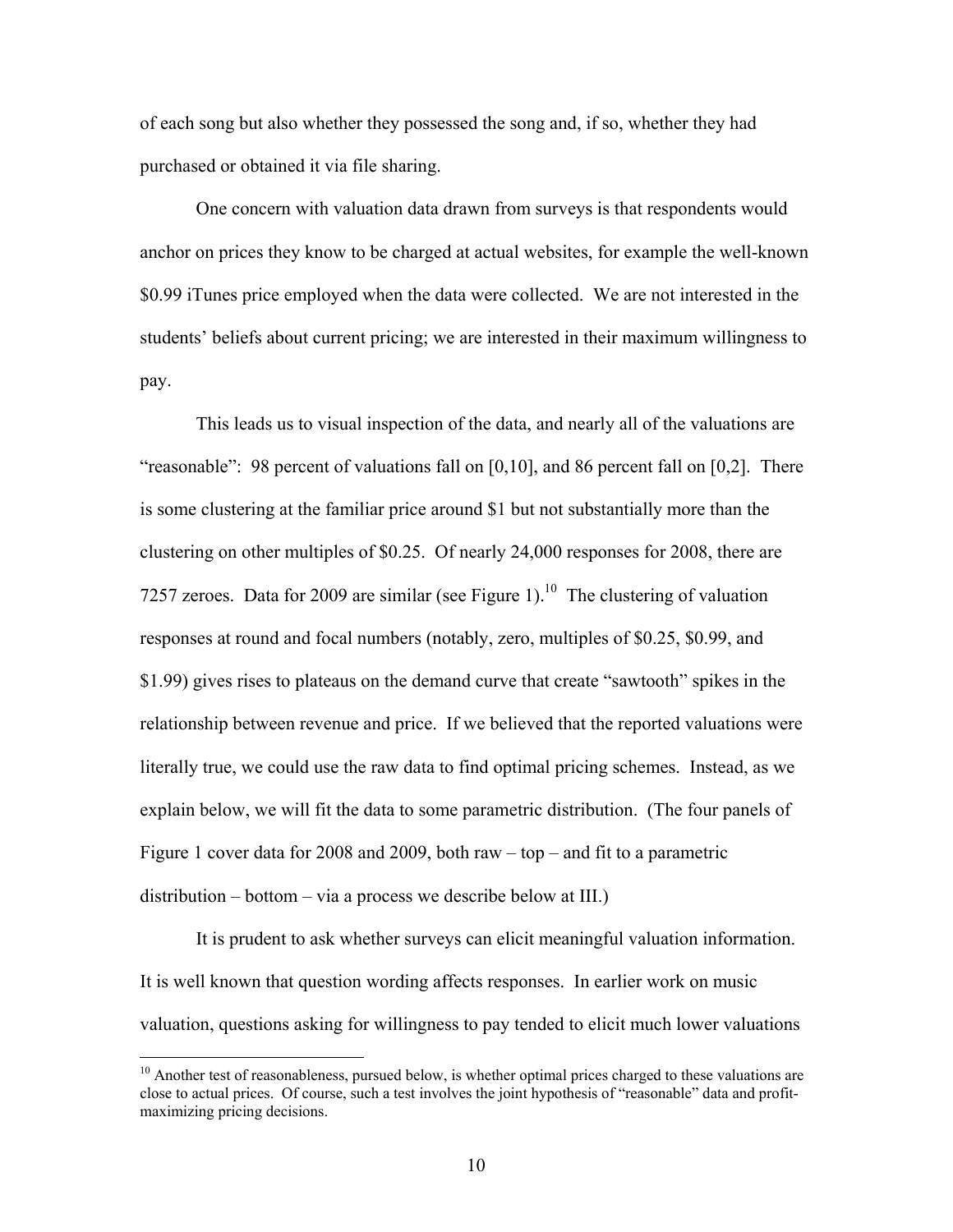than questions asking for amounts required to give up music (Rob and Waldfogel, 2006). This is the familiar endowment effect (Knetsch and Sinden, 1984). Sensitivity of results to question wording has led some researchers to be skeptical of survey responses (Diamond and Hausman, 1994). One response to this concern stems from the fact that the profit-maximizing prices implied by buy-based valuations in Rob and Waldfogel (2006) – similar to those used here – tend to be close to observed prices while those implied by sell-based valuations are far off. We find that below as well, providing some assurance that the survey wording gets at the valuations relevant to the pricing decision. A second response is that here, people are valuing familiar items rather than, say, pristine Alaskan wilderness they have never seen.

Our 2009 data allow a more direct test of reasonableness. We need to be able to rely on our reported valuations to make statements about which songs – and bundles of songs – respondents would purchase when facing various prices. Because the 2009 data include information on whether the respondent possesses the song, we can perform a simple check on the data: do respondents actually possess the songs that they report valuing at or above \$0.99? Because it is easier for the respondent to accurately report whether he or she has a copy of a song than to accurately report the valuation he or she attaches to the song, this check can validate the valuation responses.

Each observation is a song-respondent pair. Recall that respondents report valuations for each song, along with whether they possess the song. For examining the relationship between valuation and ownership, we discard song-respondent observations that the respondents obtained via file sharing, since obtaining a song without payment is consistent with low or high valuation. With the remaining data we ask whether the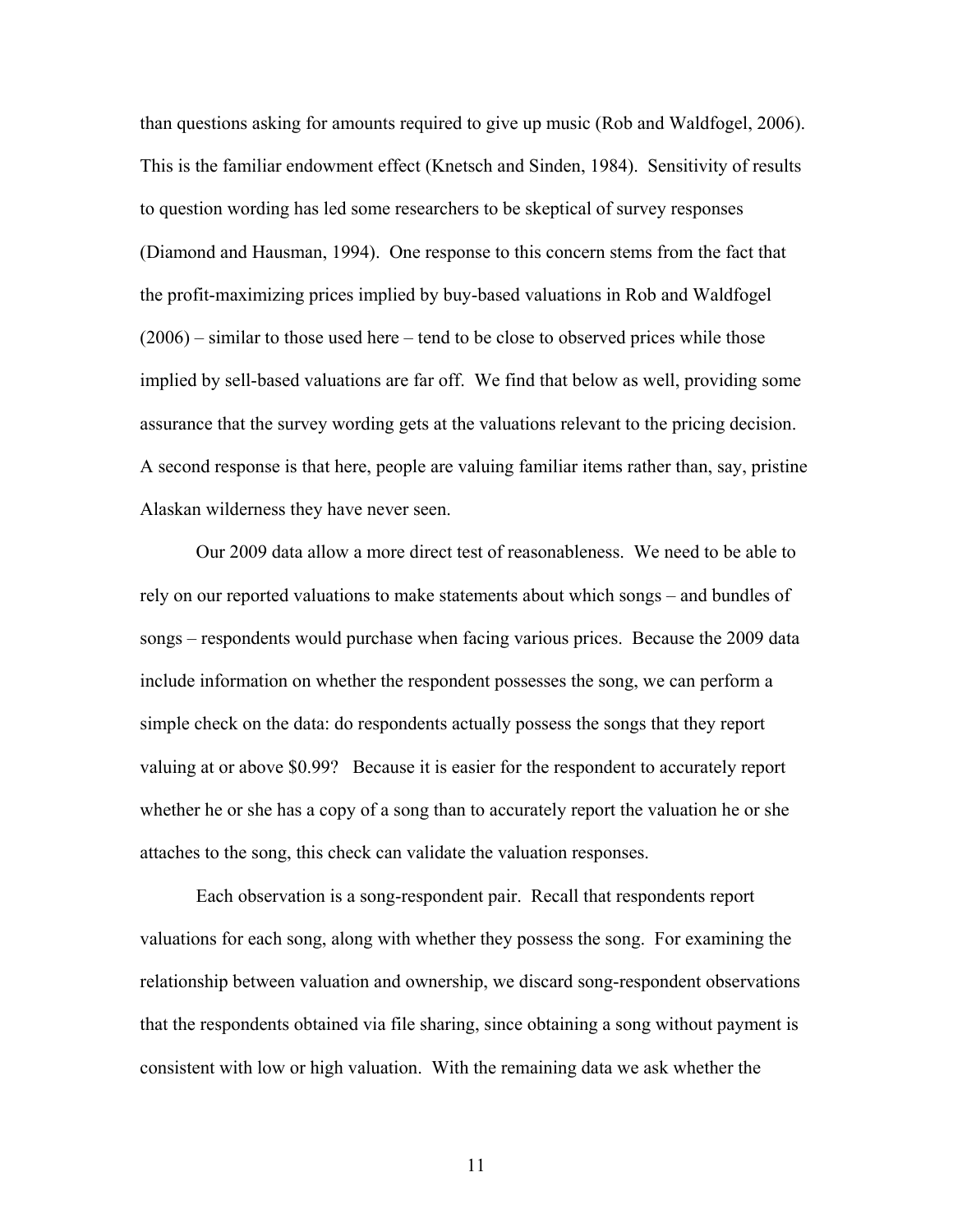probability that the observations in each valuation range are owned relates to the reported valuation.

Figure 2 summarizes the relationship between valuation and purchase, and it is clearly positive. The data are divided into 50 equal-sized groups, ordered by valuation. In each cell, we compute the probability that song-respondent observations are owned. The horizontal axis records the logarithm of the cell's average song valuation, while the vertical axis indicates the probability that the song is owned. As the valuations rise, the probability of purchase rises as well, to about 20 percent for average valuations near – but below - \$0.99. When the average valuations reach \$0.99 – and the log valuation approaches  $0$  – the probability of ownership jumps to about 50 percent. As the average valuation continues to increase, so does the probability of ownership. Figure 2 shows that valuation information is predictive of purchase behavior.

A related check on whether the data are reasonable is whether the songs for which respondents frequently report high valuations are also the songs with higher sales among buyers generally. Although we cannot observe song sales directly, we have two indirect measures of sales. The number of weeks a song has been on the "Billboard Hot Digital" chart, along with its peak single chart position, provides indirect measures of its cumulative sales.<sup>11</sup> A regression of the share of respondents reporting valuations of at least \$0.99 on these two sales proxies (for the 2008 data) yields:

 $\overline{a}$ 

<sup>&</sup>lt;sup>11</sup> The Billboard Chart, "Hot Digital Songs," is available at http://www.billboard.com/bbcom/charts, accessed March 14, 2008. The Hot Digital Chart, unlike many other charts, reports sales of singles, regardless of whether a CD version of the single exists.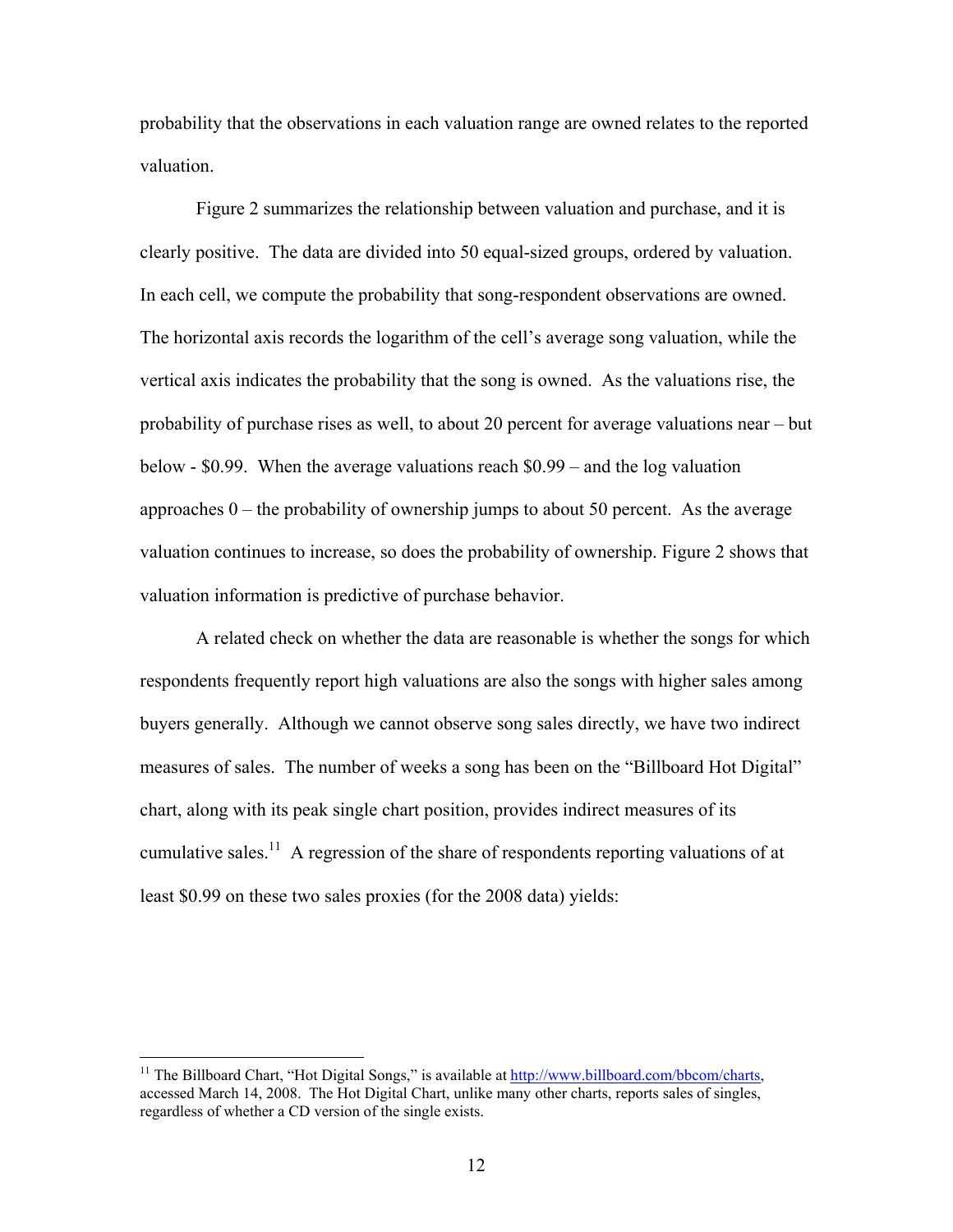$$
share(V > $0.99) = 0.352 + 0.0033 * (chart\_ weeks) - 0.0044 * (chart\_peak), where
$$
  
(0.052)(0.0017) (0.0015)

*chart\_weeks* indicates the number of weeks the song had been on the Billboard chart as of March 8, 2008; and *chart\_peak* indicates the song's peak chart position. Standard errors are in parentheses, and the R-squared from this regression is 0.34. Results support the notion that the data are reasonable in some rudimentary sense: Songs on the chart longer have a higher simulated sales penetration in this sample, and songs with a lower chart peak (a higher peak rank) have higher penetration.

Our survey approach to eliciting reservation valuations has antecedents in the marketing and operations literatures. Hanson and Martin (1990) employ direct elicitation of reservation values for an exercise reported in their study. Kalish and Nelson (1991) explore direct elicitation along with preference rating and ranking measures and find that reservation values do well in terms of fit while the other measures are superior in predicting choice on a holdout sample. Venkatesh and Mahajan (1993) survey respondents on their willingness to pay for performances of Indian music. The authors calculate revenue under component pricing, pure bundling, and mixed bundling. Jedidi, Jagpal, and Manchanda (2003) estimate an empirical model of survey respondents' reservation values of individual goods and bundles of two. While Jedidi, Jagpal, and Manchanda (2003) observe that self-stated reservation prices are subject to measurement error, especially for infrequently purchased products, the songs in our survey are familiar and commonly purchased.

## *2. Data Summary*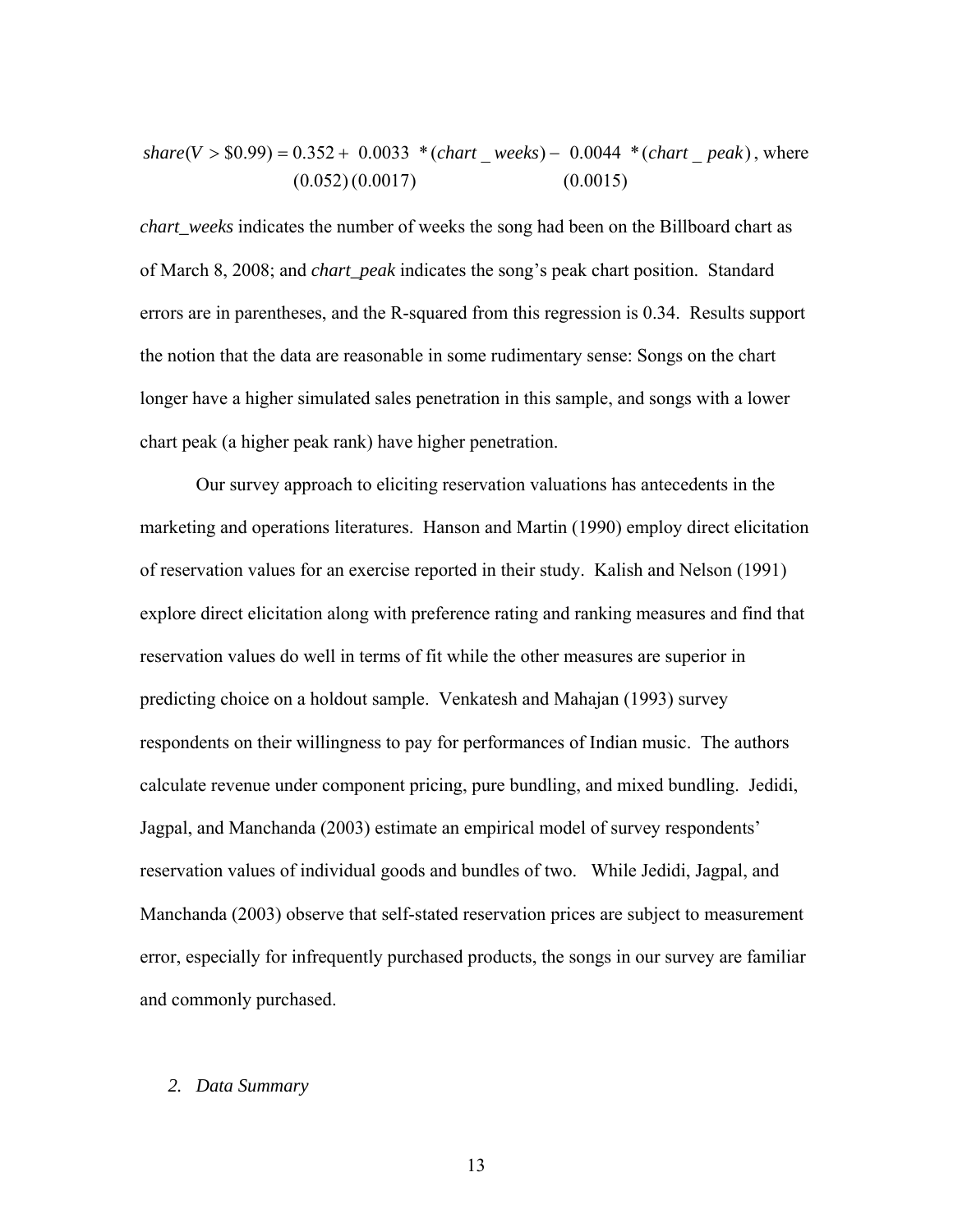Table 1 reports the average valuations per song in the 2008 sample, as well as the median,  $25<sup>th</sup>$ , and  $75<sup>th</sup>$  percentile valuations. The most highly valued songs on the list have average valuations over \$2.00. They include "Stronger" by Kanye West, "Apologize" by Timbaland (feat. One Republic), and "The Way I Are" by Timbaland (feat. Keri Hilson & DOE). The lowest valued songs, with mean valuations below \$0.7, are those targeted at consumers younger than our college-student respondents. Examples include artists such as Alvin and the Chipmunks and Disney artists such as the Jonas Brothers and Miley Cyrus. The  $25<sup>th</sup>$  percentile valuation for most songs is around \$0.10, and the  $75<sup>th</sup>$  percentile valuation is typically over \$1.5. To conserve space, we do not report the analogous table for 2009, but like 2008 the 2009 data displays substantial intersong variation.

 Valuations vary substantially both within and across respondents. Figure 3 characterizes the distribution of cumulative valuations (e.g. how highly a respondent values his top 10 songs, for example). This figure shows that the median valuation of (each individual's) top 10 songs among these 50 in the 2008 sample is about \$20, while the 75<sup>th</sup> percentile valuation is about double that (\$40), and the  $25<sup>th</sup>$  percentile valuation is around \$15. Valuations in the 2009 sample are lower: for example, the median person's valuation of his or her top 10 is around \$15. The flattening of each of these curves indicates substantial difference between the valuations of the most highly and least highly valued songs. Analyzed a different way, the valuation data indicate that the vast majority of the variation in the reported valuations arise across individuals, as opposed to songs. A regression of 2008 (2009) valuations on song fixed effects yields an R-squared of 4.0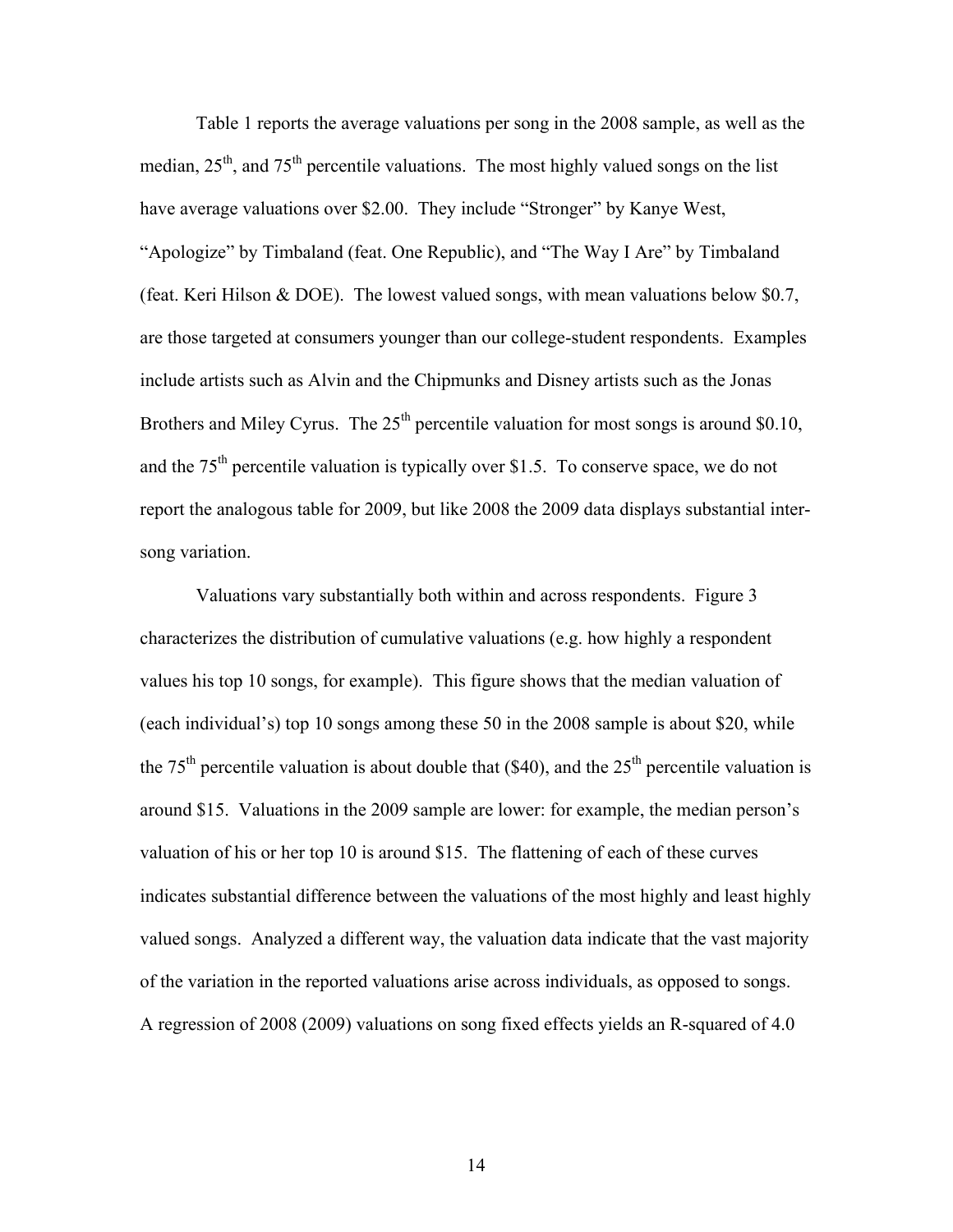(5.9) percent. The R-squared from a regression on only individual effects is 40.2 (31.5) percent, and the R-squared with both individual and song effects is 44.2 (37.4) percent.

The correlations of song valuations across persons help to determine the extent to which non-uniform pricing schemes can capture additional revenue. For example, a common intuition from bundling theory is that bundling raises revenue more as products' valuations are less positively correlated. Song valuations in our datasets are positively correlated. With 50 songs there are 1,225 pairwise song correlations. The mean correlation is 0.37 for the 2008 sample and 0.25 for the 2009 sample. Figure 4 shows the whole distribution of pairwise correlations for each year.

Because the two samples are made up of different groups of songs (by vintage and ranking), it is interesting to explore the cause of the lower correlation among songs in the 2009 sample. Each of the samples contains the top 25 iTunes songs at the time of the survey. When we restrict attention to these songs, the pairwise correlations average 0.40 for the 2008 sample and 0.26 for the 2009 sample. Hence, the lower correlations in the 2009 sample are not attributable to the latter sample's wider breadth in popularity and vintage. Whatever the cause of the lower correlation, we can expect bundling to raise revenue more for the 2009 songs.

#### **III. Characterizing the Valuation Distributions**

 In order to implement pricing schemes we need a characterization of the distribution of reservation prices across persons and products. Given the nature of our data – based on direct elicitation of each person's valuation of each product – one approach is obvious: use the observed valuation responses directly. The major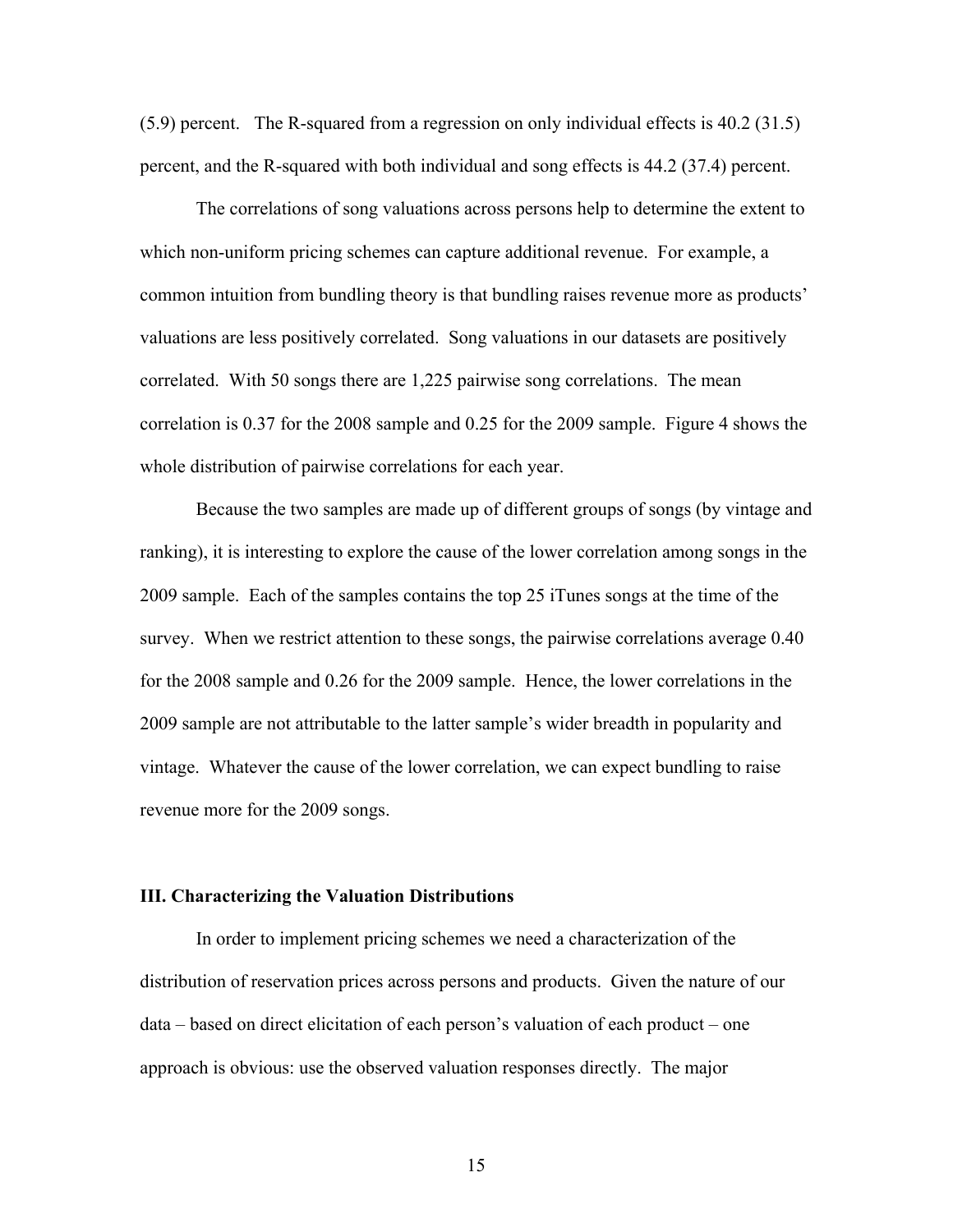shortcoming of this approach is the irregularity of the resulting revenue functions and surfaces arising from the spikes in the top panel of Figure 1. This irregularity strains credulity if we think that underlying utility functions are smooth; such irregularity also makes it hard to efficiently identify revenue-maximizing solutions. An alternative that allows for smoother revenue functions is to fit the valuation data to a parametric distribution.

We explored the multivariate normal, and while the approach has the appeal of simplicity, we are concerned about various aspects of fit. First, the probability of having a positive valuation appears not to be governed by the same underlying index that generates the positive valuations. Second, the positive values appear to be better described by a lognormal than a normal distribution. Accordingly, we employ a "zeroinflated multivariate lognormal" model.

That is, we assume that positive valuations are distributed multivariate lognormal. Thus, individual *i*'s log valuation of song (s) is  $v_{is} = \mu_s + \varepsilon_{is}$ . The parameter  $\sigma_s$  is the standard deviation of log valuations for song (s). Finally,  $\rho_{st}$  is the correlation of valuations between song (*s*) and song (*t*). We estimate  $\mu_s$  and  $\sigma_s$  using the positive valuations of song  $(s)$ . We estimate  $\rho_{st}$  directly using logs of valuations for individuals who report positive valuations for both songs (*s*) and (*t*).

We then estimate the probabilities that respondents report positive valuations using the following model:  $y_{is} = \theta_s + \epsilon_{is}$  where *y* is binary: it equals 1 if the valuation is positive and 0 if the reported valuation is 0. The standard deviation is unity by construction. By estimating this equation for two songs at a time, we obtain estimates of the correlation between the tendencies for each pair of songs to have positive valuations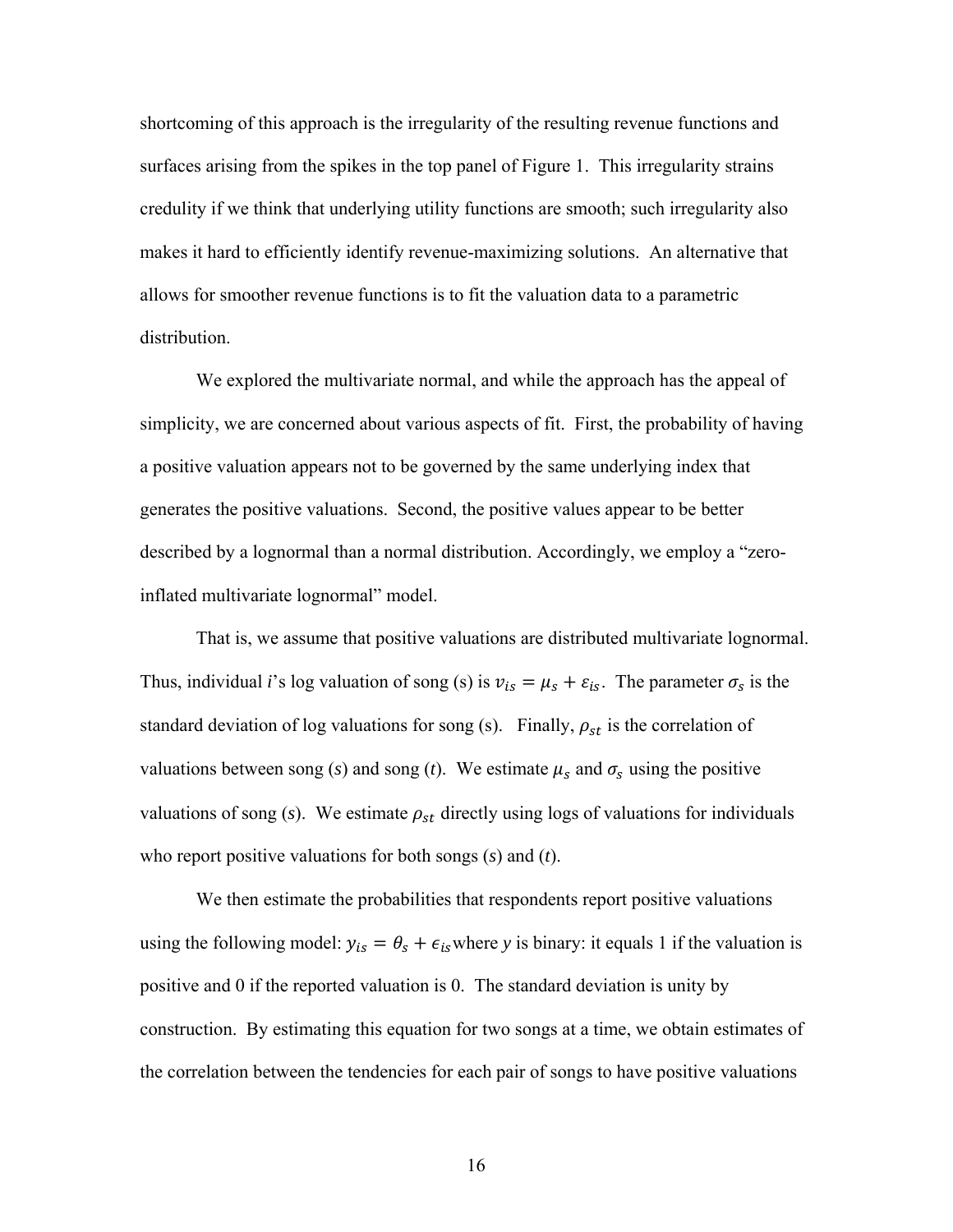$\rho_{st}^l$ . The parameters  $\mu$  and  $\theta$  are unconstrained, so the probability that respondents report positive valuations for a song can be correlated with the average value that respondents report, but we treat  $\varepsilon$  and  $\epsilon$  as uncorrelated.

We then simulate valuations by first simulating multivariate lognormal draws according to our estimated values of  $\mu$ ,  $\sigma$ , and  $\rho$ . We exponentiate the resulting log valuation estimates. We then simulate the process generating zero valuations by simulating the indices of y using our estimates of  $\theta_i$  and  $\rho_{ij}^l$ . We "zero-out" the simulated valuations for observations where the probit predicts a zero valuation. This gives us a simulated dataset generated by underlying distributions that are smooth. We then apply pricing algorithms outlined below to these data. For each dataset, we create valuation data on the 50 songs from 5000 simulated individuals. An appendix reports selected pricing exercises on raw data. Figures 1, 3, and 4 include sub-figures with both simulated and raw data, allowing visual comparison.

For each pricing scheme, the optimal price generated by the process is a statistic subject to sampling variation. For the pricing schemes that allow quick calculation of optimal prices, calculating optimal prices from simulated data resulting from bootstrap re-estimation of the parameters { $\mu$ ,  $\sigma$ , $\rho$ ,  $\theta$ <sub>i</sub>,  $\rho$ <sup>1</sup><sub>i</sub>} using 500 repetitions and re-sampling on individuals.

#### *1. Raw Data or Parametric Estimates*

A natural interpretation of the bunching of reported valuations at multiples of \$0.25 is that respondents tend to round their reported valuations, in particular that respondents often report, say, \$1.25, when their true valuation is between \$1.125 and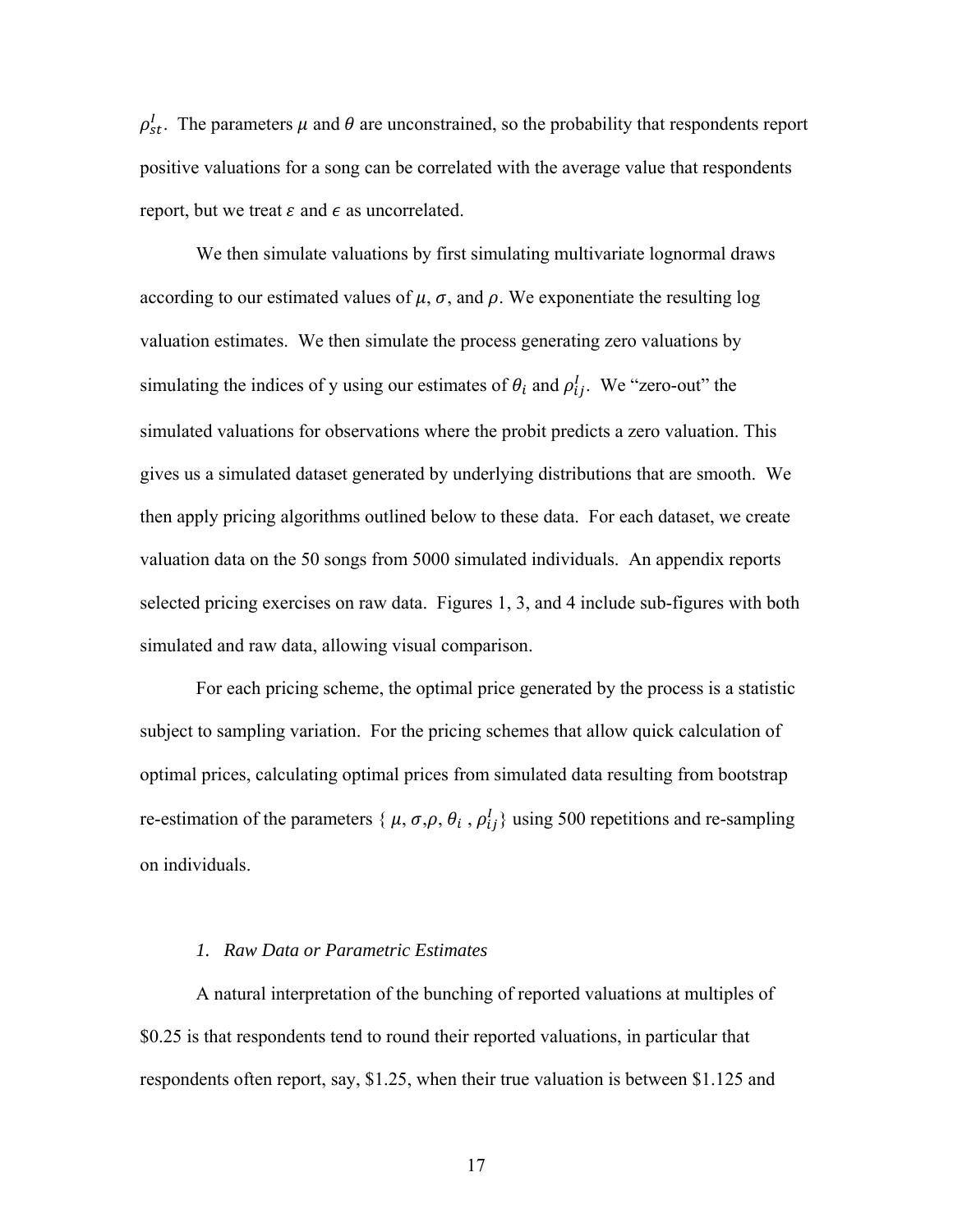\$1.375. In such rounded data, the implied quantity sold at a price of \$1.25 overstates the quantity of songs for which respondents actually value at or above \$1.25 because the quantity of songs with reported valuations at or above \$1.25 includes songs with valuations as low as \$1.125. Likewise, the implied quantity sold at \$1.20 is overstated, because some valuations that are truly below \$1.20 are rounded up to \$1.25 in the observed data. In contrast, the implied quantity sold at \$1.26 will be understated, because the quantity of songs reportedly valued at \$1.26 excludes some songs that are truly valued between \$1.26 and \$1.375. This sort of bunching gives rise to plateaus on the demand function and ensuing spikes on the revenue function. Thus the raw data will exaggerate the revenue available from uniform pricing at multiples of \$0.25 and values slightly below these multiples, and understate the revenue available at prices slightly higher than a multiple of \$0.25. If the spikes are sufficiently large (i.e. when rounding is common), the estimated maximum revenue available will exceed the true maximum revenue available even if the true optimal price is slightly higher than a multiple of \$0.25.

 Optimal bundle prices depend on individuals' valuations of bundles of songs. Valuations of bundles of songs are sums of the often-rounded-to-the-nearest-quarter valuations of particular songs. The process of summing valuations will tend to average out the rounding error in particular songs, removing misleading spikes from the bundlepricing revenue functions. Thus, bundle pricing on (sums of) raw data will not overstate the profit available from offering a bundle at any particular price.

 Uniform pricing provides the benchmark we use to evaluate other pricing approaches. The use of raw data and its resulting spiky revenue functions overstates the maximum revenue available with uniform pricing and therefore understates the benefit of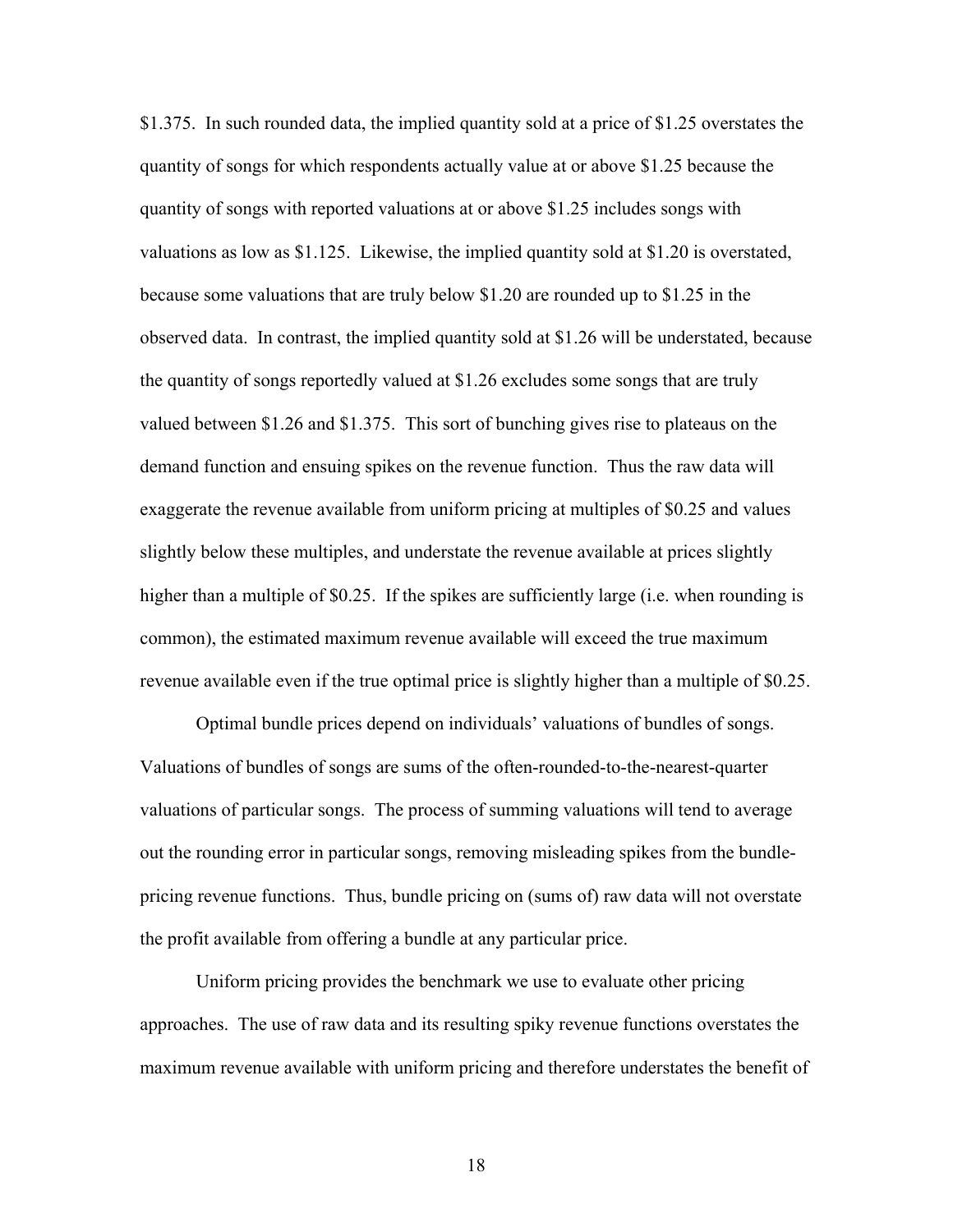pricing techniques that involve individuals' valuations of bundles (bundling, two-part tariffs, and nonlinear pricing). Hence, we believe that the raw data provide misleading answers, and we focus on estimates using the parametric approach throughout the paper.

## **IV. Results Using Different Pricing Schemes**

 $\overline{a}$ 

## *1. The Single-Price Monopoly Baseline*

 The four panels of Figure 5 show the empirical demand curves, treating all songs as a single good (music), using both raw and parametric approaches, and using 2008 and 2009 data. The raw data, in the top two panels, produce demand curves with noticeable plateaus, while the parametric approach produces smooth demand curves. Given that marginal cost of digital music is zero, the surplus at stake in this pricing problem is the entire area under the raw-data demand curves, or \$60.34 per person in 2008 and \$43.56 per person in 2009.  $12$ 

We can calculate the profit-maximizing price – and breakdown of the available surplus – with a simple manipulation of the valuation data. We order the valuation data from highest to lowest among the *n* (song x individual) valuations:  $V_1, \ldots, V_n$ . Because *n* songs are sold when the price is  $V_n$ , we can calculate the revenue when we charge  $V_n$  per song as  $n^*$   $V_n$ . Figure 6 shows the empirical revenue functions relating  $n^*$   $V_n$  to *n* for the various approaches.

 $12$  Music selling has three parties: the artists, their labels, and the retailer. At the time of the surveys, Apple reportedly paid a flat rate of \$0.7 per song. Analysis of the retailer's pricing decision could then take the marginal cost to be \$0.7. We will instead treat the problem as if the three parties acted collectively to maximize the pie that they split. To that end we treat the marginal costs as its technical value, zero.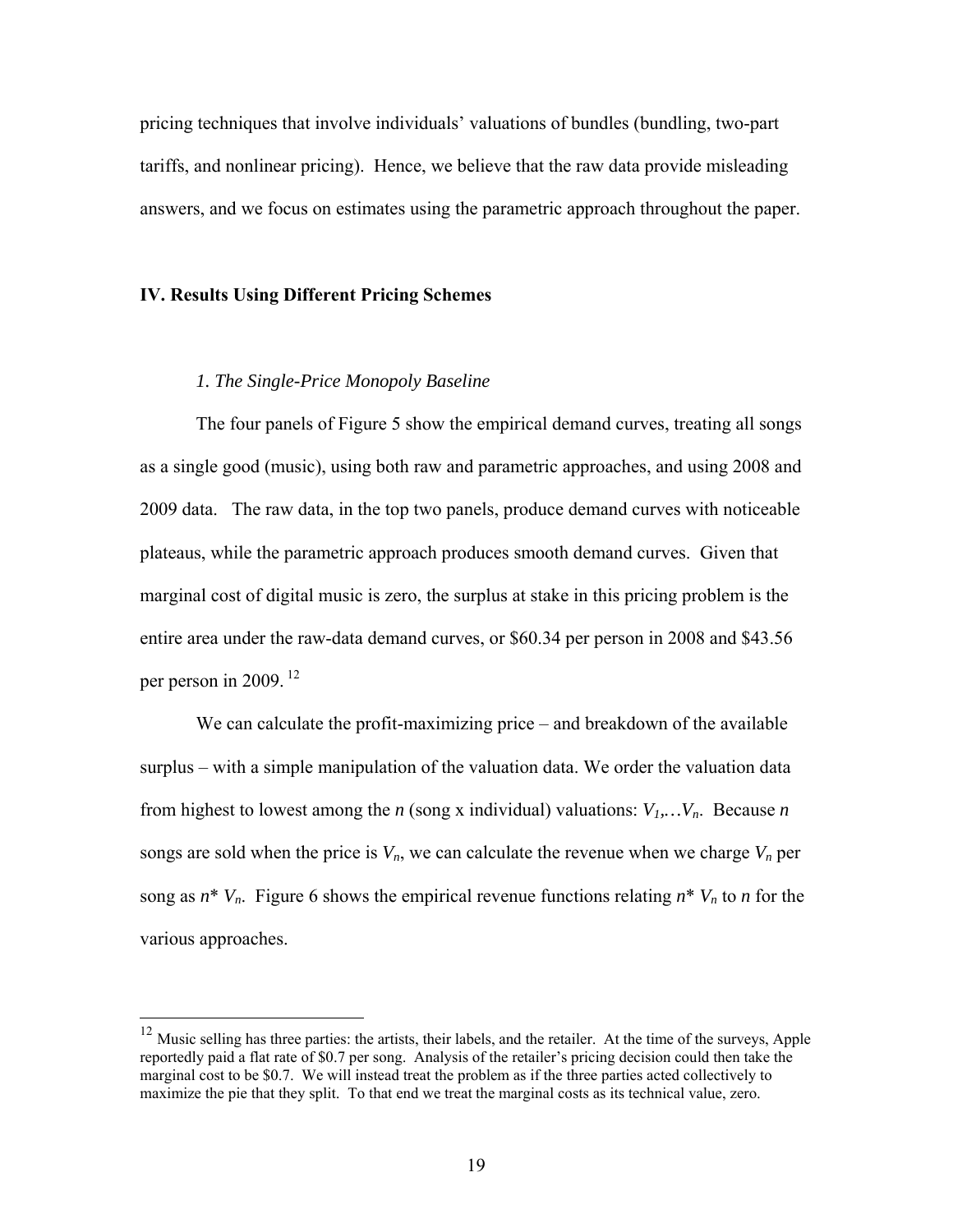The revenue functions based on raw data have various local maxima, confirming our concerns about the revenue overstatement due to bunching (the highest of which occurs at a price of \$1.99 in the 2008 data and at \$0.99 in the 2009 data). The data from the parametric estimates give rise to smooth, single peaked revenue functions, and the revenue-maximizing uniform prices from the parametric approaches are \$2.30 in the 2008 sample and \$1.46 in the 2009 sample. We discuss the precision of these estimates at section IV.8 below.

Table 2 summarizes the breakdown of total surplus into its constituent parts under uniform pricing with the 2008 and 2009 data, respectively. Based on the 2008 parametric estimates, uniform pricing allows producers to captures 27 percent of surplus, while consumers get 44 percent of surplus, and the remaining 29 percent of the area under the demand curve is deadweight loss. Using the 2009 data gives nearly identical results.

 We put the uniform pricing results to two uses. First, they are interesting on their own. Because we don't normally have data on the full distribution of valuations, we cannot generally calculate the shares of surplus accruing to different parties. Instead, we typically appeal to functional form assumptions on the demand curve itself. For example, with linear demand and zero marginal cost, under uniform pricing PS is half of total surplus, while CS and DWL are each a quarter. Because the demand curves here (in Figure 5) are far from linear, results are quite different. Second, and more important, the uniform price results provide the benchmark we use for evaluating more sophisticated pricing approaches. For each approach below, we can ask how the components of surplus grow or shrink relative to their values under uniform pricing.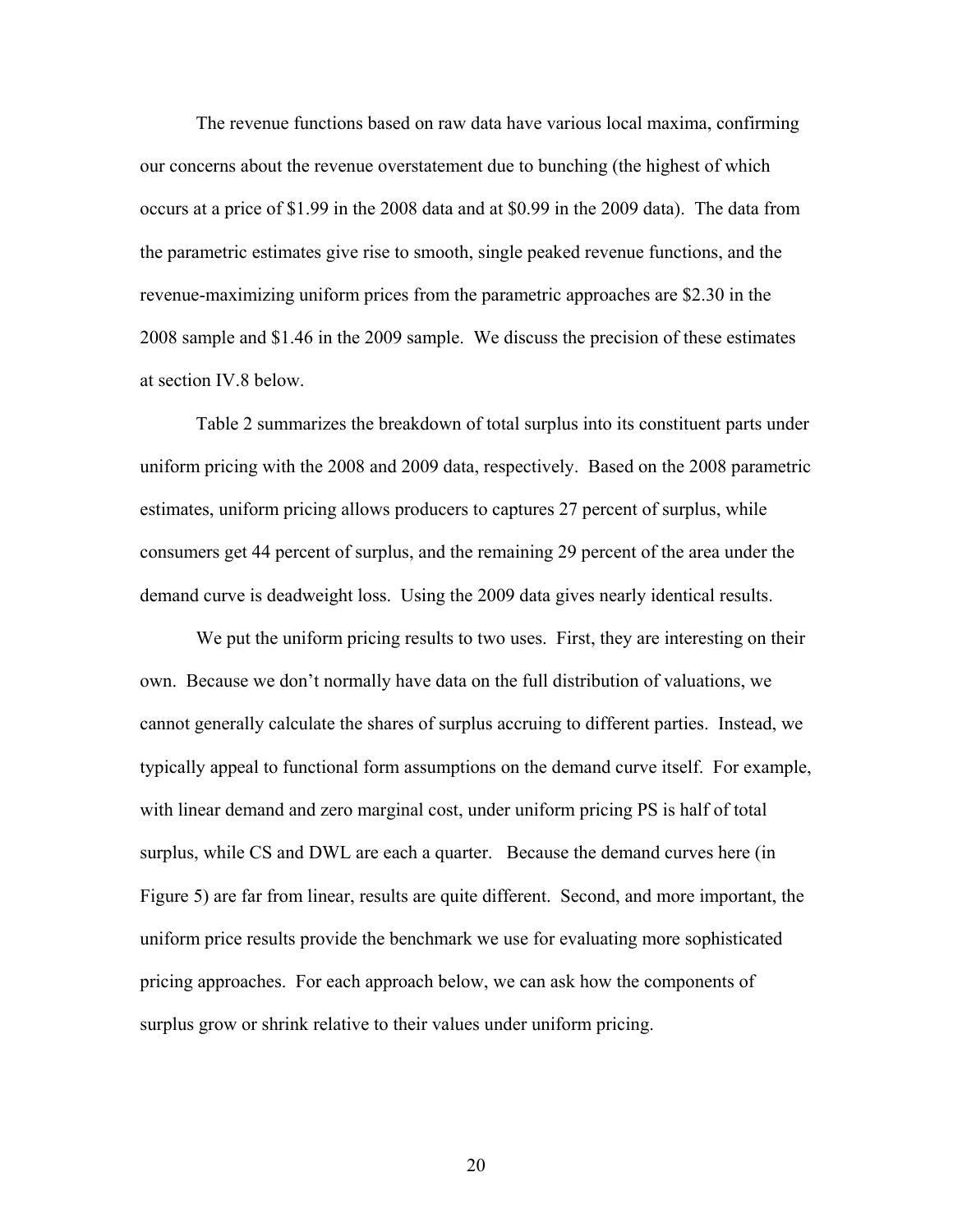## *2. Song-Specific "Component" Pricing*

 A conceptually simple alternative to uniform pricing across all songs is component pricing (uniform pricing within songs). It might be complicated in practice because it requires song-specific valuation information, but putting this practical complication aside, we can implement this with our data by simply calculating maximum revenue for each song as we calculated maximum revenue overall above. Figure 7 shows histograms of resulting optimal song prices from the two years' samples. The median optimal song price for the 2008 sample is \$2.28, and the inter-quartile range runs from \$1.94 to \$3.00. For 2009 the median is \$1.20, and the inter-quartile range extends from \$0.98 to \$1.52.

 Interestingly, in light of the clamor to convince Apple to employ song-specific pricing at iTunes, component pricing – using 50 prices rather than one – has little effect on the components of surplus. It raises PS by 3 percent in both the 2008 and 2009 data based on parametric estimates. Component pricing reduces CS by 6 percent in the 2008 sample and raises CS by 5 percent in the 2009 sample. DWL under component pricing is 6 percent higher than the DWL under uniform pricing using the 2008 sample and 11 percent lower using the 2009 sample. It is notable that component pricing's benefit remains small even with the 2009 sample and its inclusion of older and less popular songs. It should be noted that these estimates of the benefit of component pricing, while small, overstate the practical benefit of song-specific pricing since in actuality sellers would need to set prices for songs in advance of knowing each song's realized demand.

#### *3. Pure Bundling*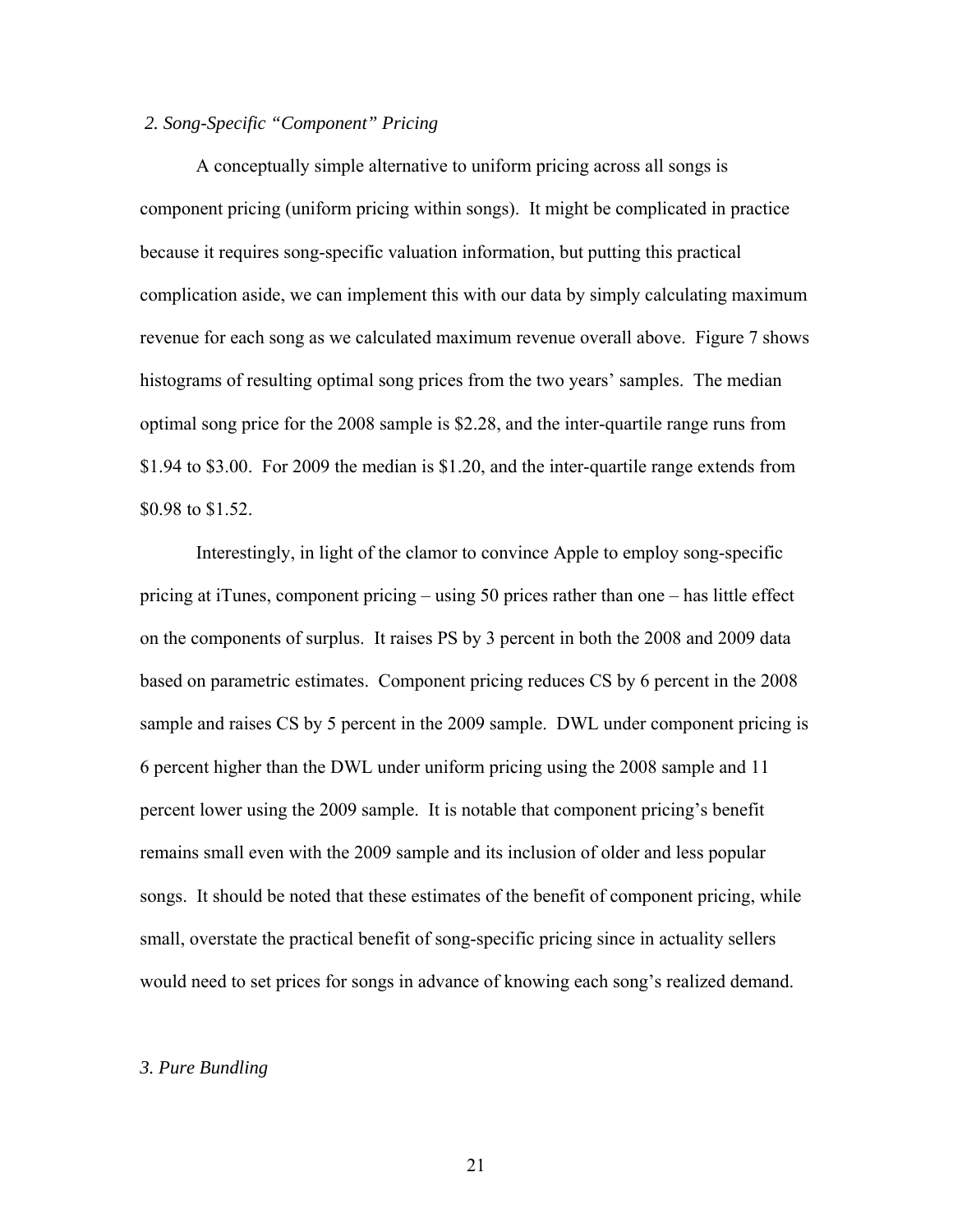Another simple alternative to uniform pricing is "pure bundling" (PB), in which the entire group of songs is offered, as a group, for a single price. Since Stigler (1963) and Adams and Yellen (1976), economists have understood the intuition that negative correlations in valuations allow a seller to capture more revenue by bundling products. As we have seen, sample song valuations are positively correlated across individuals, and the correlation is higher for the 2008 than the 2009 data. Schmalensee (1984) shows that bundling can increase revenue even with positive correlations of valuations.<sup>15</sup> And as Bakos and Brynjolffson (1999) and Armstrong (1999) argue, as the number of products grows large, PB will approach perfect price discrimination as long as consumers' tastes aren't too highly correlated across products. How does pure bundling affect surpluses in our context? And how does this vary with the size of the bundles?

 To calculate the optimal full (50-song) bundle price we sum the song valuations across songs within each individual to arrive at that individual's valuation of the entire bundle. We then calculate the revenue-maximizing bundle price, as we would under single price monopoly. The optimal 50-song bundle price is \$74.25 using the data derived from the parametric approach for 2008 and \$36.84 for the 2009 data. Pure bundling raises revenue substantially, by 17 percent relative to uniform pricing with the 2008 sample and by 29 percent using the 2009 sample. These gains to consumers come partly at the expense of consumers: CS under bundling is 15 percent below its value under uniform pricing in the 2008 sample and 5 percent below for the 2009 data. While pure bundling improves revenue – and substantially more than component pricing – the resulting revenue falls far short of the perfect price discrimination revenue predicted by some theoretical models. The reason for this failure is that tastes are correlated across

 $\overline{a}$ 

<sup>&</sup>lt;sup>15</sup> Fang and Norman (2006) demonstrate similar results.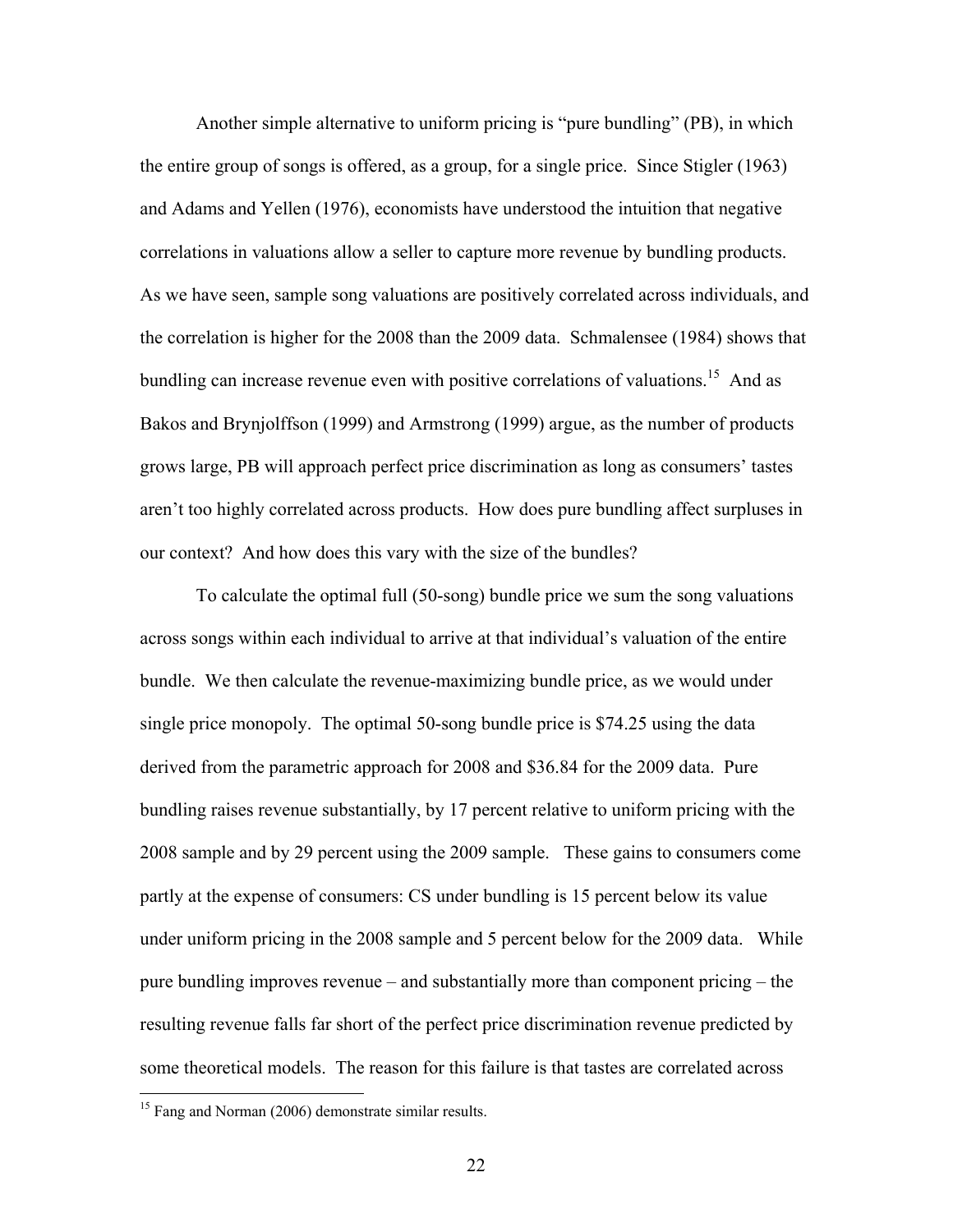products, which arises, as Armstrong (1999) notes, "because of income or other systematic differences across consumers."

 We also explore how the effect of pure bundling on revenue varies with the size of the bundle, by calculating the maximal revenue for random song bundles, with 500 draws for each of the following bundle sizes: 2, 3, 4, 5, 10, and 25. See Table 3. Each column corresponds to one of the sample years and either the raw or parametric approach.

 Using the 2008 sample, bundles of 2 raise revenue 5 percent relative to uniform pricing. As bundle size increases, the benefit of bundling increases. More than half of the benefit is achieved with bundles of 5. Similar results hold using the 2009 sample. While larger bundles raise revenue, the rate of increase declines as bundle size increases. If the flattening continues, it appears that there would not be much more revenue benefit available to bundles larger than 50 (so that 50 is a "large" number, in the sense of the theory) and that most of the revenue benefit of large bundles is achieved with 5-song bundles.

#### *4. Two-Part Tariffs*

 Another scheme we can explore is the two part tariff with a hookup fee (*T*) independent of the number of songs purchased and a per-song price (*p*). We have already explored two of its special cases: When  $p=0$ , this is pure bundling, and when  $T=0$ , this is uniform pricing. We explore this family of schemes as follows. Try a pair  $(T, p)$ . Given the *p*, each individual would purchase some number of songs and would have some level of consumer surplus from the songs with valuations at or above *p*. If the individual's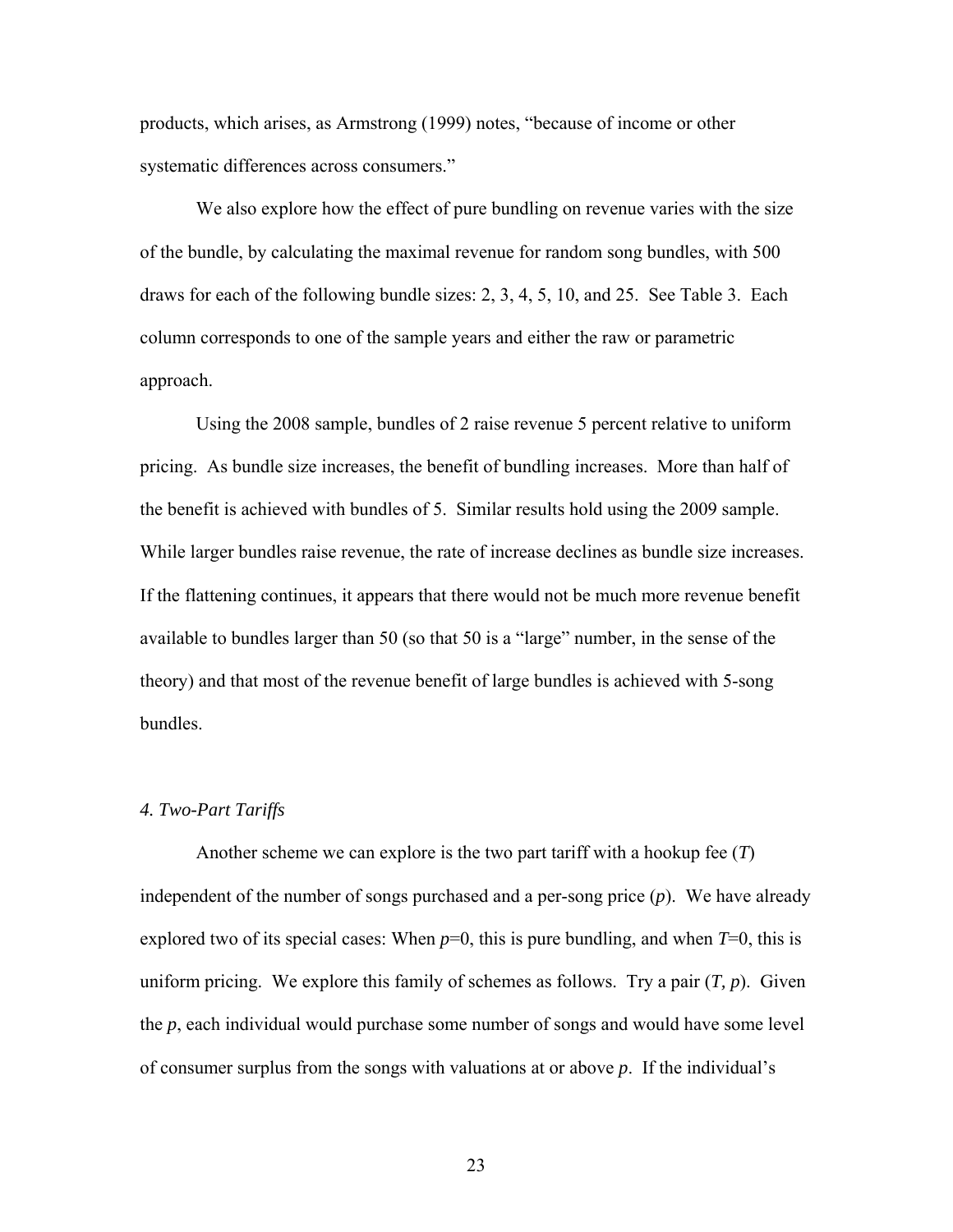total consumer surplus exceeds *T*, he would pay the hookup fee, and then the revenue from that individual would equal  $p^*$ (number of units purchased) + *T*. If *T* exceeds his consumer surplus, by contrast, then he would make no purchase.

Our goal is to find values of  $(T, p)$  that maximize revenue. If the revenue function were well-behaved, we could enlist hill-climbing algorithms to find the revenuemaximizing price pair. Despite our parametric estimation and its attendant smoothing, resulting functions remain irregular. There is a multitude of substantially different, though functionally related, two-part pricing schemes that yield similar revenue. The hill climbing program is generally unable to find, or come close to finding, which of these many functionally related pricing pairs maximizes revenue. To approximate the best price pair we begin our maximization with a rather fine grid, searching over 161 values of  $p \in \{0, 0.05, 0.1, \ldots, 8\}$  in conjunction with 1000 values of  $T \in \{0, 0.1, 0.2, \ldots, 100\}$ . We then use the per unit price and fixed fee from each of the top ten revenue generating prices from this grid search as starting points for a hill-climbing program.

Using the 2008 data, the best two-part schemes identified involve  $(T, p)$  = (\$52.31, \$0.48). Using the 2009 sample, the best tariff is (\$21.19, \$0.37). It is interesting to examine the top 10 tariffs – and the top 1 percent of tariffs – among those identified by the grid search, along with the best identified. Figure 7 shows these tariffs, and the top tariffs lie along a downward-sloping line between a high unit price with a low hookup fee and a much lower unit price with a higher hookup fee. The two-part tariff achieves results very similar to those achieved with pure bundling - PS, CS, and DWL are almost identical under two-part pricing and bundle pricing.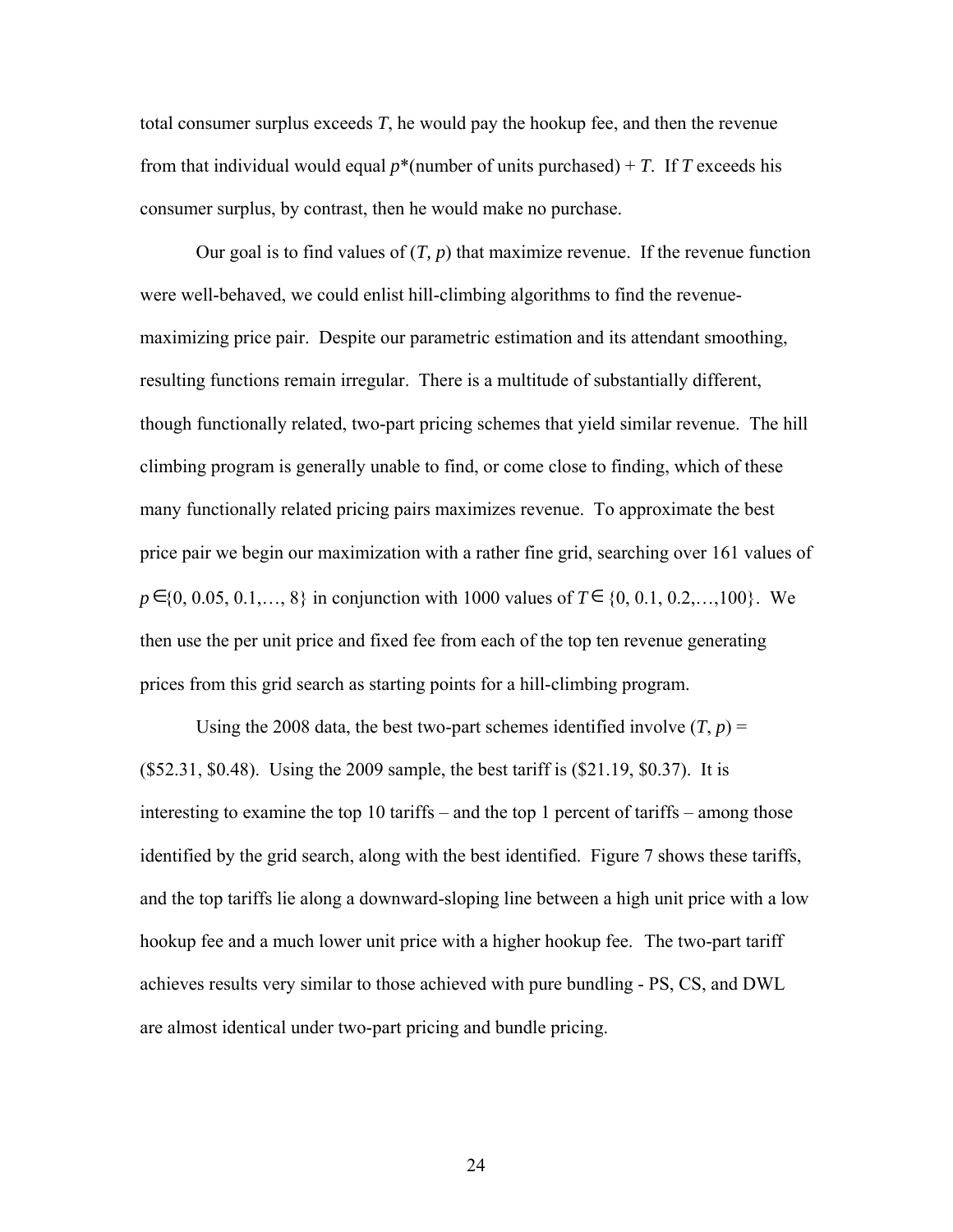## *5. Nonlinear "Bundle Size" Pricing*

Two part tariffs are a special case of more general nonlinear prices that vary with the number of units purchased, what Chu, Leslie, and Sorenson (2007) call, "bundle size pricing." As outlined in Wilson (1993), calculating a nonlinear tariff is straightforward in principle. Provided that the tariff crosses each individual's demand curve only once, from below, the nonlinear tariff can be calculated as a sequence of optimal prices, for the first, second, and  $n^{\text{th}}$  units, in this case for  $n$  up to 50. When we perform this exercise with our data, however, the resulting tariff has some problems. First, the optimal prices do not decline monotonically. Second, and more important, the number of buyers of successive numbers of units does not decline monotonically. Indeed, the number of persons buying, say, the  $3<sup>rd</sup>$  unit exceeds the numbers of buyers of the first unit. Single crossing does not hold, and as a result, the simple method cannot be employed for calculating the nonlinear tariff in this context.

Without a workable simple algorithm for determining the exact tariff, we are left with some other alternatives for computing an approximate nonlinear tariff, including a simple parameterization of the tariff and grid search. Given the computational cost of a fine grid search for a pricing scheme with more than a few prices, we turn to a parameterization.

Prices must be non-increasing in the number of songs purchased, and prices must be positive. This suggests some restrictions. If *t* is an index for a song's position in the sequence, then a simple parameterization is  $p(t) = \alpha * e^{\beta t}$ , where  $\alpha > 0$ ,  $\beta < 0$ . We perform a grid search over  $\alpha \in \{0.25, 0.5, 0.75, \ldots, 100\}, \beta \in \{-2, -1.95, \ldots, 0\}$  to find the revenuemaximizing tariff in this family, using each of the four data sets. The parameters that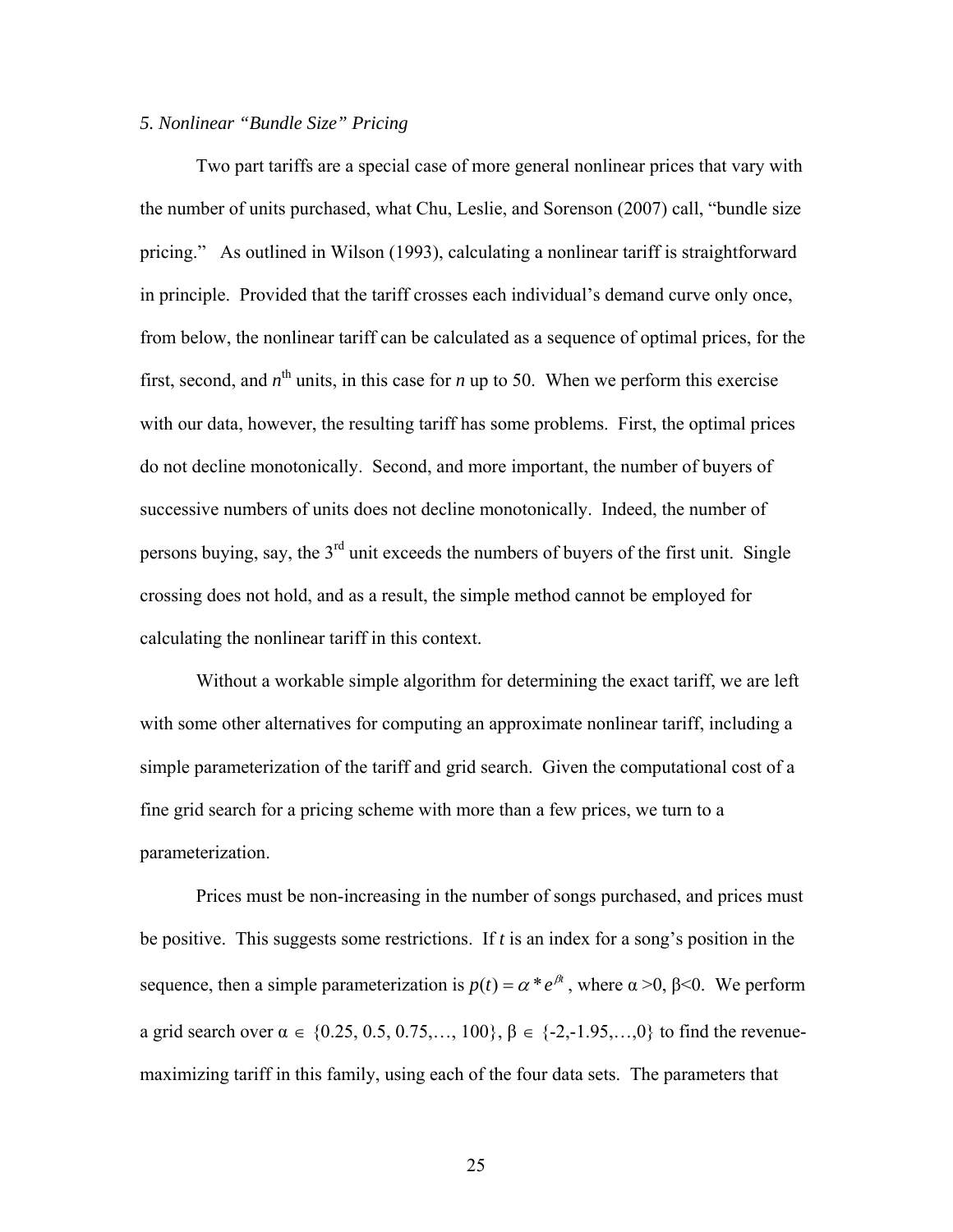maximize revenue using the 2008 and 2009 data, respectively, are  $\alpha$ =(12.0, 10.75) and  $\beta$ =(-0.15, -0.25). The associated tariff for 2009 is illustrated in a budget constraint in Figure 9. The prices of the first ten songs are, in order: \$8.37, \$6.52, \$5.08, \$3.95, \$3.08, \$2.39, \$1.87, \$1.45, \$1.13, \$0.88, \$0.67. The per-song price reaches about \$0.10 by about the  $30<sup>th</sup>$  song in the 2008 data, and by about the  $20<sup>th</sup>$  song in the 2009 data. The total price of all 50 songs in both datasets is slightly higher than the respective bundle price. Not surprisingly, as Table 2 shows, the nonlinear tariff performs very similarly to pure bundling and two part tariffs: it does slightly better than pure bundling and not quite as well as the two part tariff.<sup>16</sup>

## *6. Comparing Mixed Bundling with Alternatives*

One of the goals of this paper is to determine what share of the area under the demand curve can be appropriated as revenue with sophisticated pricing. Each of the schemes we have considered so far is a special case of mixed bundling (MB), which is known to produce the most revenue. To see how much revenue can be obtained, we need to explore mixed bundling. We do this in two parts. We first explore general mixed bundling (with  $2<sup>n</sup>$ -1 prices) for small bundles and using coarse grids for search. We then explore a practical specific form of mixed bundling: selling with a bundle price alongside a uniform à la carte price.

## A Simple Implementation of General Mixed Bundling

 $\overline{a}$ 

<sup>&</sup>lt;sup>16</sup> In principle a nonlinear tariff can reproduce the two part tariff as a special case, so nonlinear pricing should produce weakly better results than the two part tariff. Our restrictive parameterization of the tariff is likely responsible for the nonlinear tariff producing less revenue than the two part tariff.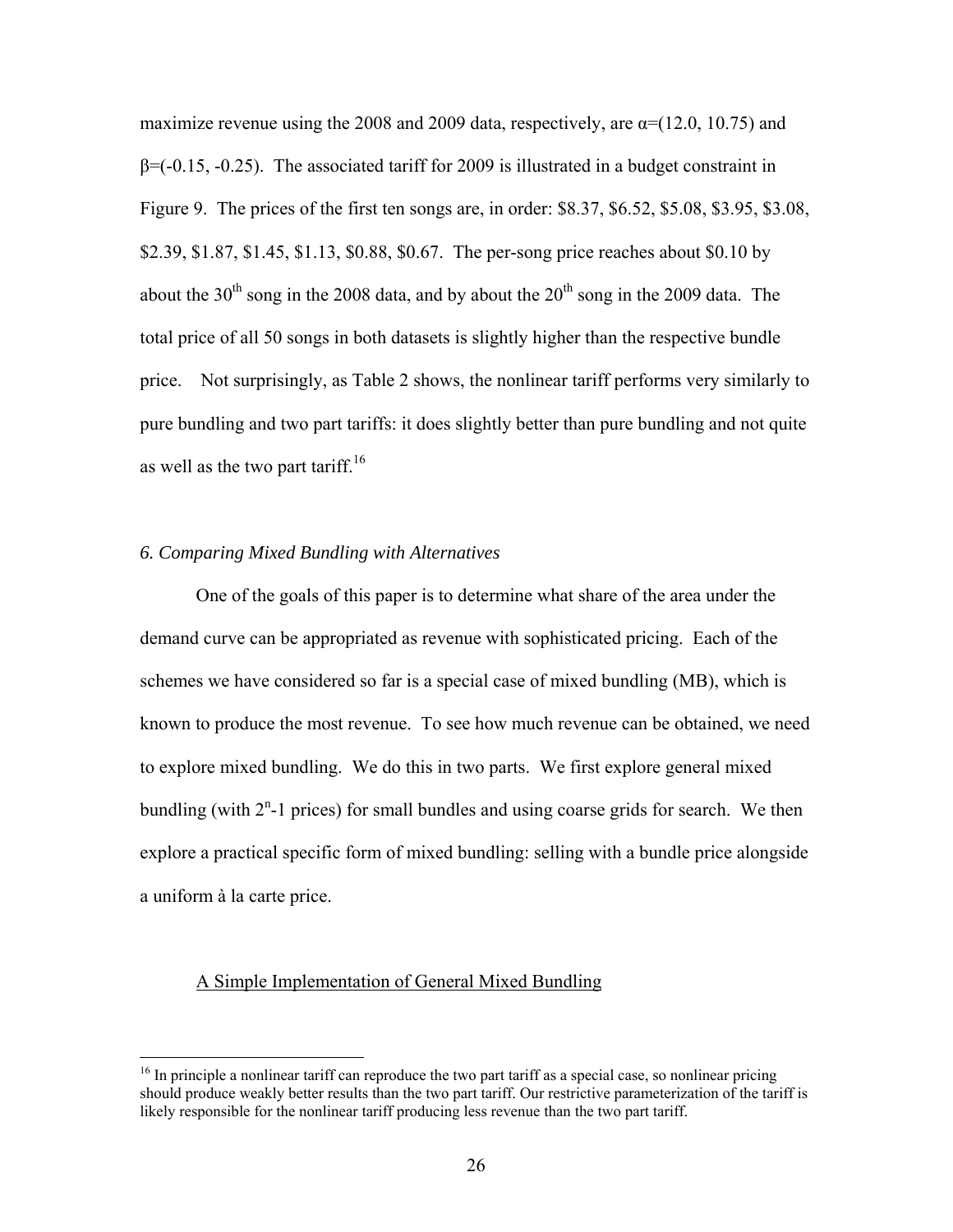Because of the large number of bundles, mixed bundling is difficult to implement with 50 products. For this reason, we examine the simpler problem of finding optimal mixed bundling pricing schemes for a much smaller set of products, 3. Even with 3 products, there are 7 bundle prices. To keep the problem manageable, we search over the following grids among prices between 0 and 3 in increments of 0.25 for one song bundles, between 0 and 6 for two song bundles, and between 0 and 9 for three song bundles. We employ a 10% sample of the 2009 parametric dataset to speed computation.

In the course of searching for the best mixed bundling schemes, we also find the best UP, CP, PB, 2-part, and BSP schemes on this coarse grid. This allows us to compare the performance of MB with all other schemes. Because each other scheme is special case of MB, we expect MB to provide the most revenue.

We want systematic insight into the relative performance of each of the pricing schemes, so we need to perform the 3-song analysis repeatedly, on different randomly selected groups of three songs. We repeat the analysis 5 times, and Table 4 reports average results. Results on schemes apart from mixed bundling largely reflect what we have found so far. Component pricing generates a bit  $-3$  percent - more revenue than uniform pricing. Bundling, two-part tariffs, and nonlinear pricing generate substantially more, at 10, 12, and 13 percent more revenue than uniform pricing, respectively. Mixed bundling is better still. On average, MB generates 15 percent more revenue than uniform pricing.

The glass is both half empty and half full. MB achieves more relative to UP than the next-best schemes. MB raises revenue 20 more than its next best alternative. But even with mixed bundling, revenue's share of surplus reaches an average of only 34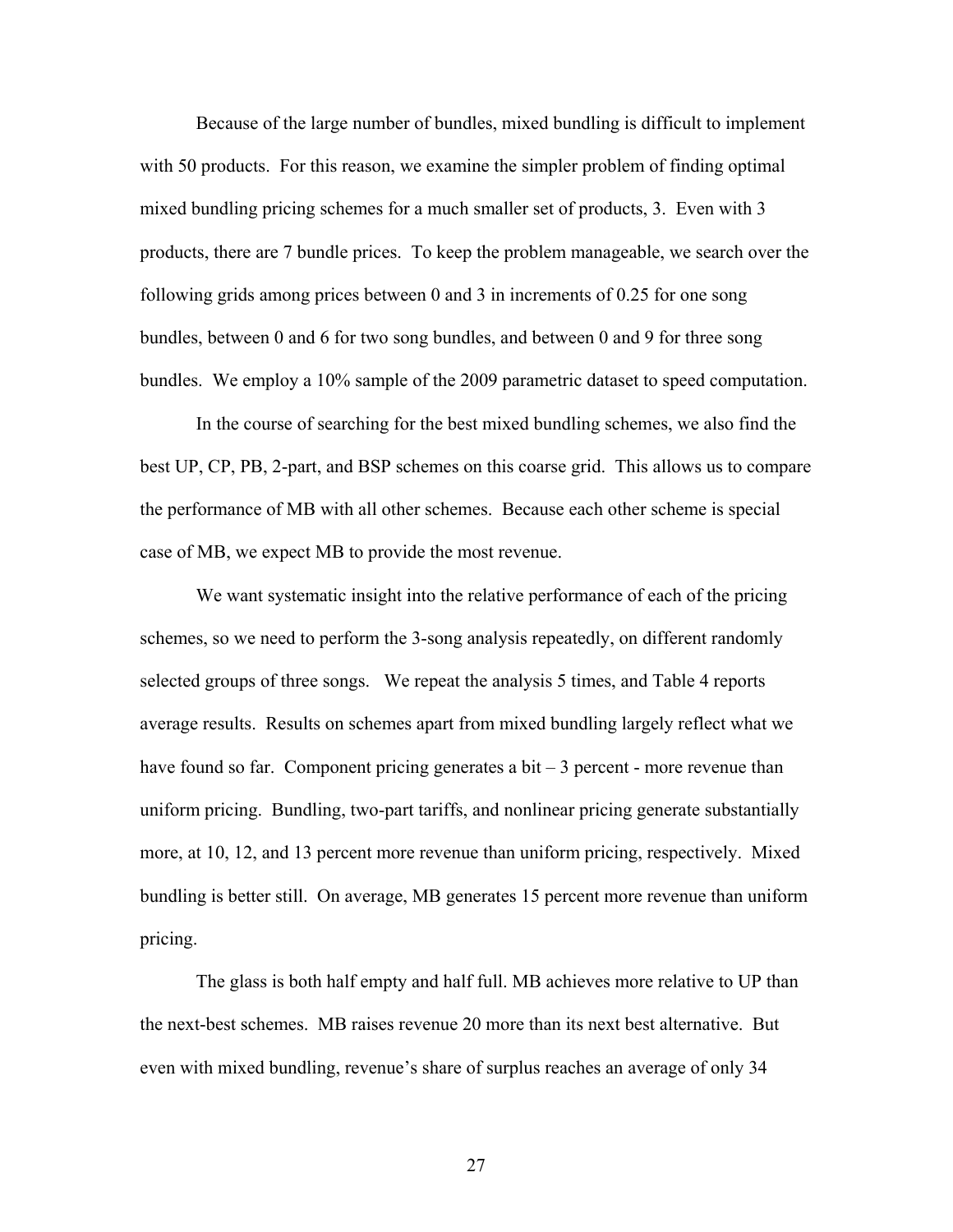percent of surplus across the 5 song groups in Table 4 (compared with 29 percent for profit-maximizing uniform pricing).

#### Bundling alongside à la Carte Sales

We have analyzed pure bundling as though the  $\dot{a}$  la carte option ceased to exist. It seems entirely possible that bundling, if pursued, would be added alongside existing à la carte sales. This possibility suggests a number of alternative pricing schemes to explore that constitute simple versions of mixed bundling. Consider a family of two parameter pricing schemes where  $p_A$  is the uniform à la carte price and  $p_B$  is the bundle price.

One question is, what unconstrained combination of  $\{p_A, p_B\}$  maximizes revenue? A second question is, what  $p_B$  maximizes revenue, given that  $p_A$  is constrained to some value, such as its profit-maximizing uniform price.

 The question of the best bundle price to complement an existing à la carte scheme is interesting in contrast to the question surrounding current policy debates concerning cable television.<sup>17</sup> Bundling is the default in that circumstance, and various constituencies are advocating à la carte pricing as a complement. Of course, the optimal values of  $p_A$  and  $p_B$  are related, so it may be difficult to change one without affecting the other.

As Table 5 indicates, when  $p_A$  and  $p_B$  are unconstrained, the revenue-maximizing combination using the 2009 data is a bundle price of \$37.30 with a single song price of \$7.50. With prices chosen to maximize revenue, the introduction of an à la carte option does not bring about a low à la carte price. Bundle sales generate the vast majority of revenue (99 percent), and few songs are sold à la carte. Revenue is slightly higher than it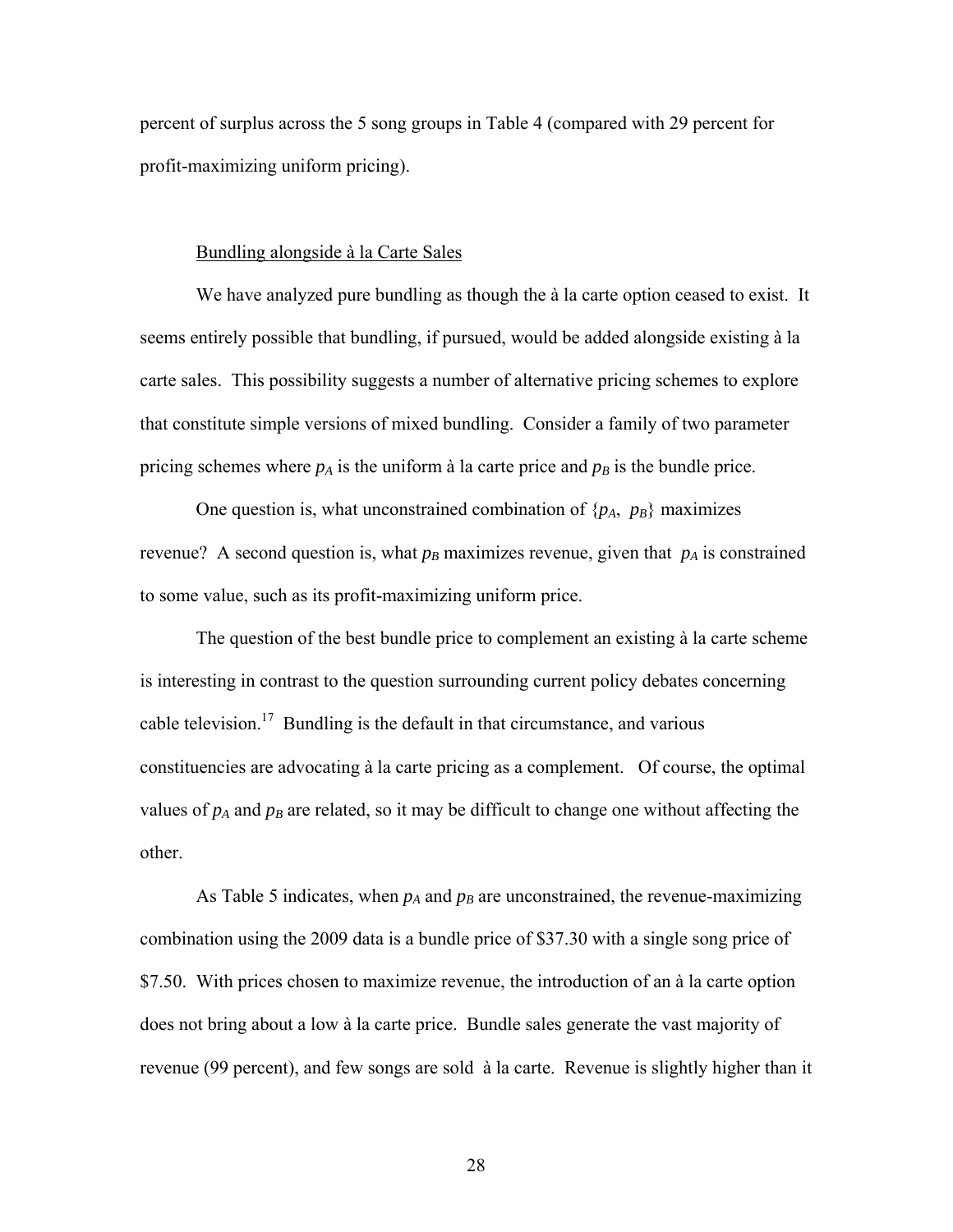is under pure bundling without à la carte sales: Revenue in this case is 29.1 percent above revenue under uniform pricing (compared with 28.8 percent for pure bundling).

Our second exercise is the determination of an optimal bundle price when the à la carte price is constrained to its current level of \$1.46. Given this constraint, the best bundle price is \$31.05, and bundle sales generate just over two thirds of revenue. This scheme generates 14.5 percent more revenue than uniform pricing, only half the improvement over uniform pricing produced with either pure bundling or unconstrained simple mixed bundling. That is, maintaining the à la carte price at \$1.46 significantly handicaps the ability for bundling to raise revenue.

## *7. Third Degree Price Discrimination*

1

One class of pricing schemes we have not yet explored is schemes that treat people differently according to exogenous characteristics (as opposed to endogenous behavior of how many songs to buy, given the schedule). Examples of these could, in principle, include price discrimination by race, gender, geography, or income. It should be noted that many such forms of price discrimination are both illegal and, at times, morally questionable. Our exploration of this class of pricing schemes is merely aimed at determining what classes of pricing schemes could, in principle, fulfill non-uniform pricing's promise of making surplus appropriable.

Before proceeding further it makes sense to note that the vast majority of the variation in valuations occurs between individuals as opposed to between products (within individuals). This suggests that schemes that can divide consumers according to their valuations will be able to extract more of their valuations as producer surplus.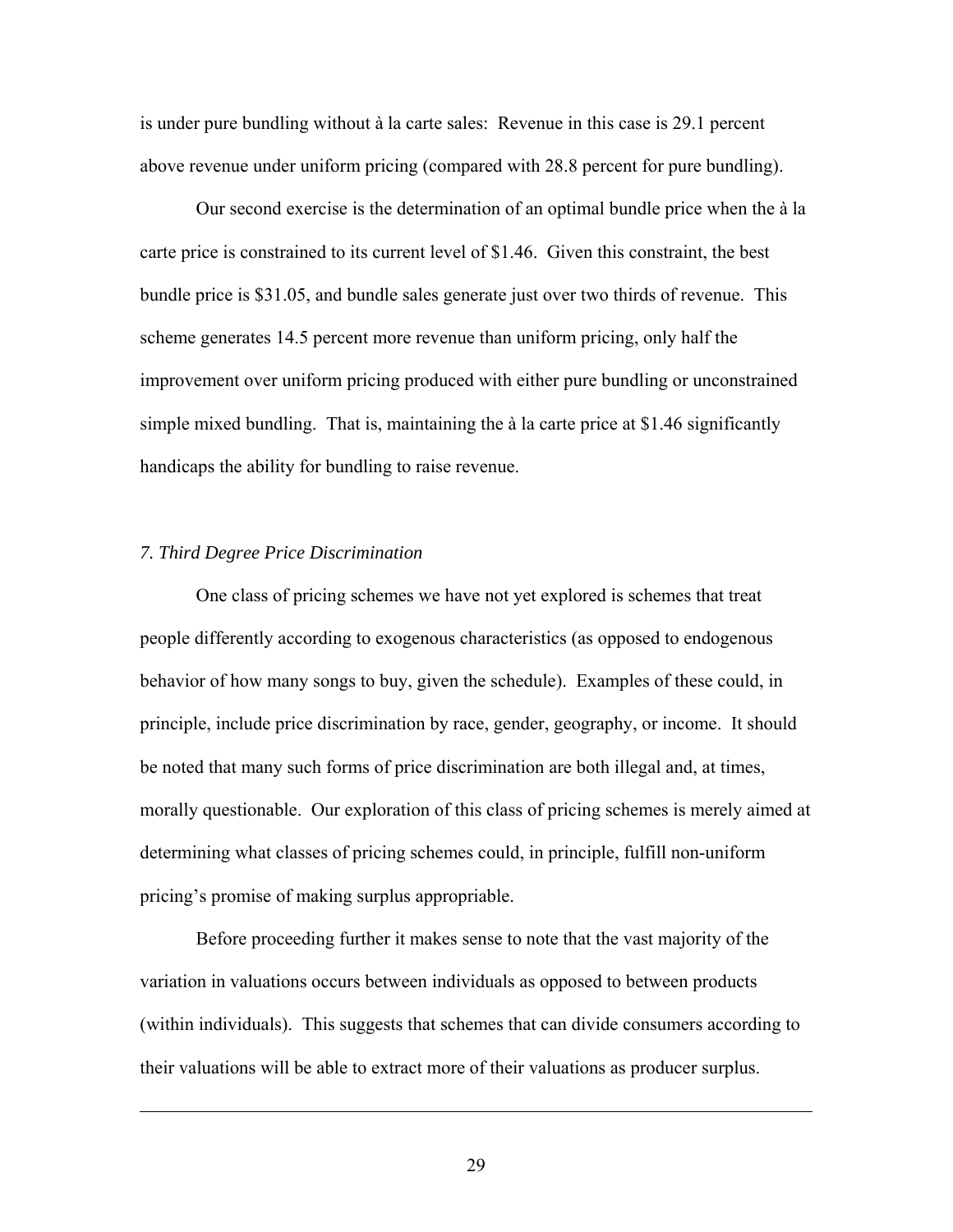A conceptually simple scheme is person-specific pricing. Third-degree pricing schemes – price discriminating by type of person – are special cases, so this will give an upper bound on the effect of such schemes on the distribution of surplus. To calculate the person-specific profit-maximizing price, we create person-specific demand curves, ordering their valuations from highest to lowest. We then find the maximum revenue. The valuation associated with maximal revenue for each person is the person-specific revenue-maximizing price. Because our parametric estimates do not include person characteristics, we can only implement third degree price discrimination based on observable characteristics using the raw data. Table 6 reports results for various kinds of third degree price discrimination.

Revenue-maximizing person-specific pricing gives rise to substantial variation in prices. Using the 2008 data, the inter-quartile price range runs from \$0.56 to \$2.78. Using 2009 data, it runs from \$0.61 to \$2.15.

Person-specific pricing gives substantially more benefit to producers than do the non-discriminatory schemes explored above. They raise revenue by two thirds using the 2008 sample and by half using the 2009 sample. This benefit to producers comes at substantial cost to consumers: CS falls by a third relative to its value under uniform pricing in the 2008 data and by a quarter in the 2009 data. The gains to producers under person-specific pricing outweigh the losses to consumers, so deadweight loss falls using both samples.

Person-specific pricing may be difficult to implement if it's hard to know each individual's demand curve *a priori*. This raises the question of what revenue improvement third degree price discrimination schemes based on observable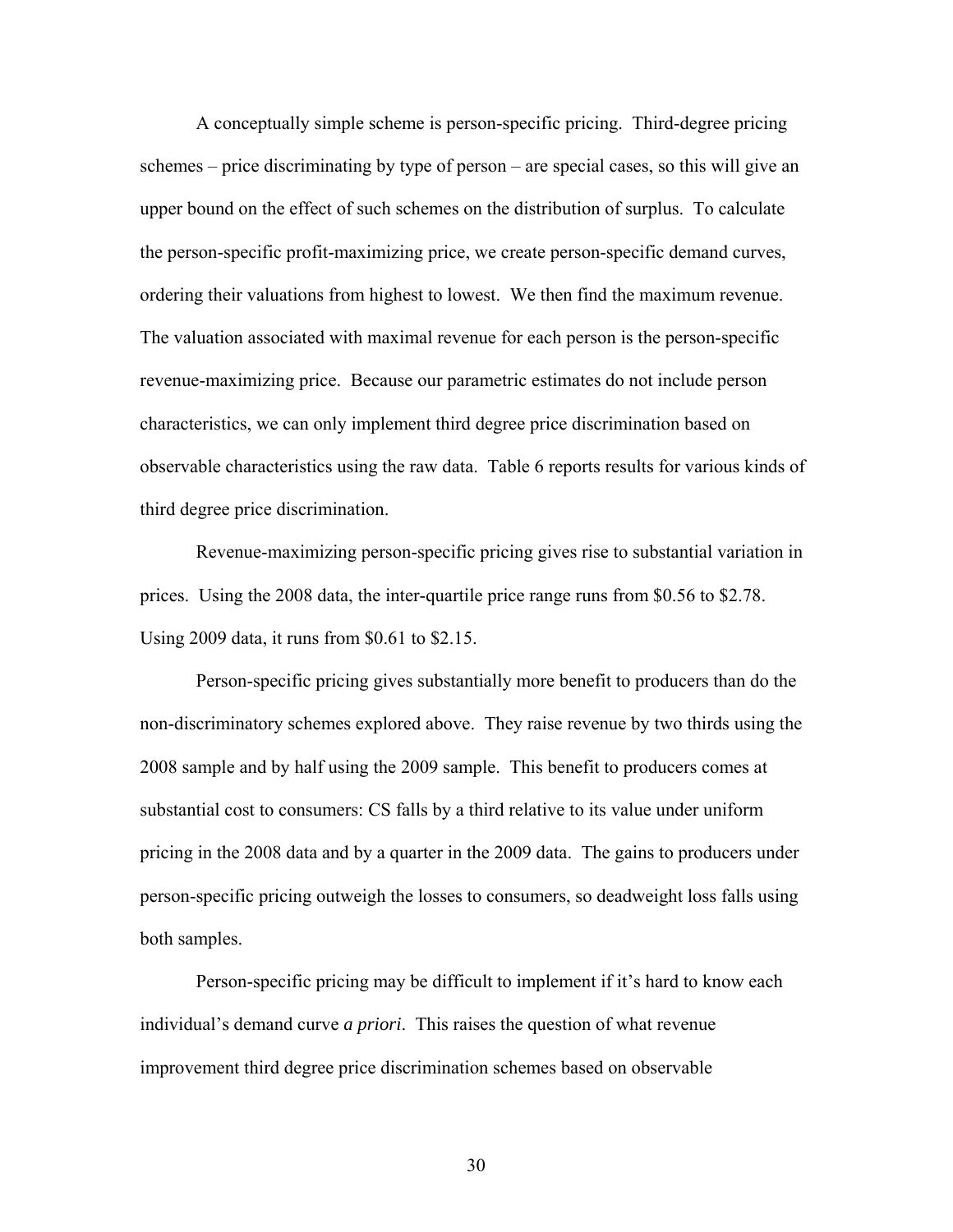characteristics can achieve. To this end we use the raw data to explore schemes based on the scant observables in our data, using the raw data: gender, ethnicity, whether a respondent is a resident alien, and age (whether under 20). As with the parametric approach, the raw data allow large increases in producer surplus with person-specific prices: 81 percent for 2008 and 68 percent for 2009. But the effects of price discrimination based on observables are small: none raise revenue more than 6 percent, and most accomplish less. Despite the large revenue enhancing effects of individually customized uniform prices, forms of third degree price discrimination that might more feasibly be implemented produce only negligible revenue improvements.

#### *8. Precision*

The results that are the main focus of this paper – the shares of surplus going to producers and the portion foregone as deadweight loss, along with the changes in these shares with alternatives to uniform pricing – are each statistics subject to sampling error. This section explores the precision of our estimates.

 As mentioned above, our calculated optimal prices (and other ensuing statistics, such as the PS shares under various pricing schemes) are each functions of the estimated parameters of our basic statistical model (the zero-inflated multinomial lognormal model). To get estimates of the precision of our estimates, we have re-estimated the basic model 500 times. For the pricing schemes that allow quick calculation of optimal prices (uniform pricing, component pricing, bundling, and person-specific pricing), we can then calculate revenue-maximizing pricing schemes for each set of parameters.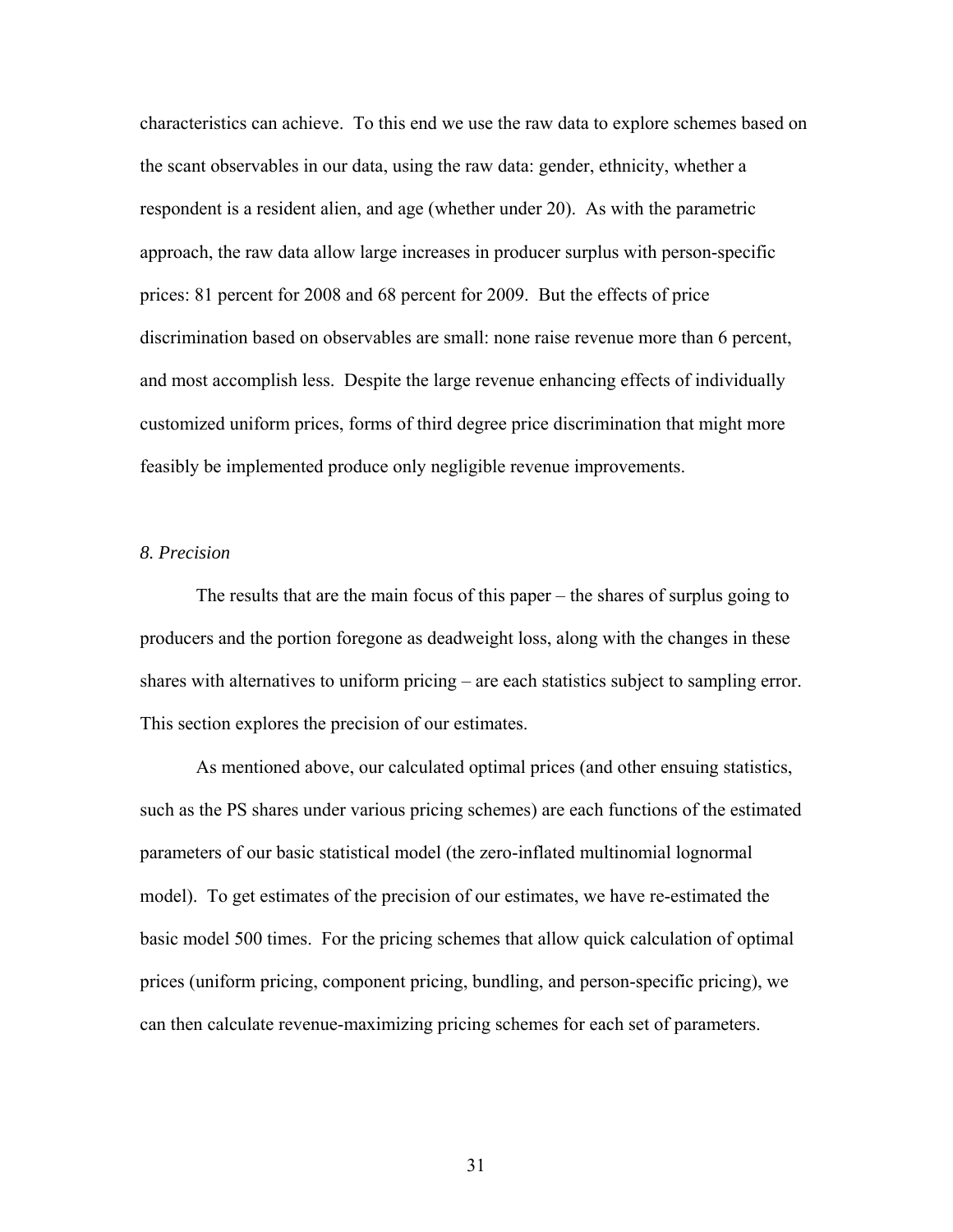Table 7 reports estimated standard errors for both the surplus shares (CS, PS, and DWL) and the percent change in these shares relative to uniform pricing based on the 500 bootstrapped parameter estimates. The top and bottom panels report 2008 (2009) estimates, and the surplus shares are estimated precisely. For example, the standard error of the CS share under uniform pricing (roughly 44 percent of surplus) is 1.41 percentage points, while the standard error of the PS share (just over a quarter) is 0.33 percentage points.

 The latter columns report the standard errors for the percent changes in surplus components relative to uniform pricing. As Table 2 indicated, component pricing raises 2008 PS by 2.65 percent. Table 7 indicates that the standard error for this PS improvement is 0.33 percent. Bundling raises 2008 revenue by nearly 17 percent, and the standard error for this improvement is 4.87 percent. Similar patterns hold for 2009. Improvements in PS are all large relative to their standard errors. The same cannot be said of the changes in CS and DWL.

 Table 8 focuses specifically on the improvement in PS under each scheme, reporting the  $5<sup>th</sup>$ ,  $25<sup>th</sup>$ ,  $50<sup>th</sup>$ ,  $75<sup>th</sup>$ , and  $95<sup>th</sup>$  percentiles of the distributions of percentage PS improvements relative to uniform pricing. For example, the table shows that in the 2008 sample, the  $5<sup>th</sup>$  percentile increase in PS under component pricing is 2.47 percent, while the 95th percentile improvement is 3.59 percent. The table shows that the PS increases are rather precisely estimated.

Although we are unable to calculate standard errors for measures surplus shares under nonlinear pricing and two-part tariffs, we note that these schemes yield surplus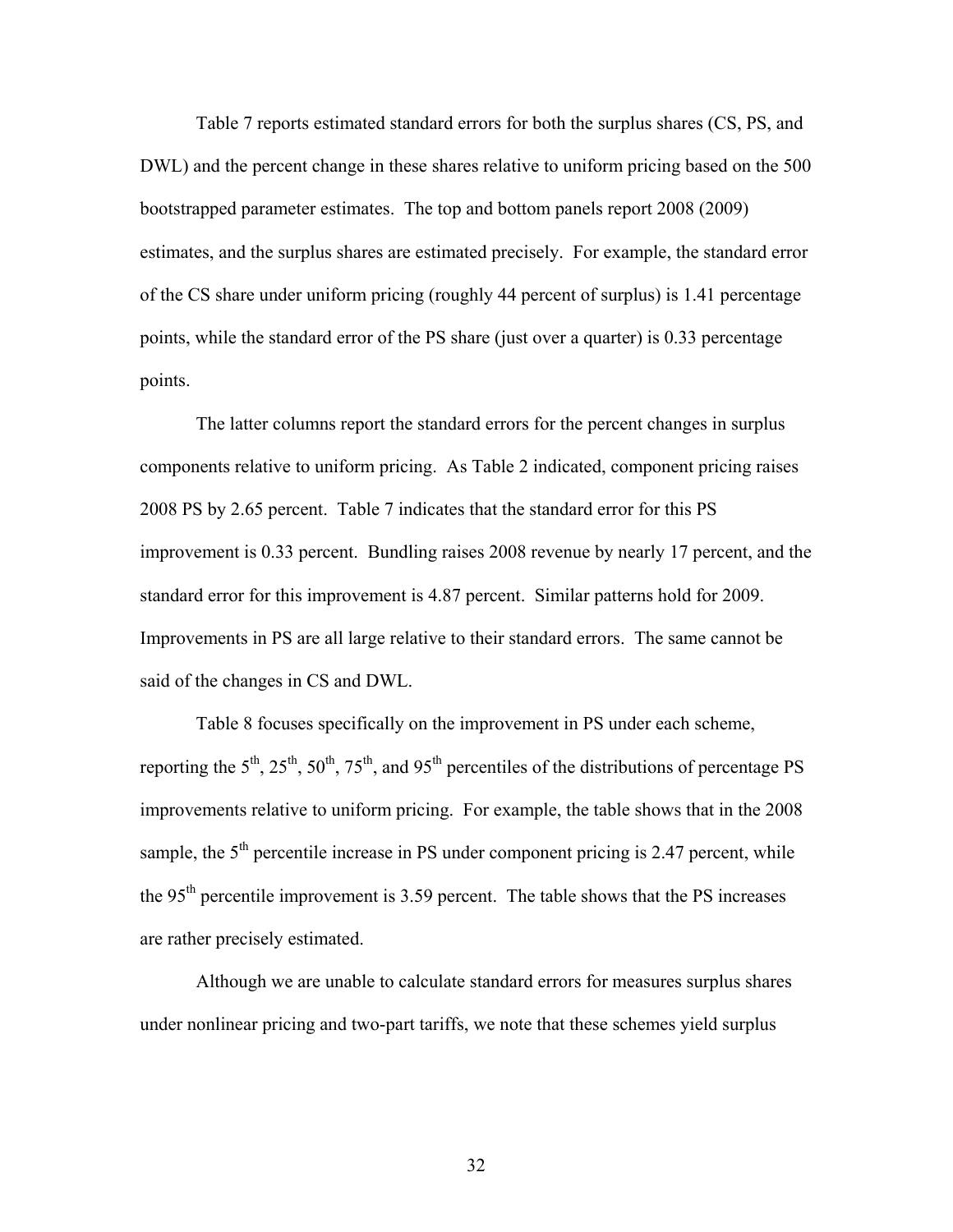shares – and improvements over uniform pricing – that are very similar to those achieved by bundling, for which we can calculate measures of precision.

## **V. Pareto Improving Pricing Schemes**

Within each family of prices (e.g. single price uniform pricing or two part tariffs), each particular scheme gives rise to particular values of consumer and producer surplus. For example, when  $p=0$  under uniform pricing, then the entire surplus is distributed to consumers. By contrast, as *p* rises, consumer surplus falls as producer surplus rises, at least to a point. The CS and PS resulting from various uniform prices define a frontier in PS-CS space.

For schemes that raise PS relative to uniform pricing – bundling and related schemes – we can look for ranges that raise both consumer and producer surplus, relative to their values under uniform pricing. Pure bundling, which produces results nearly identical to two part tariffs and nonlinear pricing, provides a ready example. Using the 2009 sample, we have shown that we can raise PS by 29 percent while reducing CS by 5 percent. Figure 10a depicts a locus of possible changes in PS and CS, relative to their values under profit maximizing uniform pricing. For example, it is possible to raise PS nearly 30 percent while holding consumers – as a group – harmless. By contrast, with a lower bundle price, aggregate consumer surplus rises. Indeed, it is possible to raise consumer surplus by over 50 percent while maintaining revenue at its maximized level under uniform pricing (with a bundle price of \$16.95, compared with its revenuemaximizing value of \$36.84).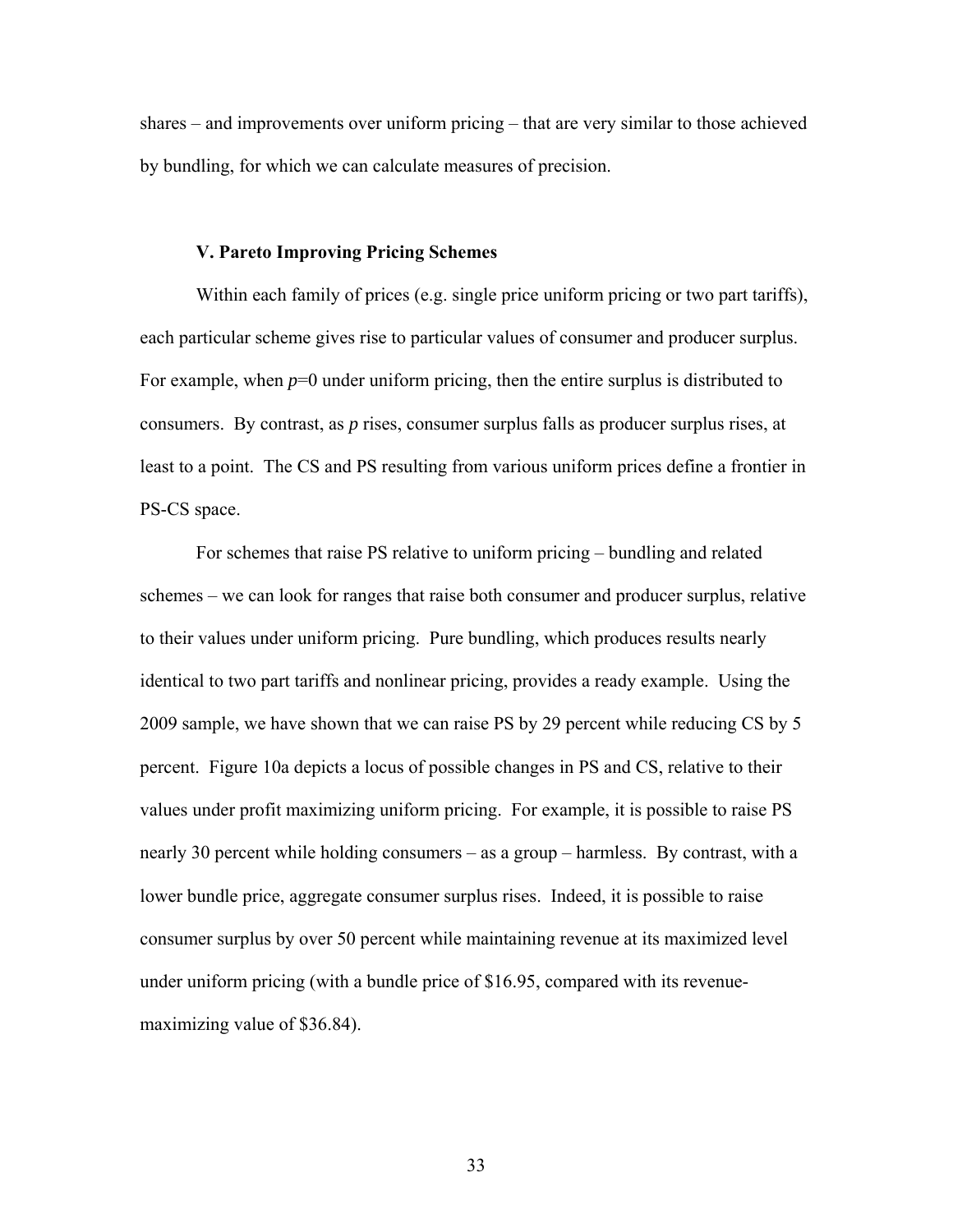While it is interesting that there exist bundle pricing schemes that could raise PS while holding overall CS constant at its level under revenue-maximizing uniform pricing, this is arguably the wrong Pareto-improvement calculation. Apple Corp. derives revenue from selling hardware to individuals whose surplus from music buying is sufficiently large to make the complementary hardware attractive. What matters is therefore not aggregate CS but rather the number of persons who find their CS sufficiently large to induce hardware purchase.

For each potential bundle price, we can determine the share of consumers experiencing higher CS than they would under revenue maximizing uniform pricing. Figure 10b depicts the relationship between the percent improvement in PS (relative to uniform pricing) and the share of consumers better off. Each point along the curve represents a different bundle price. As the bundle price falls, producer surplus initially rises, until we reach the profit-maximizing bundle price. As the bundle price continues to fall below the profit-maximizing bundle price, more consumers obtain higher surplus with the bundle than they would under uniform pricing. The revenue maximizing pure bundling price (which lowers CS by 5 percent) makes roughly two thirds of consumers worse off relative to their well-being under uniform pricing. But lower bundle prices, which generate less PS, make higher shares of consumers better off. At the extreme, nearly 80 percent of consumers could be made better off than under uniform pricing while holding producers harmless at their uniform pricing PS. With a bundle price of \$28.55, half of consumers would be better off than under profit-maximizing uniform pricing, and revenue would be 24.6 percent above its uniform pricing maximum. Thus, alternatives to uniform pricing can make both sellers and most consumers better off.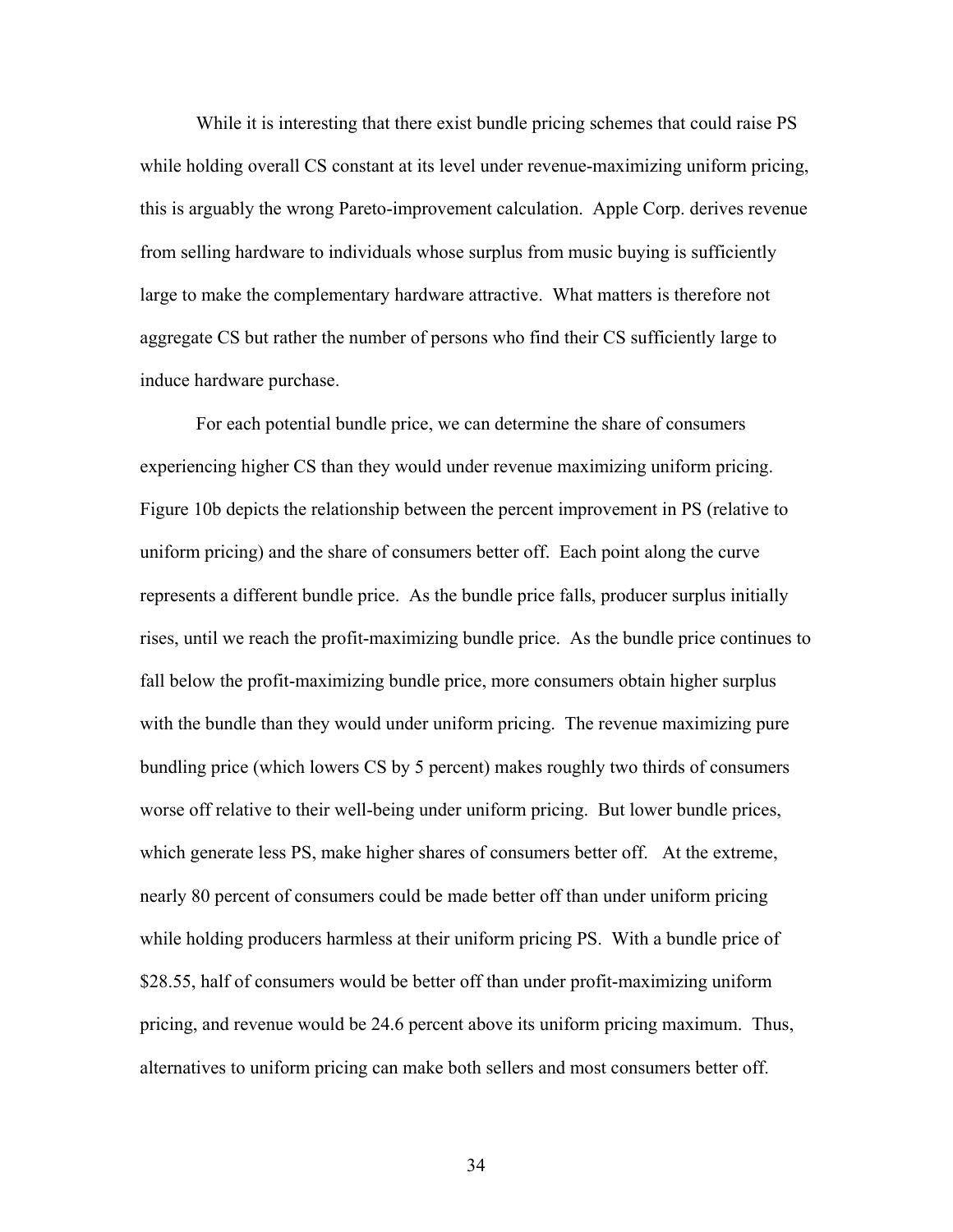## **VI. Conclusion**

 Using survey data on individuals' valuations of popular songs in 2008 and 2009, we are able to directly calculate the revenue – and overall division of surplus – from various pricing schemes. We have two major results, one positive and one negative.

 First, various alternative schemes – including simple schemes such as pure bundling and two-part tariffs –raises producer consumer surplus by about 17 percent in one sample and by about 30 percent in another.

Uniform pricing delivers about a third of surplus as revenue, and while various alternative pricing schemes can raise revenue substantially, none of the self-selecting schemes raise revenue's share of surplus above 37 percent. Although individual-specific pricing – an extreme form of third degree price discrimination – raises revenue by 50 percent or more, third degree price discrimination based on available observable criteria raises revenue very little. Hence, results based on these data indicate that even with sophisticated pricing, much of the area under the demand curve for this product is beyond the reach of appropriation by sellers. For products with substantial fixed costs, this leaves open the possibility of inefficient under-provision.

 We are aware that this analysis covers a particular product and a small and potentially unrepresentative sample of consumers. Further study with other samples and other products can help clarify our understanding of both pricing strategy and surplus appropriation in product markets.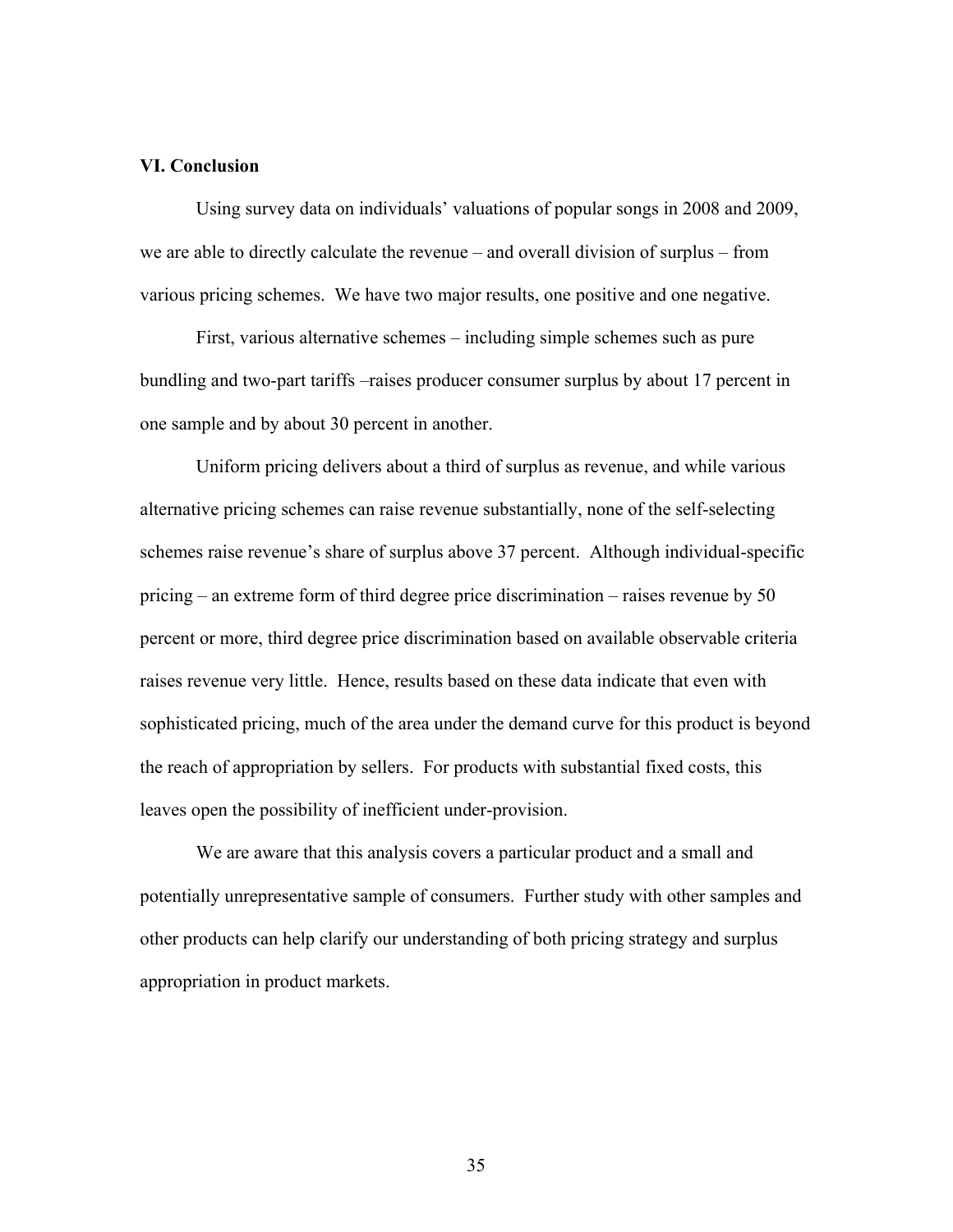| Song name                                                | mean   | $25th$ pctile | median | $75th$ pctile |
|----------------------------------------------------------|--------|---------------|--------|---------------|
| Apologize (feat. OneRepublic) - Timbaland                | \$2.37 | \$0.59        | \$1.39 | \$2.67        |
| Big Girls Don't Cry (Personal) - Fergie                  | \$1.16 | \$0.08        | \$0.53 | \$1.22        |
| Bubbly - Colbie Caillat                                  | \$1.47 | \$0.08        | \$0.68 | \$1.73        |
| Clumsy - Fergie                                          | \$0.78 | \$0.04        | \$0.29 | \$1.01        |
| Crank That (Soulja Boy) - Soulja Boy Tell 'Em            | \$2.00 | \$0.28        | \$1.01 | \$2.10        |
| Crushcrushcrush - Paramore                               | \$0.58 | \$0.01        | \$0.13 | \$0.71        |
| Cyclone (feat. T-Pain) - Baby Bash                       | \$1.29 | \$0.08        | \$0.56 | \$1.45        |
| Don't Stop the Music - Rihanna                           | \$1.40 | \$0.11        | \$0.63 | \$1.44        |
| Feedback - Janet                                         | \$0.63 | \$0.01        | \$0.11 | \$0.57        |
| Hate That I Love You (feat. Ne-Yo) - Rihanna             | \$1.30 | \$0.10        | \$0.55 | \$1.47        |
| Hero/Heroine (Tom Lord-Alge Mix) - Boys Like Girls       | \$0.77 | \$0.02        | \$0.26 | \$1.00        |
| Hey There Delilah - Plain White T's                      | \$2.02 | \$0.15        | \$0.94 | \$2.02        |
| How Far We've Come - Matchbox Twenty                     | \$1.41 | \$0.10        | \$0.69 | \$1.47        |
| Hypnotized (feat. Akon) - Plies                          | \$1.15 | \$0.06        | \$0.48 | \$1.12        |
| I Don't Wanna Be In Love (Dance Floor Anthem) - Good     |        |               |        |               |
| Charlotte                                                | \$1.06 | \$0.06        | \$0.47 | \$1.20        |
| Into the Night (feat. Chad Kroeger) - Santana            | \$1.49 | \$0.09        | \$0.71 | \$1.53        |
| Kiss Kiss (feat. T-Pain) - Chris Brown                   | \$1.45 | \$0.12        | \$0.85 | \$1.70        |
| Love Like This - Natasha Bedingfield                     | \$1.04 | \$0.06        | \$0.43 | \$1.06        |
| Love Song - Sara Bareilles                               | \$1.02 | \$0.05        | \$0.37 | \$1.07        |
| Low (feat. T-Pain) - Flo Rida                            | \$1.60 | \$0.11        | \$0.88 | \$1.93        |
| Misery Business - Paramore                               | \$0.69 | \$0.01        | \$0.17 | \$0.90        |
| No One - Alicia Keys                                     | \$1.59 | \$0.13        | \$0.83 | \$1.86        |
| Our Song - Taylor Swift                                  | \$0.81 | \$0.01        | \$0.12 | \$0.80        |
| Over You - Daughtry                                      | \$1.22 | \$0.05        | \$0.47 | \$1.12        |
| Paralyzer - Finger Eleven                                | \$1.11 | \$0.03        | \$0.34 | \$1.17        |
| Piece of Me - Britney Spears                             | \$0.77 | \$0.01        | \$0.11 | \$0.85        |
| Ready, Set, Don't Go - Billy Ray Cyrus feat. Miley Cyrus | \$0.59 | \$0.00        | \$0.09 | \$0.58        |
| Rockstar - Nickelback                                    | \$1.39 | \$0.06        | \$0.50 | \$1.47        |
| S.O.S. - Jonas Brothers                                  | \$0.68 | \$0.01        | \$0.15 | \$0.76        |
| See You Again - Miley Cyrus                              | \$0.68 | \$0.00        | \$0.09 | \$0.59        |
| Sensual Seduction (Edited) - Snoop Dogg                  | \$1.18 | \$0.04        | \$0.29 | \$1.07        |
| Shadow of the Day - Linkin Park                          | \$1.24 | \$0.07        | \$0.52 | \$1.23        |
| Sorry - Buckcherry                                       | \$0.64 | \$0.00        | \$0.13 | \$0.76        |
| Start All Over - Miley Cyrus                             | \$0.47 | \$0.00        | \$0.08 | \$0.32        |
| Stay - Sugarland                                         | \$0.64 | \$0.00        | \$0.10 | \$0.59        |
| Stop and Stare - OneRepublic                             | \$1.05 | \$0.07        | \$0.44 | \$1.10        |
| Stronger - Kanye West                                    | \$2.79 | \$0.87        | \$1.74 | \$3.04        |
| Sweetest Girl (Dollar Bill) [feat. Akon, Lil Wayne &     |        |               |        |               |
| Niia] - Wyclef Jean                                      | \$1.79 | \$0.14        | \$0.88 | \$1.98        |
| Take You There - Sean Kingston                           | \$1.37 | \$0.13        | \$0.78 | \$1.58        |
| Tattoo - Jordin Sparks                                   | \$0.94 | \$0.04        | \$0.39 | \$1.00        |
| Teardrops On My Guitar - Taylor Swift                    | \$0.92 | \$0.01        | \$0.17 | \$0.93        |
| The Great Escape - Boys Like Girls                       | \$1.11 | \$0.05        | \$0.44 | \$1.25        |
| The Way I Am - Ingrid Michaelson                         | \$0.91 | \$0.02        | \$0.26 | \$0.97        |
| The Way I Are (feat. Keri Hilson & D.O.E.) - Timbaland   | \$2.24 | \$0.42        | \$1.13 | \$2.61        |
| Through the Fire and Flames - Dragonforce                | \$0.73 | \$0.00        | \$0.11 | \$0.90        |
| Wake Up Call - Maroon 5                                  | \$1.55 | \$0.17        | \$0.87 | \$1.92        |
| When You Were Young - The Killers                        | \$1.61 | \$0.17        | \$0.90 | \$1.98        |

**Table 1: Survey Songs and their Valuations, 2008 Sample**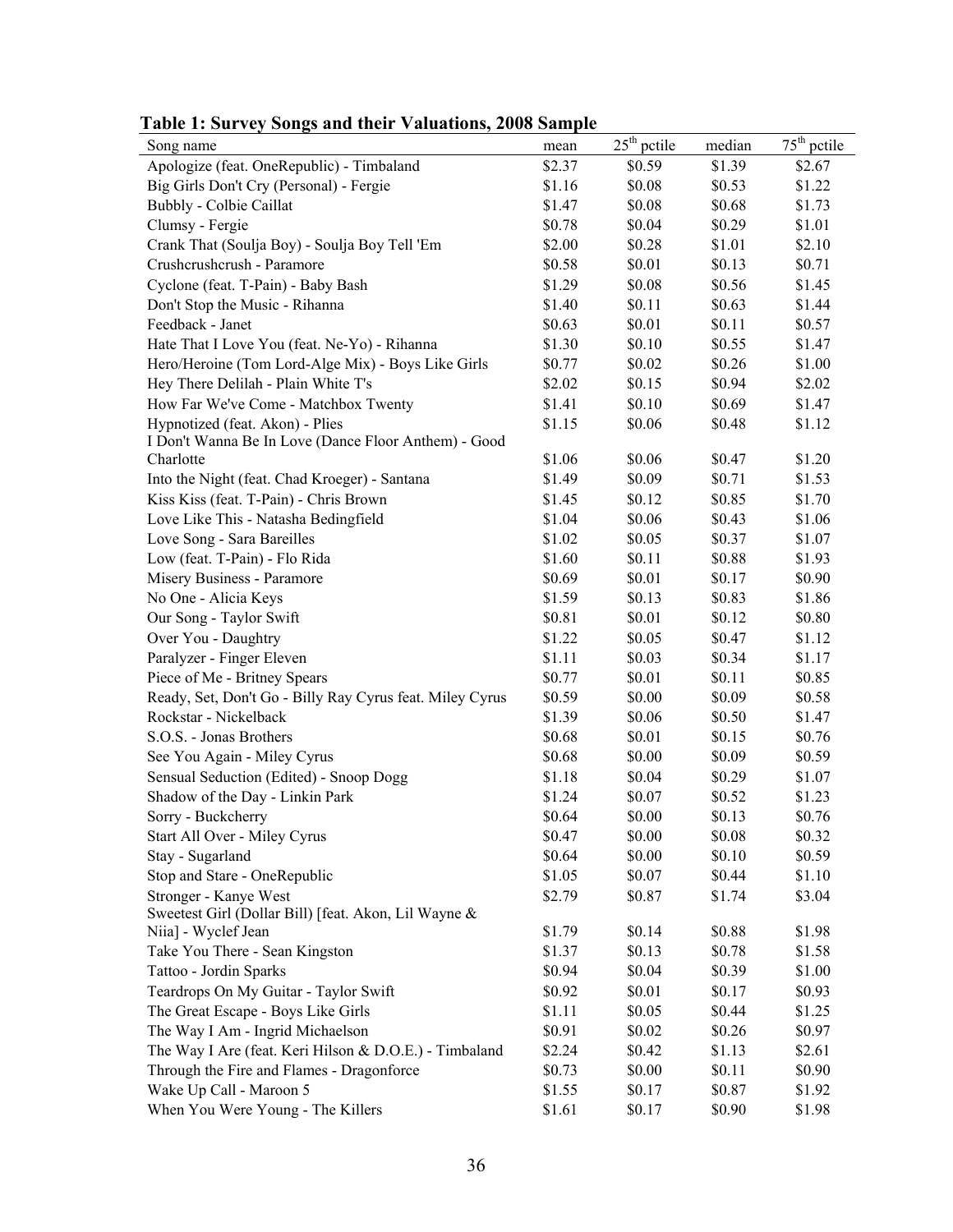| Witch Doctor - Alvin and the Chipmunks | \$0.69 | \$0.00 | \$0.08 | \$0.43 |
|----------------------------------------|--------|--------|--------|--------|
| With You - Chris Brown                 | \$1.34 | \$0.08 | SO 49  | \$1.14 |
| Won't Go Home Without You - Maroon 5   | \$1.43 | \$0.17 | \$0.86 | \$1.57 |

Notes: The list is the top 50 songs on iTunes January 11, 2008. Respondents indicated their maximum willingness to pay for each song from its hypothetical sole authorized source.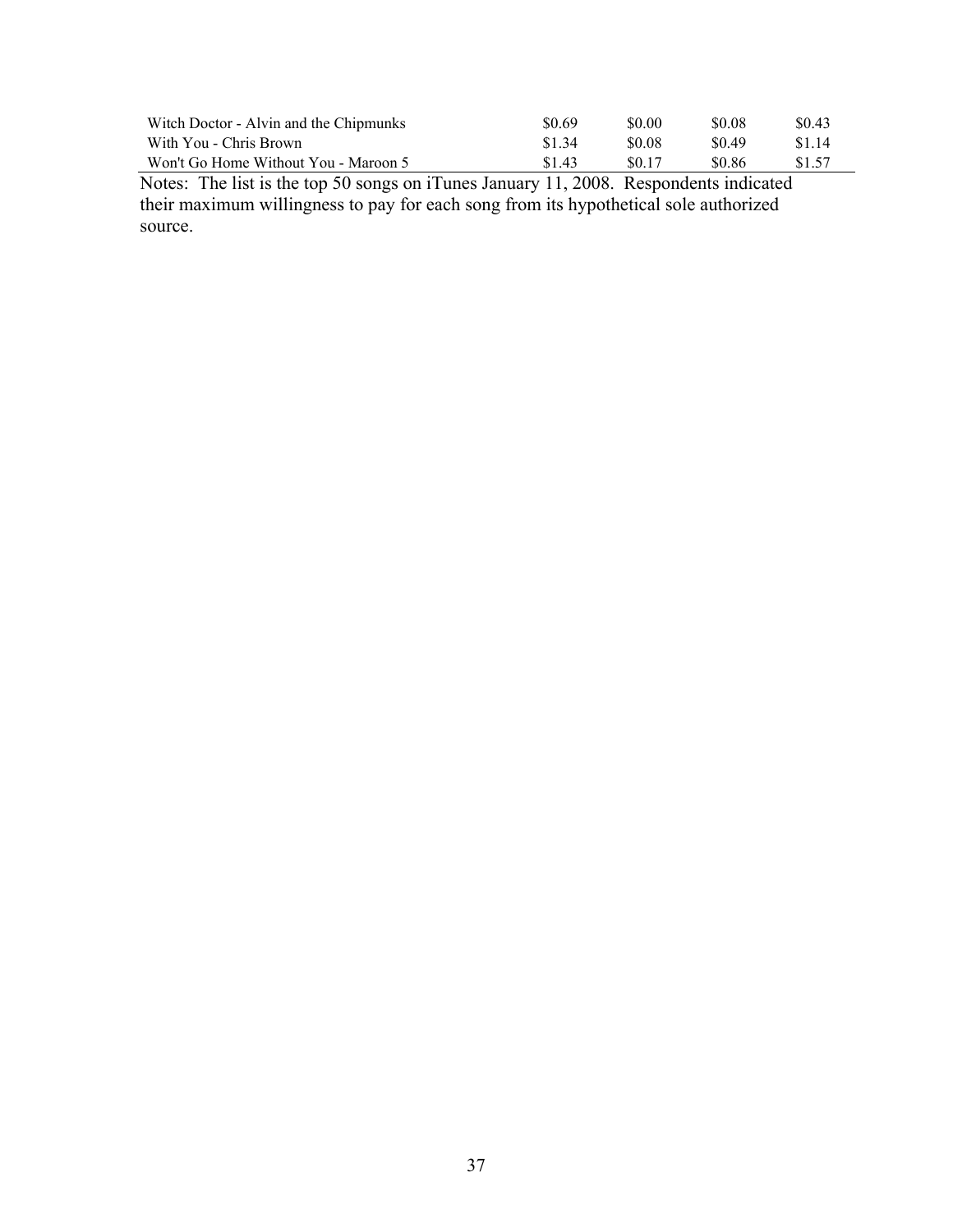| Pricing Method  | <b>PS</b><br>share | $\mathbf{CS}$<br>share | <b>DWL</b><br>share | $\frac{0}{0}$<br>$\Delta PS$ | $\frac{6}{6}$<br>$\Delta CS$ | $\frac{0}{0}$<br><b>A DWL</b> | sample |
|-----------------|--------------------|------------------------|---------------------|------------------------------|------------------------------|-------------------------------|--------|
| Uniform         | 27.0%              | 44.2%                  | 28.8%               |                              |                              |                               | 2008   |
| Component       | 27.7%              | 41.7%                  | $30.6\%$            | 2.65%                        | $-5.70\%$                    | 6.27%                         | 2008   |
| Pure Bundling   | 31.5%              | 37.6%                  | 30.9%               | 16.61%                       | $-14.87%$                    | 7.27%                         | 2008   |
| Two-Part Tariff | 31.8%              | 39.2%                  | 28.9%               | 17.97%                       | $-11.27\%$                   | 0.45%                         | 2008   |
| Nonlinear       | 31.8%              | 38.3%                  | 29.9%               | 17.72%                       | $-13.28%$                    | 3.79%                         | 2008   |
| Uniform         | 28.4%              | 42.4%                  | 29.2%               |                              |                              |                               | 2009   |
| Component       | 29.2%              | 44.7%                  | 26.1%               | 2.90%                        | 5.42%                        | $-10.66\%$                    | 2009   |
| Pure Bundling   | $36.5\%$           | 40.3%                  | 23.2%               | 28.81%                       | $-5.00\%$                    | $-20.68%$                     | 2009   |
| Two-Part Tariff | 36.9%              | 43.1%                  | $20.0\%$            | 30.30%                       | $1.55\%$                     | $-31.63%$                     | 2009   |
| Nonlinear       | 36.6%              | 39.5%                  | 23.9%               | 29.04%                       | $-6.83\%$                    | $-18.26%$                     | 2009   |

**Table 2: Alternative Pricing Approaches using Parametric Estimates** 

Note: We calculate the profit-maximizing scheme in each pricing family (uniform, component, etc.). The first three columns show how the total area under the demand curve is divided among producer surplus (PS), consumer surplus (CS), and deadweight loss (DWL). The next three columns show how the components fare under each pricing scheme, relative to profit-maximizing uniform pricing. All exercises are performed on simulated data based on the parametric zero-inflated multivariate lognormal model. See text for details.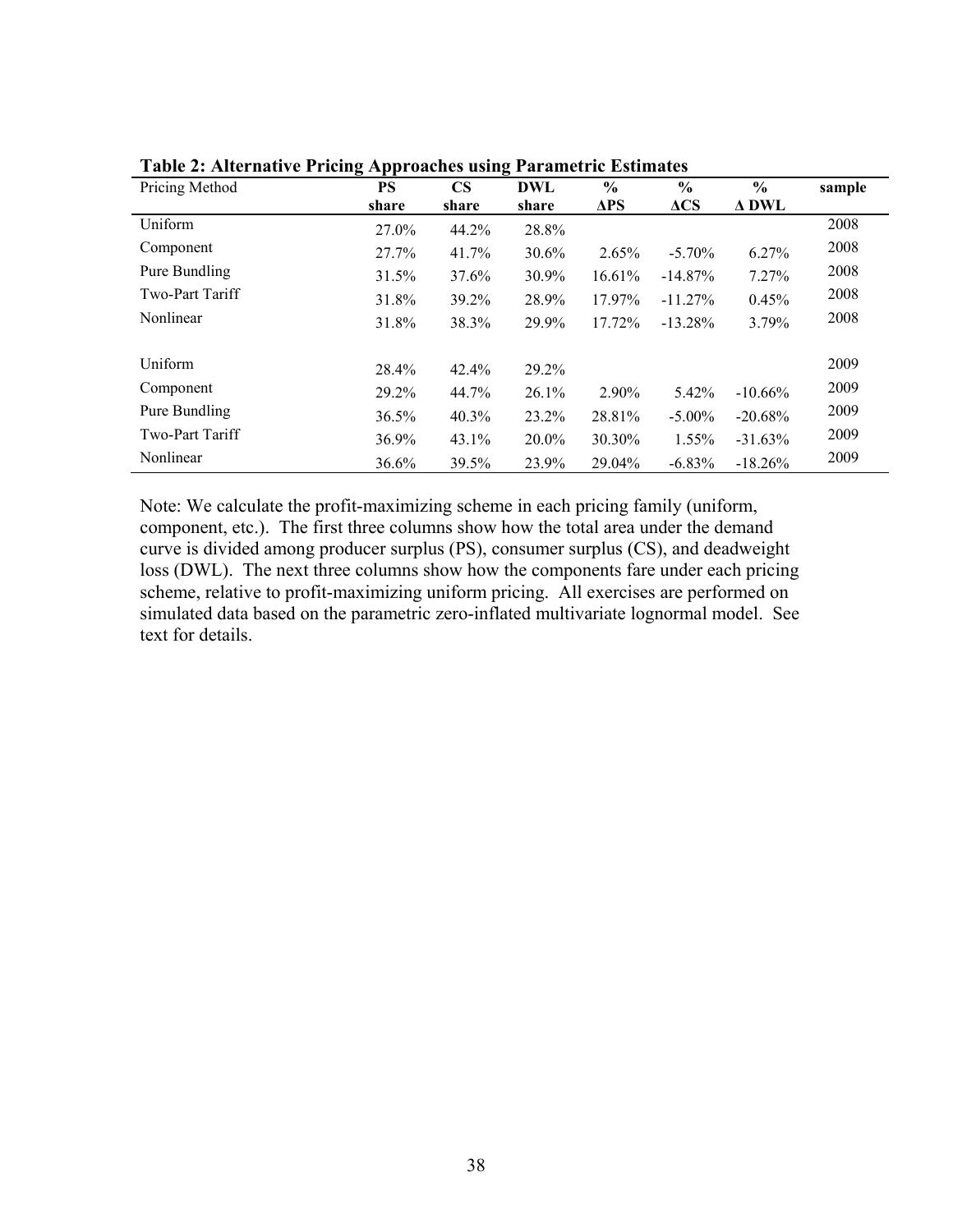| <b>Bundle</b>  | 2008.      | 2009.      |
|----------------|------------|------------|
| Size           | parametric | parametric |
| 2              | 4.9%       | $7.0\%$    |
| 3              | 7.6%       | $11.1\%$   |
| $\overline{4}$ | $9.3\%$    | 14.3%      |
| 5              | 10.6%      | 164%       |
| 10             | 13.6%      | 21.6%      |
| 25             | 15.9%      | 26.6%      |
| 50             | 16.6%      | 28.8%      |

**Table 3: Bundle Size and Effect on Revenue Relative to Uniform Pricing** 

Note: table reports average percent change in revenue by selling via pure bundling with bundles of different sizes. Each entry for bundle sizes below 50 is based on 500 random bundles drawn from all possible bundles.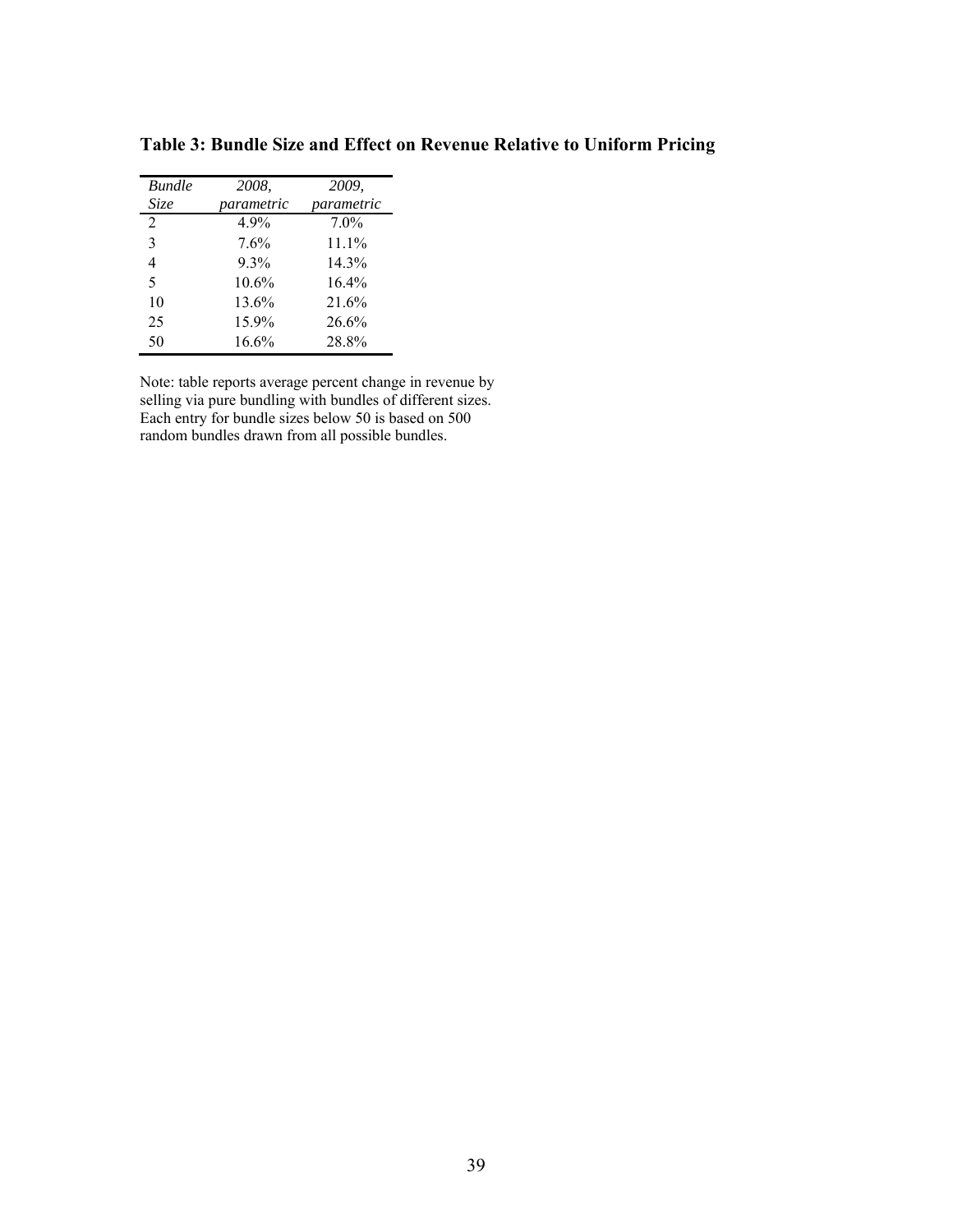|                | PS   | CS   | DWL  |      |
|----------------|------|------|------|------|
| Uniform        | 1.00 | 1.00 | 1.00 | 1.00 |
| Component      | 1.03 | 0.90 | 1.16 | 0.92 |
| Pure Bundling  | 1.10 | 0.91 | 1.06 | 0.49 |
| Two Part       | 1.12 | 0.99 | 0.87 | 1.22 |
| Nonlinear      | 1.13 | 0.97 | 0.90 | 1.23 |
| Mixed Bundling | 1.15 | 0.87 | 1.08 | 1.17 |

**Table 4: Performance of Mixed Bundling and other Schemes Relative to Uniform Pricing** 

Note: Based on 10 groups of 3 songs. For each group of songs and each pricing scheme, we calculate profit-maximizing pricing on a coarse grid of possible prices that allows us to find the best schedule for mixed bundling. We then average the results across the 10 groups of 3 songs. See text for details.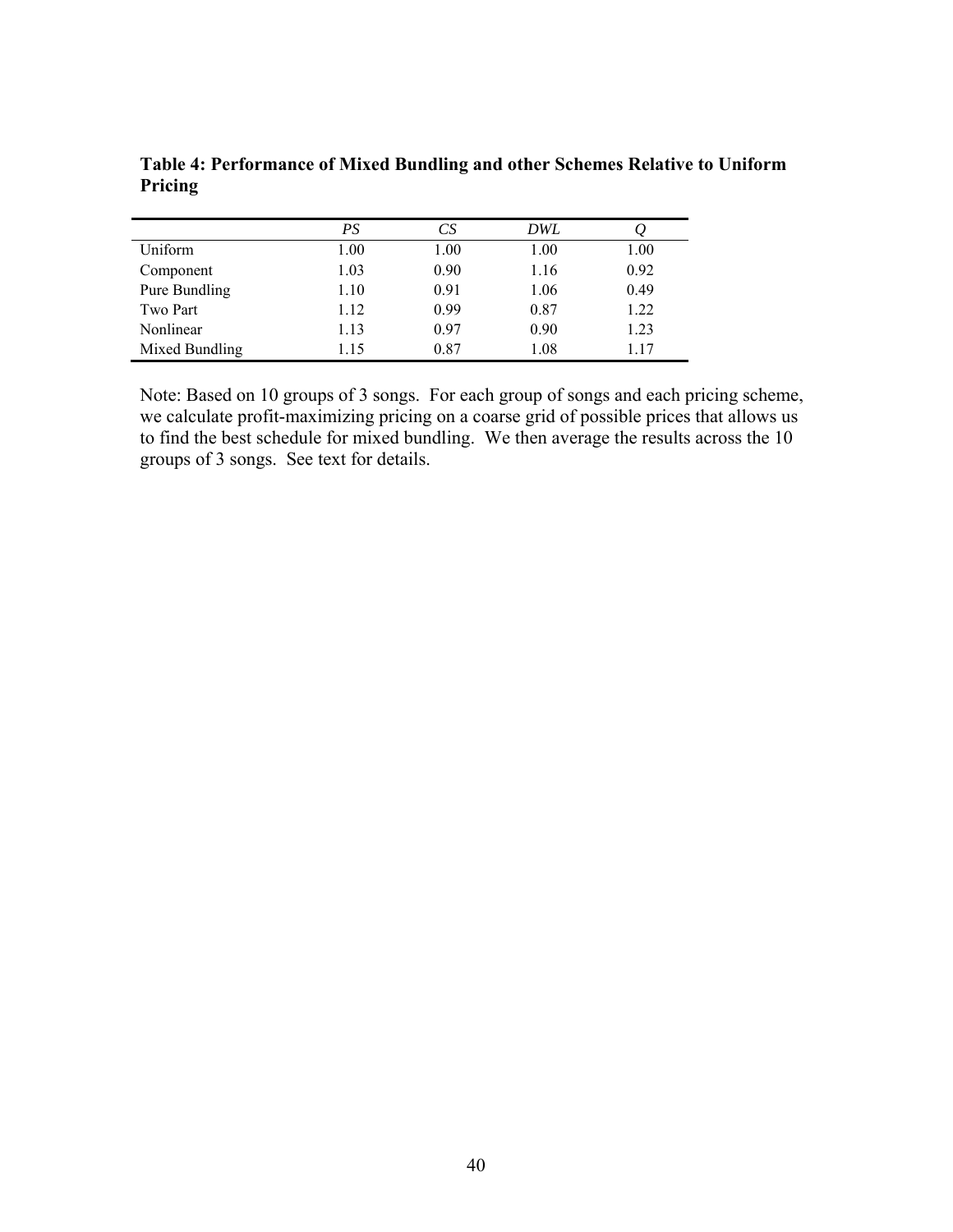# **Table 5: Simple Mixed Bundling**

|                                         |       |         | <b>Revenue share</b> |               |       | % above uniform |            |
|-----------------------------------------|-------|---------|----------------------|---------------|-------|-----------------|------------|
| Scheme                                  | $P_A$ | $P_{B}$ | á la carte           | <b>Bundle</b> | PS    | <b>CS</b>       | <b>DWL</b> |
| Uniform Only                            | 1.46  |         | $100.0\%$            | $0.0\%$       |       |                 |            |
| Pure Bundling                           |       | 36.84   | $0.0\%$              | 100.0%        | 28.8% | $-5.0\%$        | $-20.7\%$  |
| Bundling with Fixed á la Carte<br>Price | 1.46  | 31.05   | 27.6%                | 72.4%         | 14.5% | $20.9\%$        | $-44.5\%$  |
| unconstrained                           | 7.50  | 37.30   | $1.4\%$              | 98.6%         | 29.1% | $-5.7\%$        | $-19.9\%$  |

Note: The first two rows repeat the profit-maximizing schemes under uniform pricing and pure bundling, respectively. The latter two rows explore simple mixed bundling. The third finds an optimal bundle price, given an á la carte pricing fixed at the profitmaximizing uniform pricing value. The last row finds unconstrained optimal á la carte and bundle prices.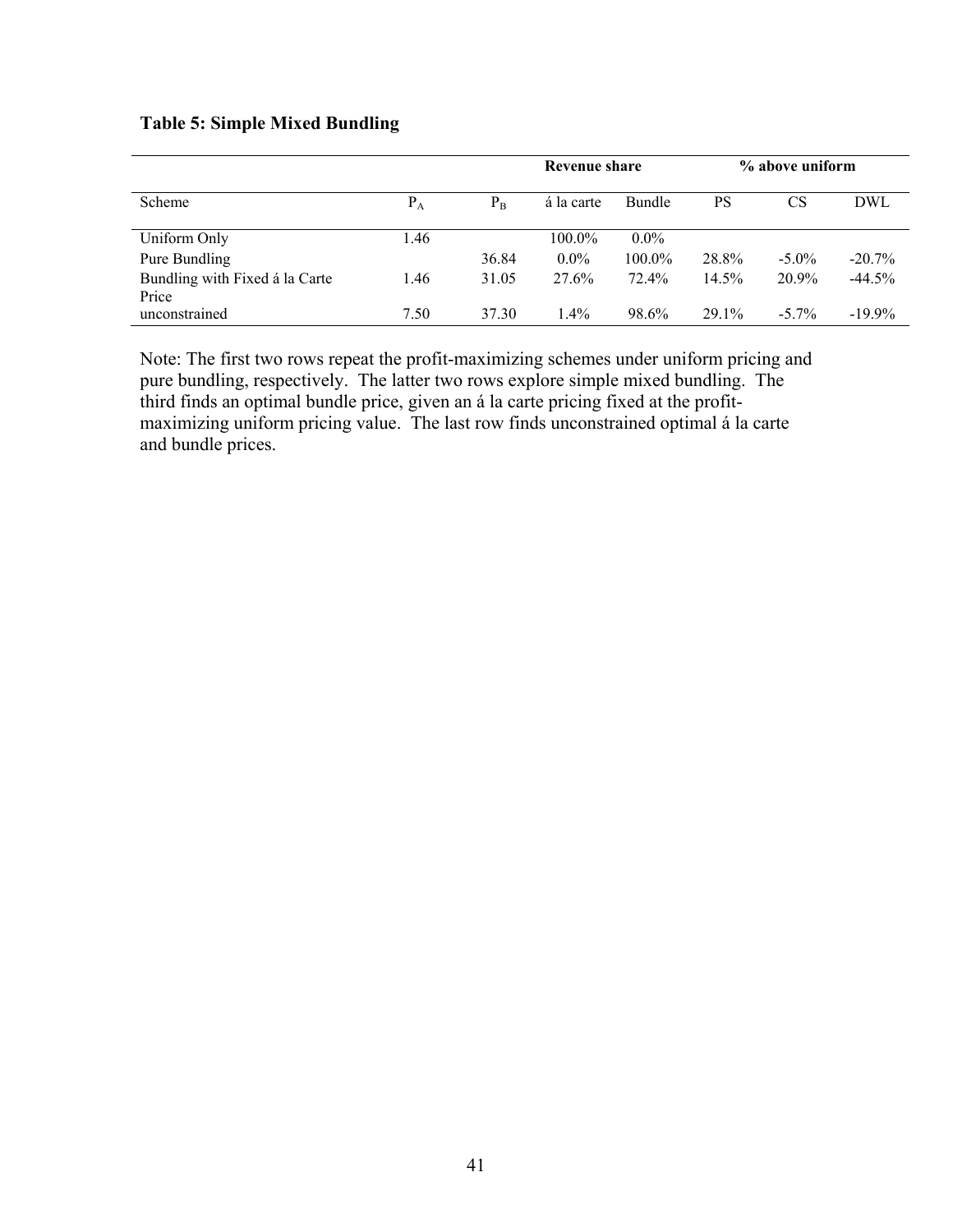|                | <b>PS</b> rel to | CS rel to      | DWL rel to | approach   | sample |
|----------------|------------------|----------------|------------|------------|--------|
| type           | uniform          | <b>Uniform</b> | uniform    |            |        |
| person         | 65.7%            | $-32.8%$       | $-11.3%$   | parametric | 2008   |
| person         | 48.0%            | $-26.2%$       | $-8.6\%$   | parametric | 2009   |
| person         | 81.3%            | $-50.3\%$      | $-13.8\%$  | raw        | 2008   |
| gender         | $0.4\%$          | 27.0%          | $-41.4%$   | raw        | 2008   |
| ethnicity      | 5.9%             | $5.1\%$        | $-14.3\%$  | raw        | 2008   |
| Resident alien | $1.7\%$          | 33.6%          | $-52.9%$   | raw        | 2008   |
| age            | 1.0%             | $-2.6\%$       | 2.8%       | raw        | 2008   |
| person         | 67.9%            | $-55.8\%$      | 43.8%      | raw        | 2009   |
| gender         | $0.0\%$          | $0.0\%$        | $0.0\%$    | raw        | 2009   |
| ethnicity      | $1.6\%$          | $-5.2\%$       | 15.1%      | raw        | 2009   |
| Resident alien | $0.0\%$          | $0.0\%$        | $0.0\%$    | raw        | 2009   |
| age            | 0.4%             | $0.6\%$        | $-3.1\%$   | raw        | 2009   |

**Table 6: Third Degree Price Discrimination** 

Note: The first two rows are based on exercises in which each consumer is charged his or her profit-maximizing price, based on the data simulated from the parametric estimates for 2008 and 2009, respectively. The remainder of the table explores third-degree price discrimination using the raw data to allow differential pricing based on observable characteristics of consumers.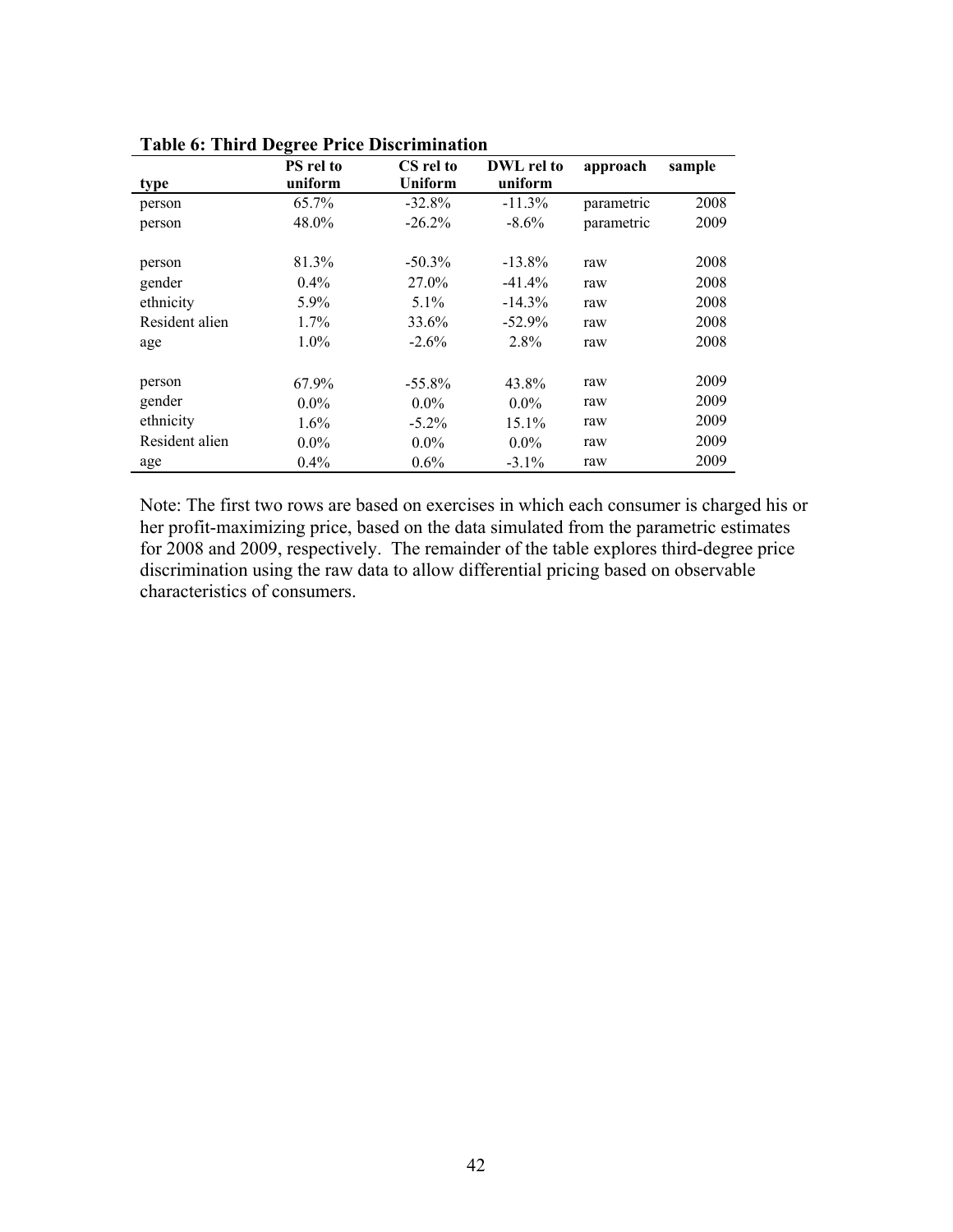|                 | $\overline{ }$ | <b>Standard error of</b><br><b>Percent of Surplus</b> |            | relative to UP | <b>Standard Error of</b><br><b>Percent Increase</b> |            |        |
|-----------------|----------------|-------------------------------------------------------|------------|----------------|-----------------------------------------------------|------------|--------|
| Pricing scheme  | <b>PS</b>      | $\mathbf{CS}$                                         | <b>DWL</b> | <b>PS</b>      | $\mathbf{CS}$                                       | <b>DWL</b> | sample |
| uniform         | 0.33           | 1.41                                                  | 1.53       |                |                                                     |            | 2008   |
| component       | 0.34           | 1.13                                                  | 1.29       | 0.33           | 2.7                                                 | 3.79       | 2008   |
| bundling        | 1.54           | 2.86                                                  | 3.19       | 4.87           | 7.28                                                | 10.26      | 2008   |
| person-specific | 1.57           | 0.98                                                  | 2.08       | 7.06           | 2.99                                                | 8.5        | 2008   |
| uniform         | 0.47           | 0.96                                                  | 1.07       |                |                                                     |            | 2009   |
| component       | 0.49           | 0.54                                                  | 0.7        | 0.41           | 2.23                                                | 3.76       | 2009   |
| bundling        | 1.37           | 2.21                                                  | 2.26       | 4.27           | 5.43                                                | 9.14       | 2009   |
| person-specific | 0.67           | 0.76                                                  | 1.25       | 3.14           | 2.17                                                | 5.18       | 2009   |

**Table 7: Precision of Estimates of Surplus Shares and Percent Increase under Alternative Pricing** 

Notes: Standard errors are calculated from 500 optimal pricing schemes resulting from 500 bootstrap estimates of the parameters of the zero-inflated multivariate lognormal model.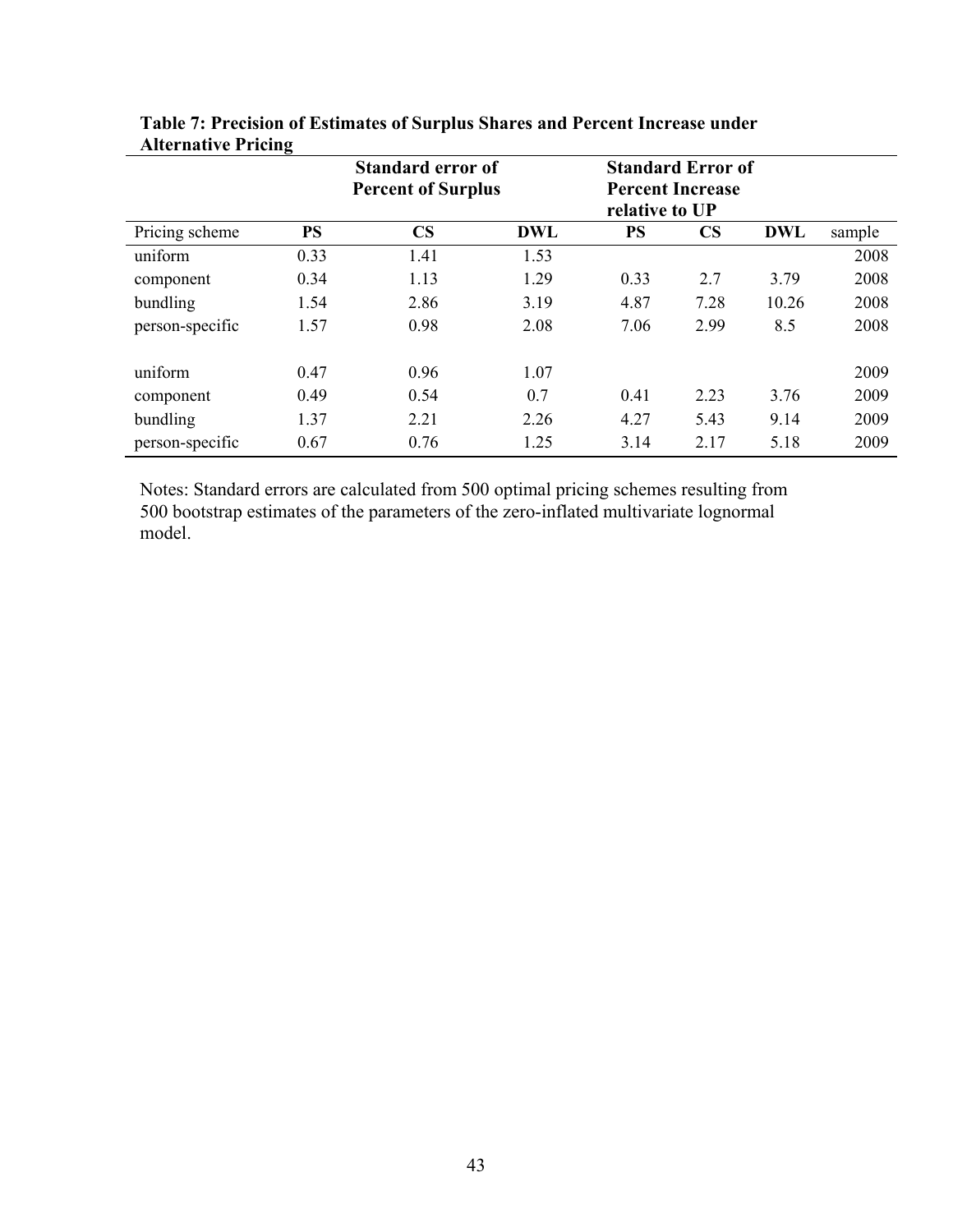| $\cdots$        |                                               |                  |        |       |       |      |
|-----------------|-----------------------------------------------|------------------|--------|-------|-------|------|
|                 | <b>Distribution of PS Percent Improvement</b> |                  |        |       |       |      |
|                 | 5th                                           | 25 <sub>th</sub> | median | 75th  | 95th  |      |
| component       | 2.47                                          | 2.73             | 2.95   | 3.19  | 3.59  | 2008 |
| bundling        | 9.65                                          | 12.93            | 15.66  | 19.04 | 25.24 | 2008 |
| person-specific | 57.32                                         | 63.4             | 68.48  | 73.58 | 80.62 | 2008 |
| component       | 2.37                                          | 2.7              | 2.94   | 3.27  | 3.75  | 2009 |
| bundling        | 19.36                                         | 23.52            | 26.4   | 29.37 | 33.59 | 2009 |
| person-specific | 44.36                                         | 47.06            | 49.34  | 51.29 | 54.74 | 2009 |

Table 8: Bootstrap Distribution of Improvement in Producer Surplus Relative to Uniform Pricing

Notes: Standard errors are calculated from 500 optimal pricing schemes resulting from 500 bootstrap estimates of the parameters of the zero-inflated multivariate lognormal model.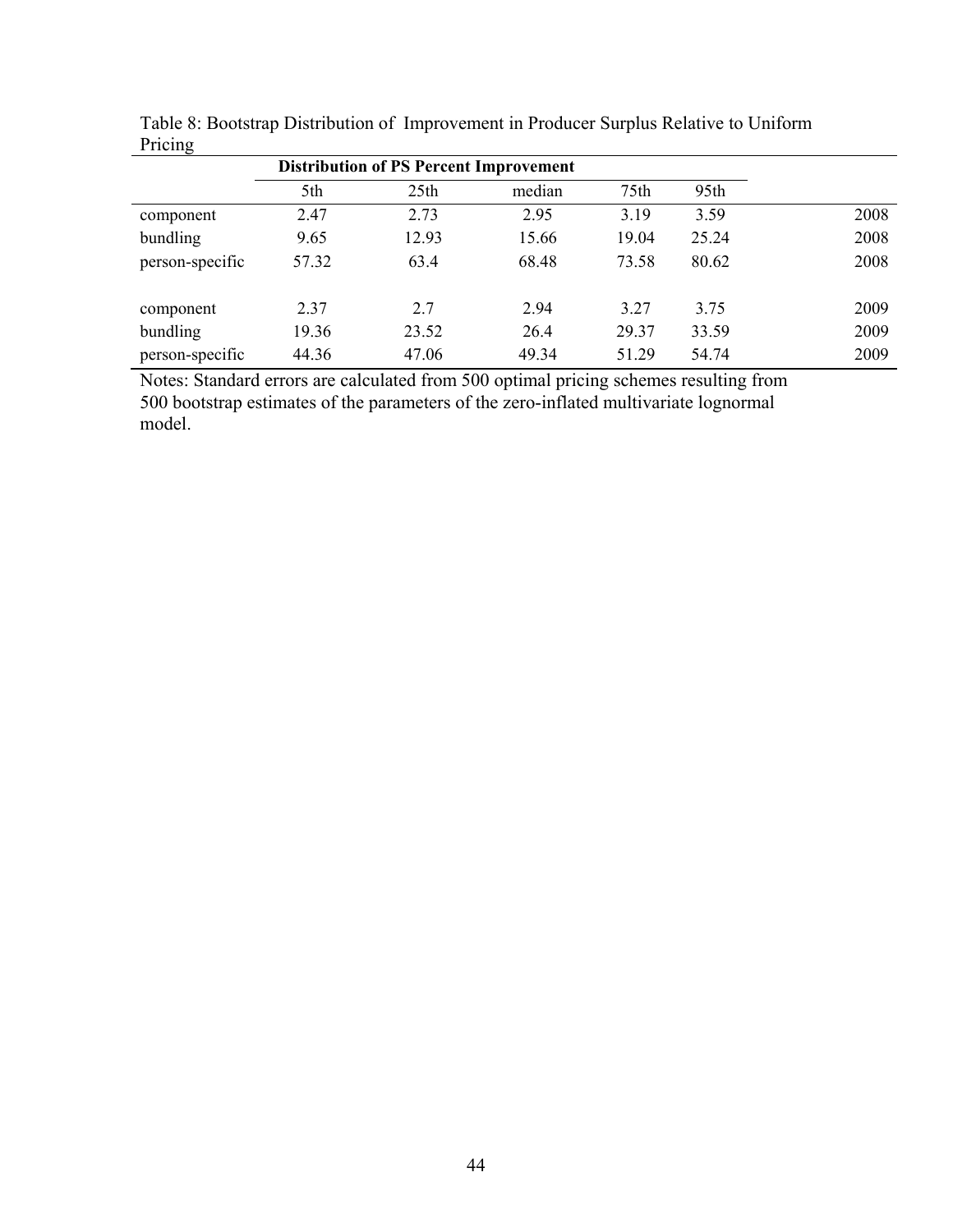## **References**

Adams, W.J. and J.L. Yellen (1976): "Commodity Bundling and the Burden of Monopoly," Quarterly Journal of Economics, 90, 475-98.

Armstrong, M. (1999): "Price Discrimination by a Many-Product Firm," Review of Economic Studies, 66(1), Special Issue: Contracts, 151-68.

Bakos, Y. and E. Brynjolfsson (1999): "Bundling Information Goods: Pricing, Profits and Efficiency," Management Science, 45(12), 1613-30.

Christman, Ed. "Dollars and Cents: iTunes Store." Billboard Magazine. March 15, 2008. (accessed at http://www.billboard.biz/bbbiz/content\_display/magazine/upfront, March 14, 2008).

Crawford, G.S. "The Discriminatory Incentives to Bundle in the Cable Television Industry" "*Quantitative Marketing and Economics*, v6n1 (March 2008), 41-78.

Crawford, Gregory S. and Joseph Cullen. "Bundling, Product Choice, and Efficiency: Should Cable Television Networks Be Offered à la Carte?" *Information Economics and Policy*, vol 19, issues 3-4, (October 2007), 379-404.

Chu, Chenghuan Sean, Phillip Leslie, and Alan Sorenson. "Nearly Optimal Pricing for Multiproduct Firms." Working paper, 2007. http://www.stanford.edu/~pleslie/bundling.pdf .

Diamond, Peter A and Jerry A. Hausman. "Contingent Valuation: Is Some Number Better than No Number?" Journal of Economic Perspectives, vol 8, number 4, fall 1994, pp 45-64.

Edlin, Aaron S.; Mario Epelbaum; Walter P. Heller, "Is Perfect Price Discrimination Really Efficient?: Welfare and Existence in General Equilibrium.**"** *Econometrica*, Vol. 66, No. 4 (Jul., 1998), pp. 897-922.

Fang, H. and P. Norman (2006): "To Bundle or Not to Bundle," RAND Journal of Economics, Winter 2006.

Geng, X., M.B. Stinchcombe, and A.B. Whinston (2005): "Bundling Information Goods of Decreasing Value," Management Science, 51(4), 662-67.

Hanson, Ward and R. Kipp Martin. "Optimal Bundle Pricing." Management Science. Vol 36, no. 2. February 1990, 155-174.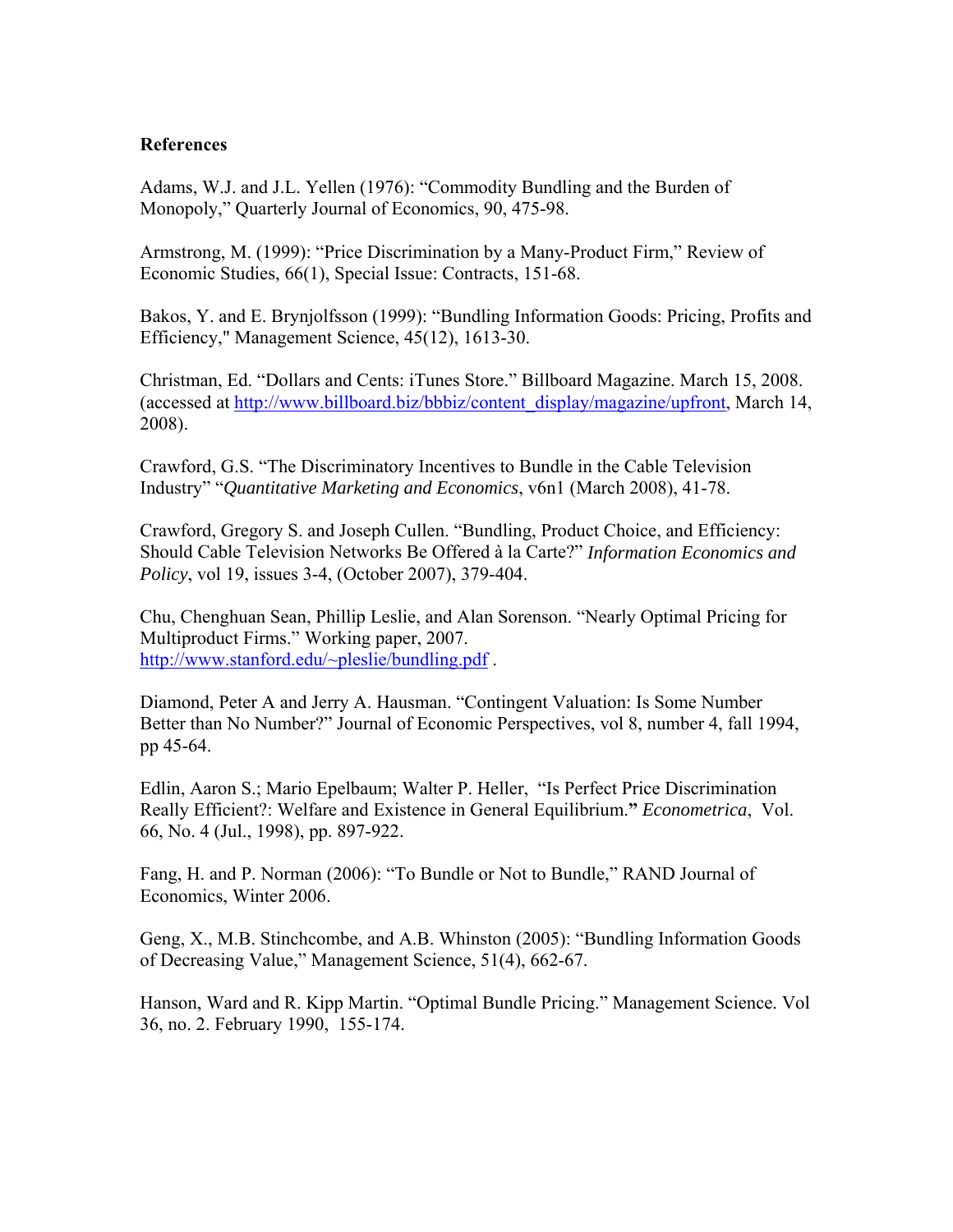Heal, Geoffrey. "Spatial Structure in the Retail Trade: A Study in Product Differentiation with Increasing Returns." Bell Journal of Economics, Autumn 1980. Vol. 11, Iss. 2; pg. 565.

Jedidi, K., S. Jagpal and P. Manchanda (2003): "Measuring Heterogeneous Reservation Prices for Product Bundles," Marketing Science, 22(1), 107-30.

Kalish, Shlomo and Paul Nelson. "A Comparison of Ranking, Rating, and Reservation Price Measurement in Conjoint Analysis." Marketing Letters 2:4 (1991): 327-335.

Knetsch, Jack L & Sinden, J A, 1984. "Willingness to Pay and Compensation Demanded: Experimental Evidence of an Unexpected Disparity in Measures of Value," The Quarterly Journal of Economics, MIT Press, vol. 99(3), pages 507-21, August.

Leslie, P. (2004): "Price Discrimination in Broadway Theater," RAND Journal of Economics, 35(3), 520-41.

Long, J.B. (1984): "Comments on Gaussian Demand and Commodity Bundling," The Journal of Business, 57(1), S235-S246.

McAfee, R.P., J. McMillan and M. Whinston (1989): "Multiproduct Monopoly, Commodity Bundling, and Correlation of Values," Quarterly Journal of Economics, 114, 371-84.

McMillan, R. (2007): "Different Flavor, Same Price: The Puzzle of Uniform Pricing for Differentiated Products," Mimeo, Federal Trade Commission.

Musgrove, Mike. "Itunes to Sell Songs Without Restrictions; Four Record Companies Back Tiered Pricing Plan," The Washington Post, Financial, P. D01, January 7, 2009.

Orbach, Barak Y. and Liran Einav. "Uniform Pricing for Differentiated Goods: The Case of the Movie Theater Industry." International Review of Law and Economics 27 (2007): 129-153.

Pindyck, Robert S. and Daniel L. Rubinfeld, Microeconomics, sixth ed. Pearson Prentice Hall: Upper Saddle River, NJ. 2006.

Rob, Rafael and Joel Waldfogel. "Piracy on the High C's: Music Downloading, Sales Displacement, and Social Welfare." *Journal of Law & Economics* (2006):

Schmalensee, R. (1984): "Gaussian Demand and Commodity Bundling," Journal of Business, 57(1), 211-231.

Stigler, G.J. (1963): "United States v. Loew's Inc.: A Note on Block Booking," Supreme Court Review, 152-7.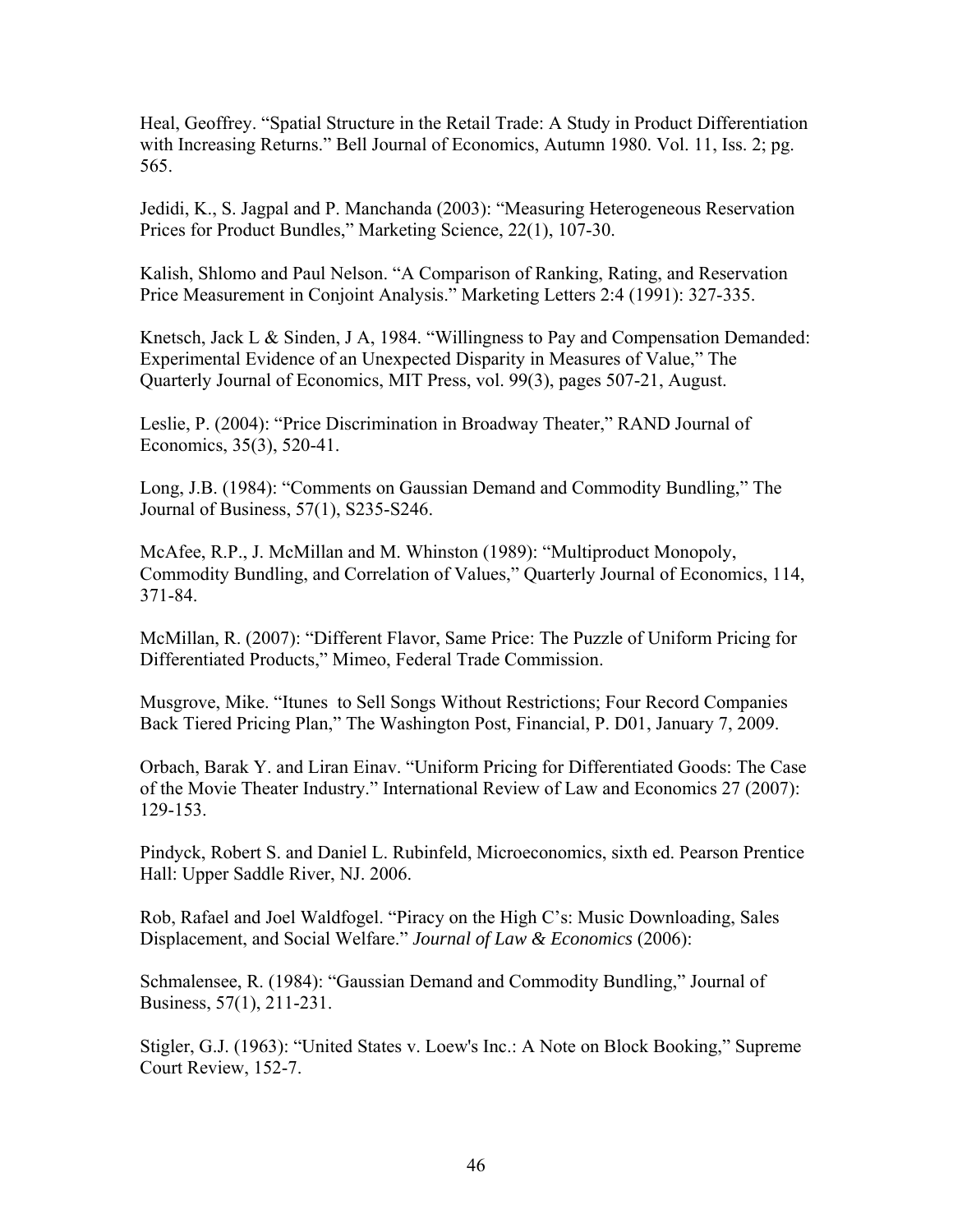Sundararajan, Arun. (2004) "Nonlinear Pricing of Information Goods." *Management Science* 50 (12), 1660-1673*.* 

Venkatesh, R. and V. Mahajan (1993): "A Probabilistic Approach to Pricing a Bundle of Products or Services," Journal of Marketing Research, 30(4), 494-508.

Wilson, Robert B. *Nonlinear Pricing*. New York: Oxford University Press. 1993.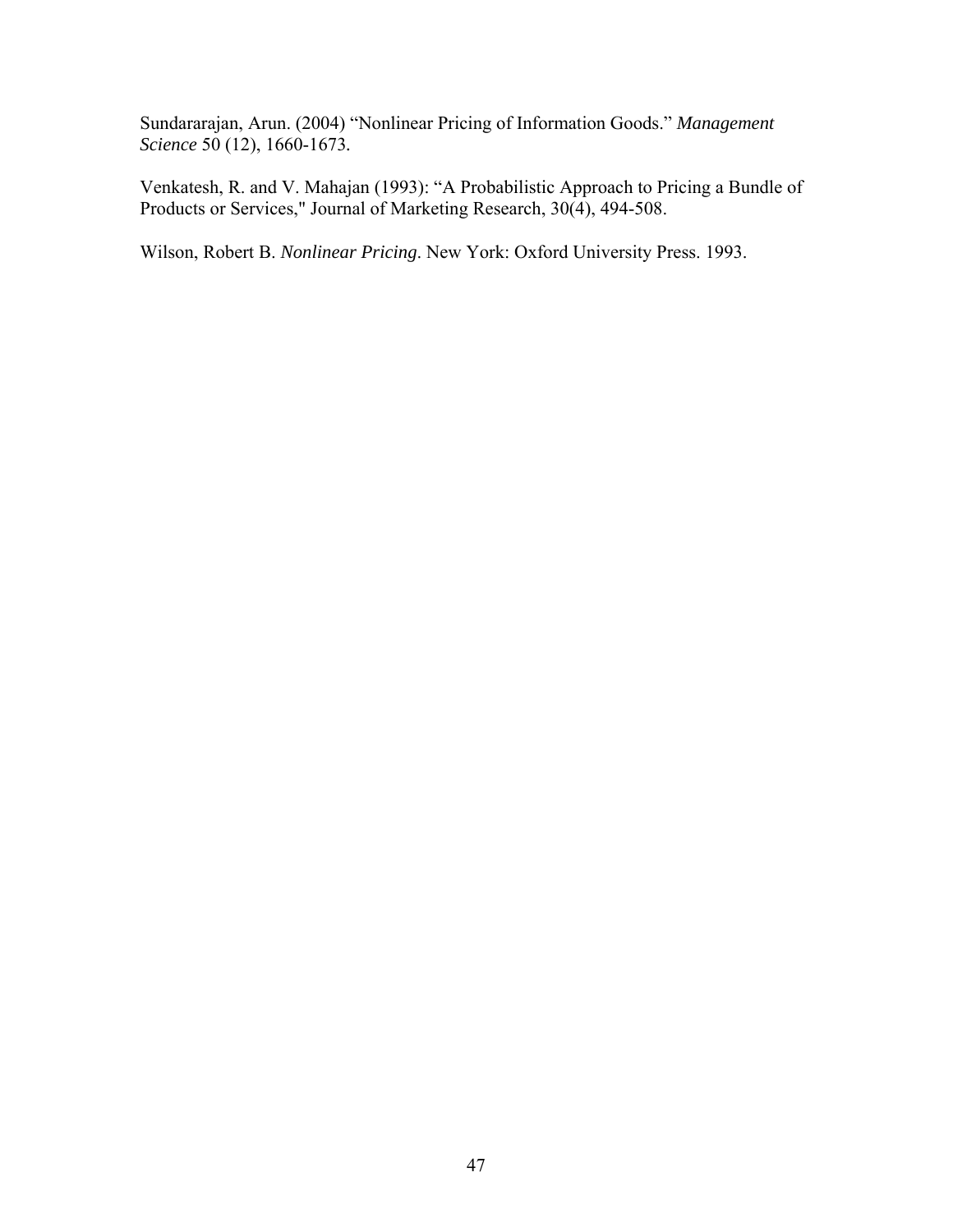

**Figure 1: Distribution of Valuations on [0,2]** 

Notes: the distribution of valuations between \$0 and \$2. The top panels report raw data. The bottom panels employ the simulated data derived from our zero-inflated multivariate lognormal estimates.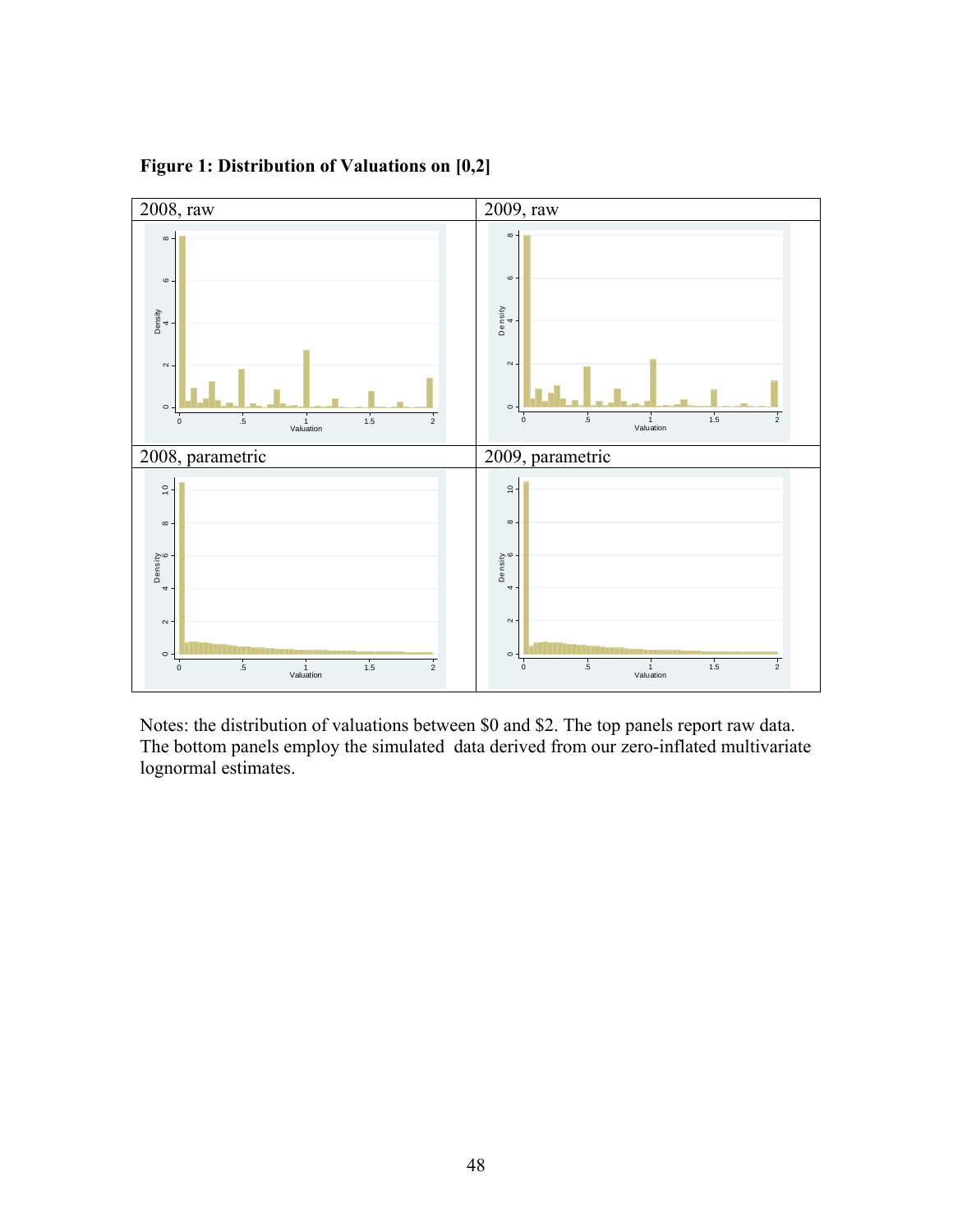



Note: Figure excludes songs obtained via file-sharing.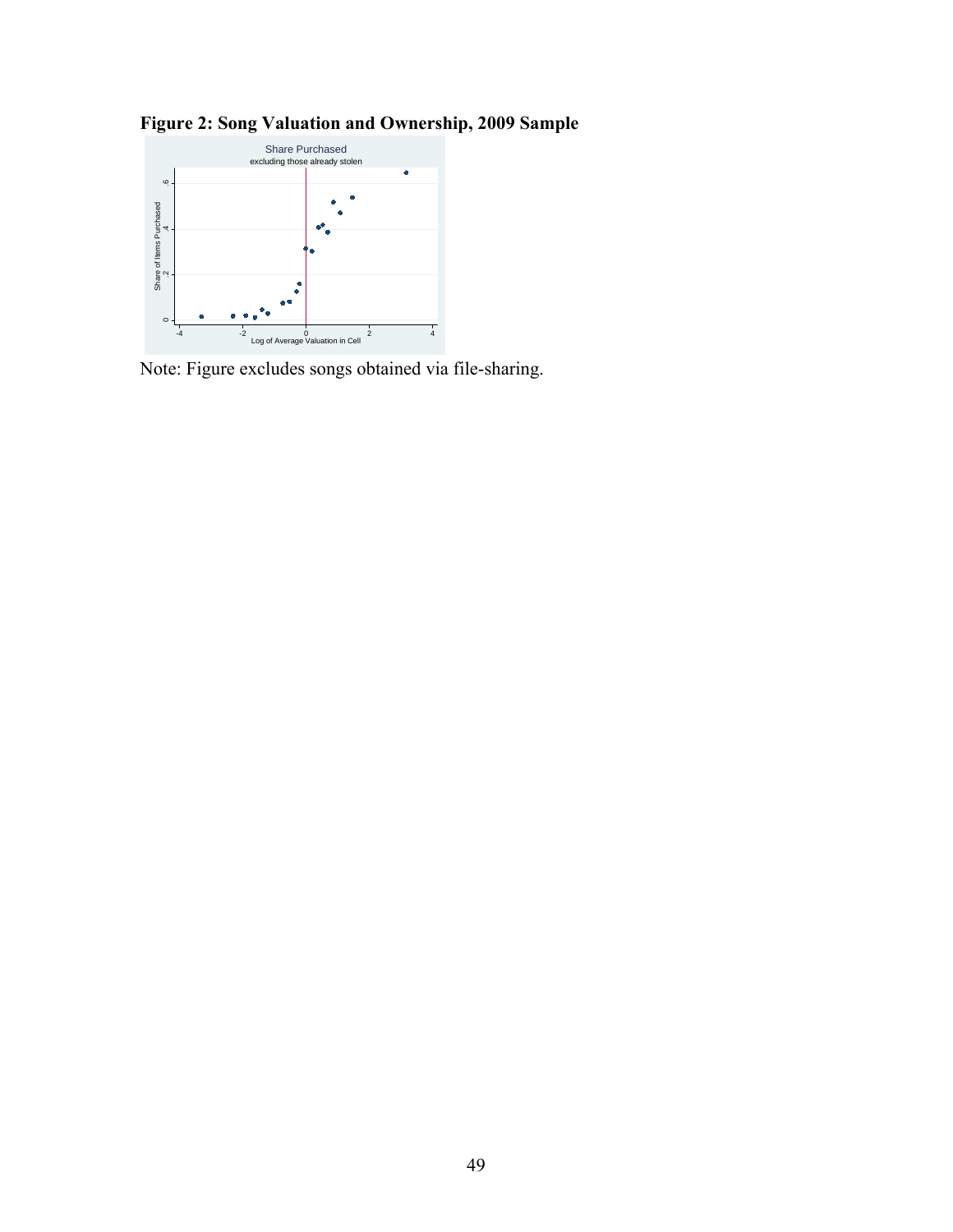

**Figure 3: Valuations across Individuals and Quantities of Music** 

Notes: For any number of songs  $x$ , the figures depict the  $25<sup>th</sup>$ ,  $50<sup>th</sup>$ , and  $75<sup>th</sup>$  percentile of the distribution of the valuations of the *x* songs that the individual respondents value most highly. The top panels are based on raw data. The bottom panels are based on the simulated data derived from our zero-inflated multivariate lognormal estimates.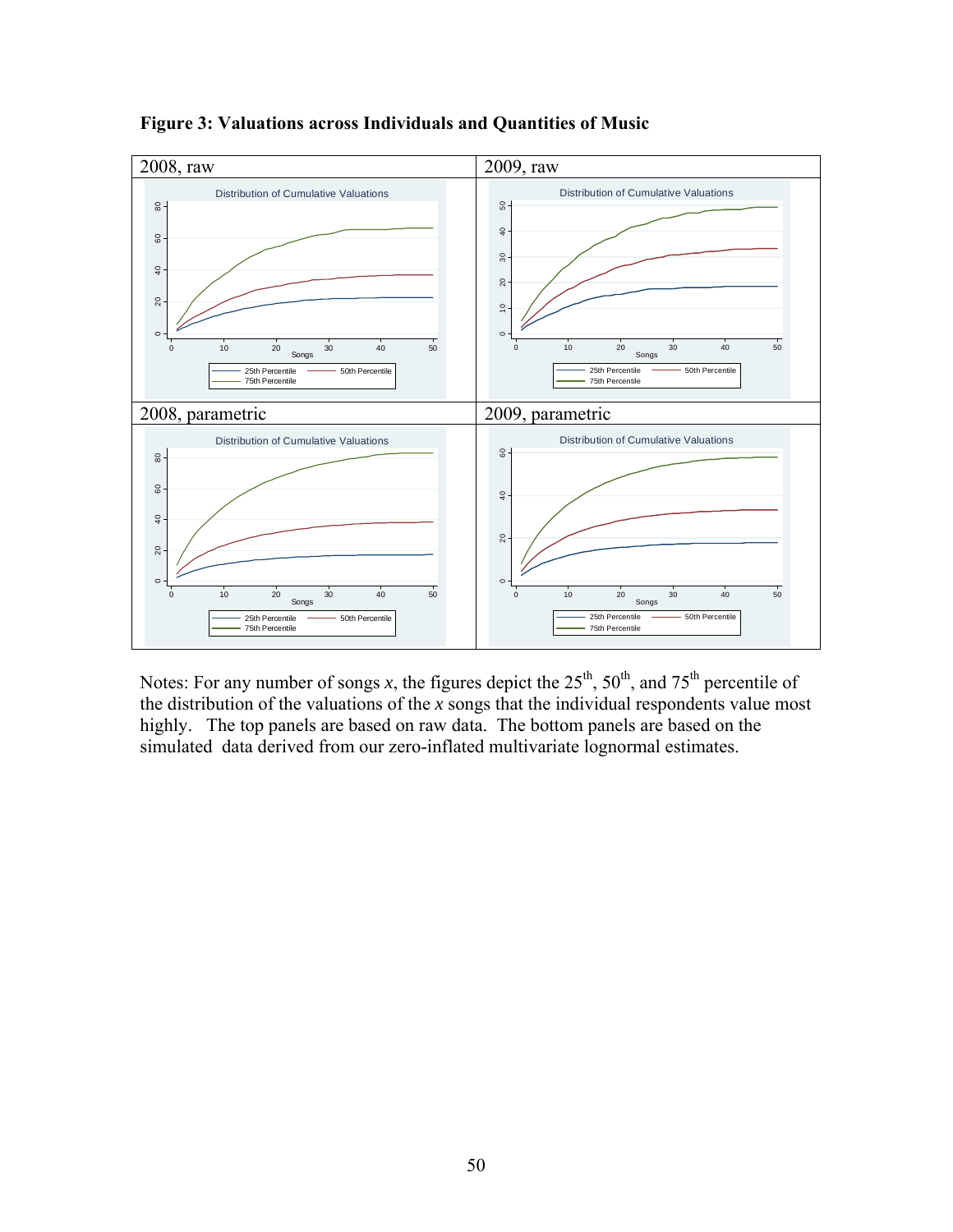

**Figure 4: Pairwise Correlation of Song Valuations** 

Notes: Figures report the distribution of pairwise correlations in valuation for the 50 songs. Each histogram contains  $1225 (50*49/2)$  correlations. The top panels are based on raw data. The bottom panels are based on the simulated data derived from our zeroinflated multivariate lognormal estimates.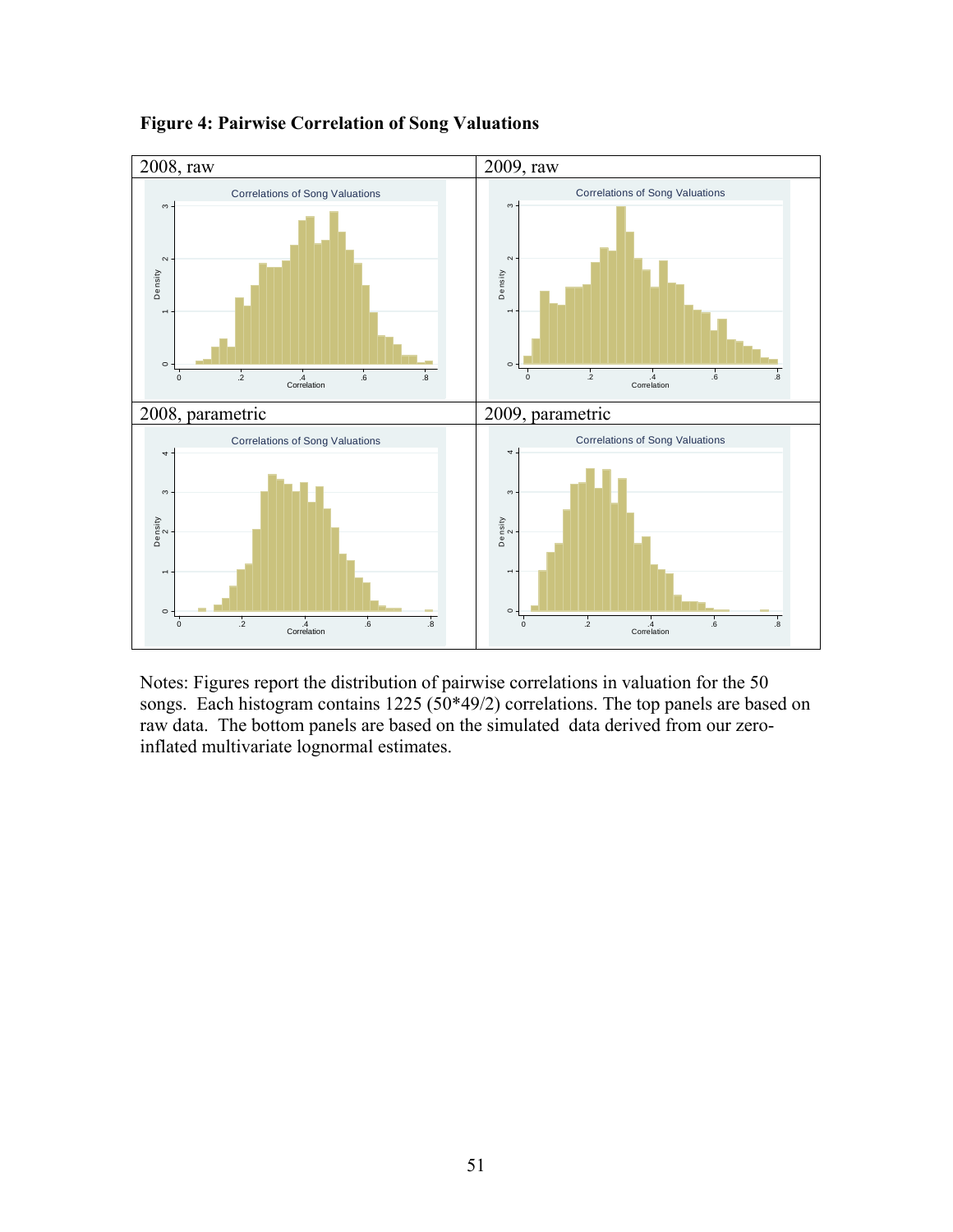

**Figure 5: Overall Demand Curve** 

Notes: Figures report the demand curves constructed by ordering individual song valuation observations from highest to lowest. The top panels are based on raw data. The bottom panels are based on the simulated data derived from our zero-inflated multivariate lognormal estimates.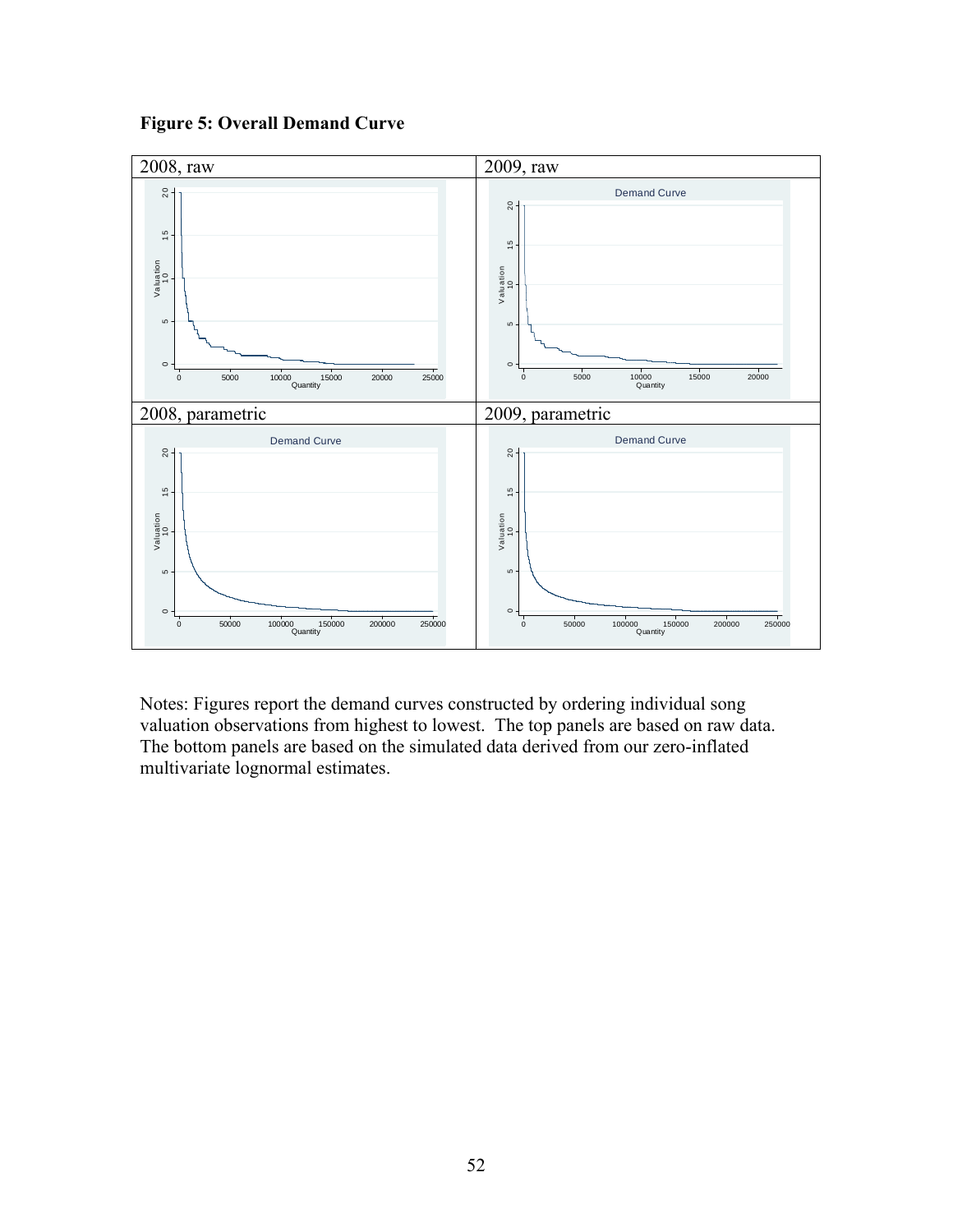**Figure 6: Single-Price Revenue Function** 



Notes: Figures report the revenue functions curves constructed by ordering individual song valuation observations from highest to lowest, defining  $V(n)$ . The maximum revenue available for selling any quantity *n* is then  $nV(n)$ . The top panels are based on raw data. The bottom panels are based on the simulated data derived from our zeroinflated multivariate lognormal estimates.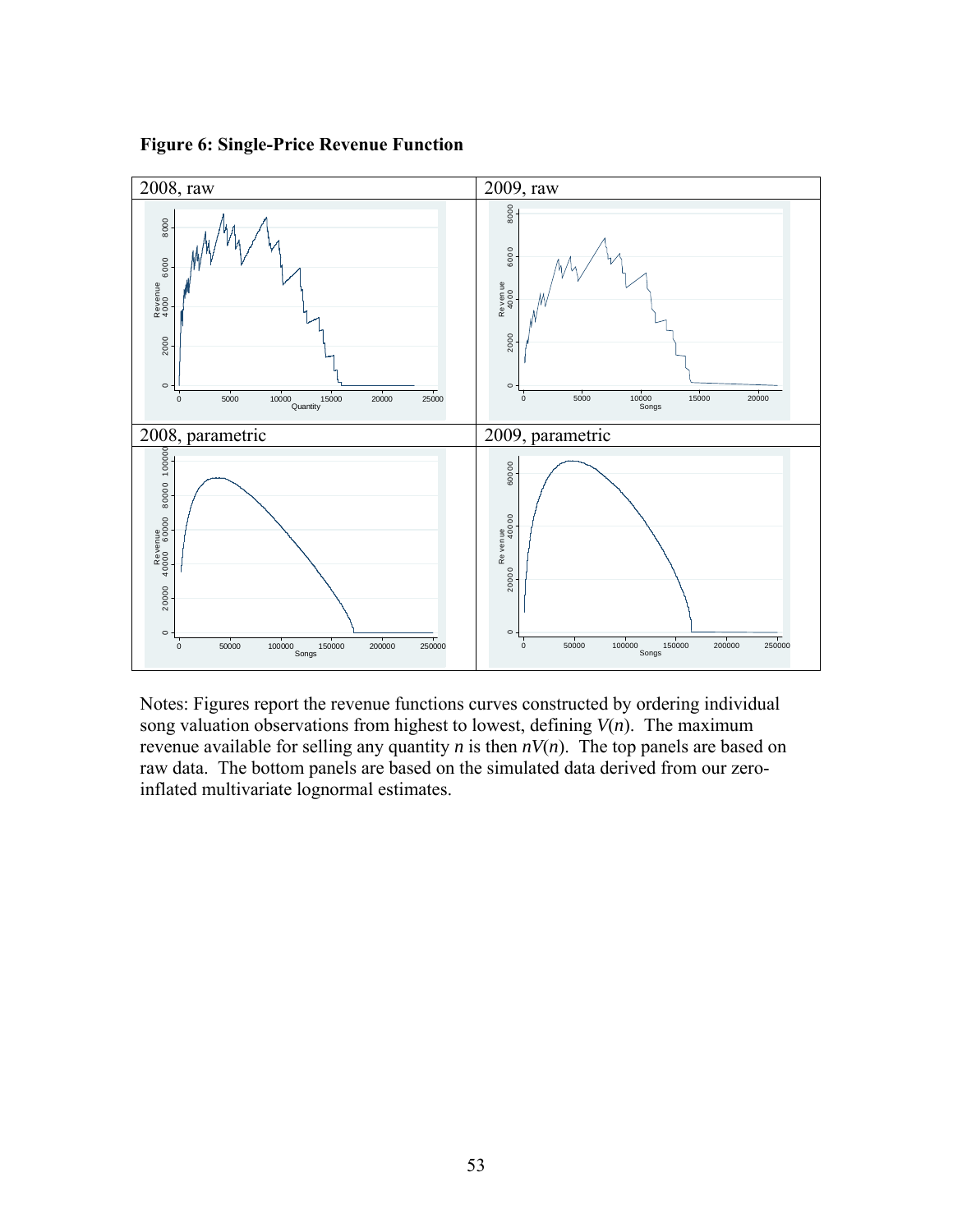

**Figure 7: Distribution of Song-Specific Revenue-Maximizing Prices** 

Notes: Figures report the distribution of song-specific revenue maximizing prices. The top panels are based on raw data. The bottom panels are based on the simulated data derived from our zero-inflated multivariate lognormal estimates.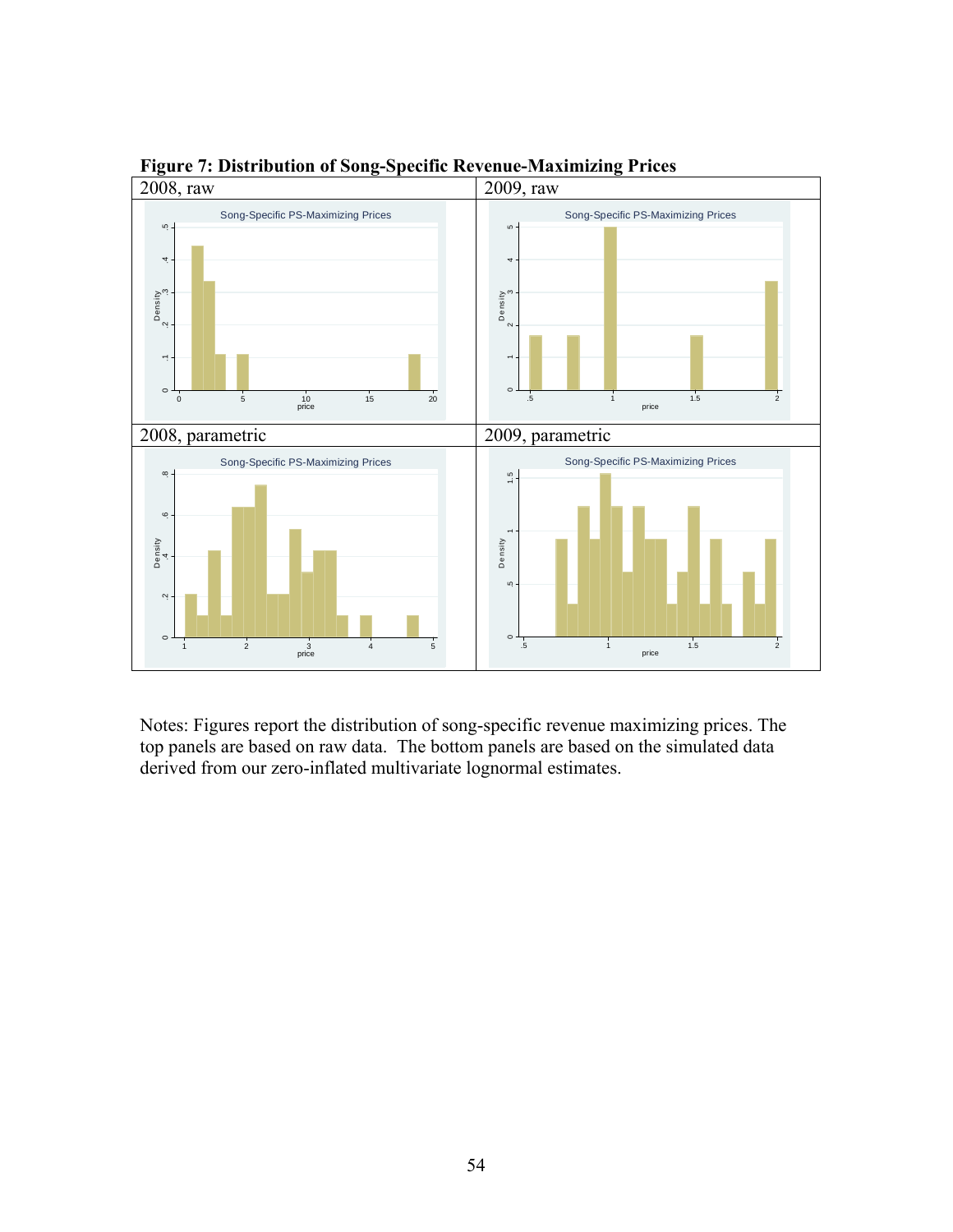**Figure 8: Top Two-Part Tariffs** 



Notes: The figures report the best 10, and the best 1 percent of two-part tariffs identified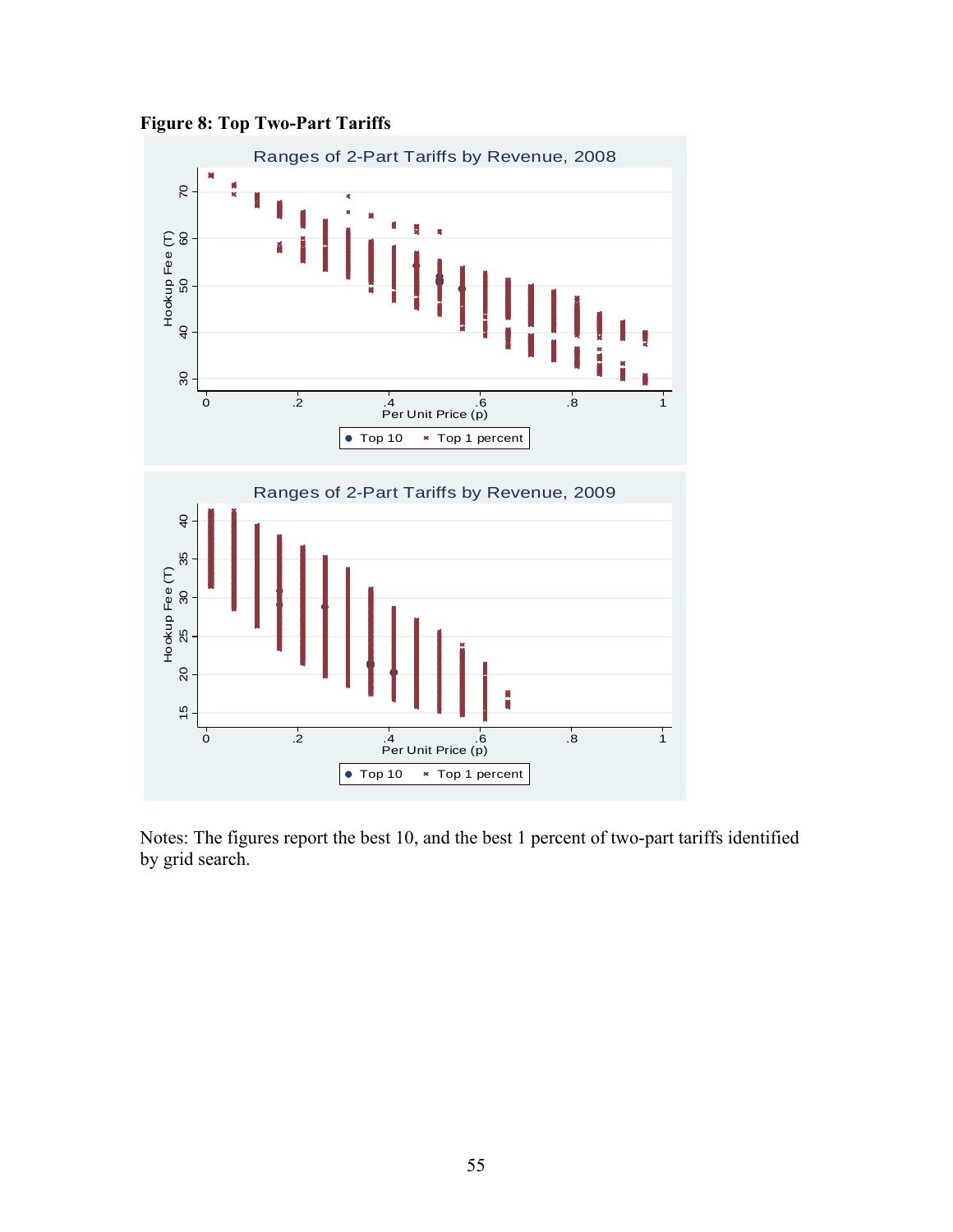

**Figure 9: Budget Constraint with Nonlinear Price Schedule (2009 sample)** 

Note: The figure depicts a budget constraint with an endowment of \$60. The vertical axis shows dollars, while the horizontal axis shows the number of songs the individual can purchase.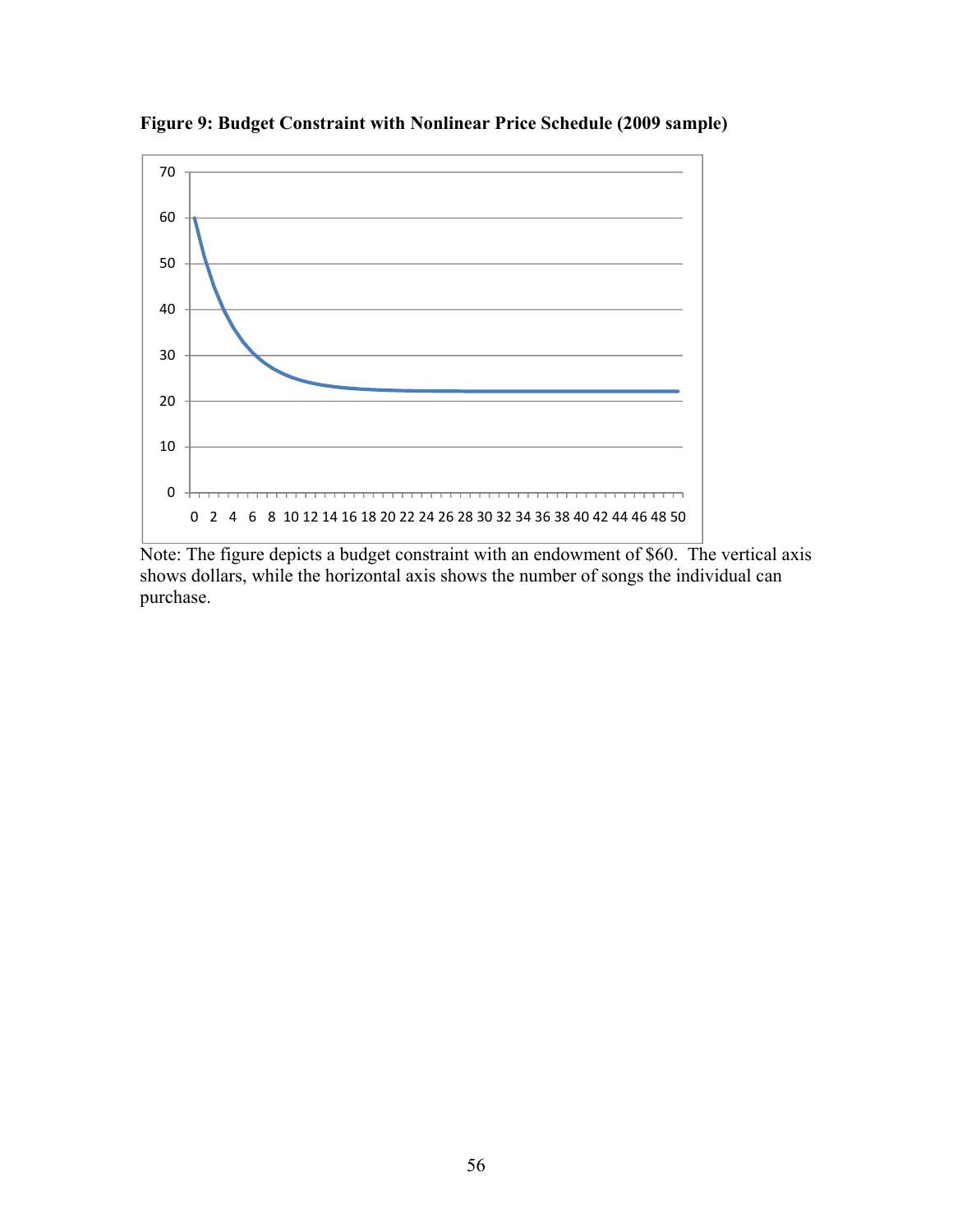**Figure 10: The Tradeoff between CS and PS Improvement in Bundle Pricing (2009 Sample)** 



Note: Figure shows the frontier relating producer and consumer surplus across pure bundling schemes differing in their price. The vertical line identifies the profitmaximizing scheme. As the price declines, the PS improvement declines, and CS improvement increases.

10b



Note: Figure shows the frontier relating total producer surplus with the share of consumers better off under a bundling scheme (relative to uniform pricing) across pure bundling schemes differing in their price. The vertical line identifies the profitmaximizing scheme. As the price declines, the PS improvement declines, and the share of consumers better off under the bundling scheme increases.